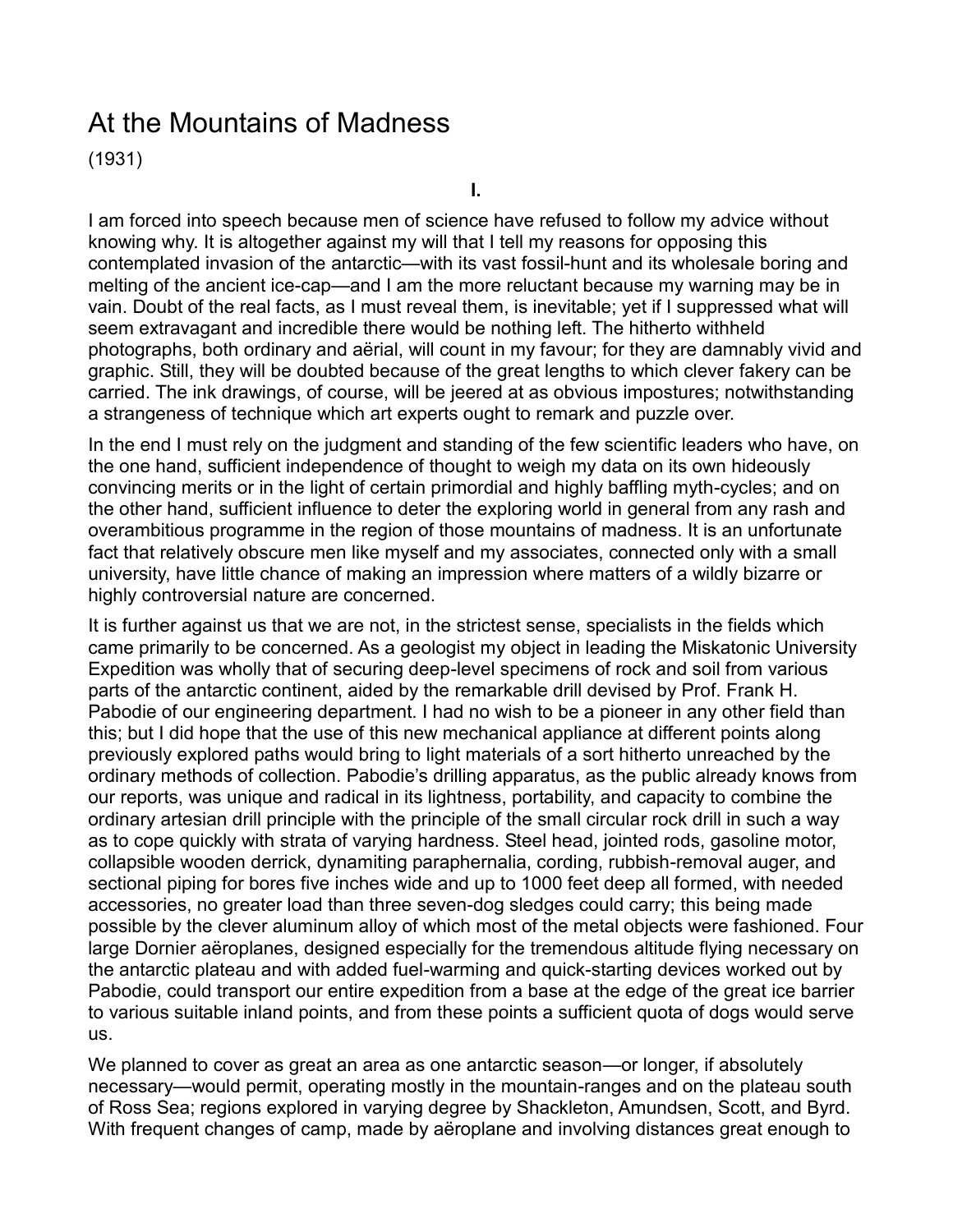be of geological significance, we expected to unearth a quite unprecedented amount of material; especially in the pre-Cambrian strata of which so narrow a range of antarctic specimens had previously been secured. We wished also to obtain as great as possible a variety of the upper fossiliferous rocks, since the primal life-history of this bleak realm of ice and death is of the highest importance to our knowledge of the earth's past. That the antarctic continent was once temperate and even tropical, with a teeming vegetable and animal life of which the lichens, marine fauna, arachnida, and penguins of the northern edge are the only survivals, is a matter of common information; and we hoped to expand that information in variety, accuracy, and detail. When a simple boring revealed fossiliferous signs, we would enlarge the aperture by blasting in order to get specimens of suitable size and condition.

Our borings, of varying depth according to the promise held out by the upper soil or rock, were to be confined to exposed or nearly exposed land surfaces—these inevitably being slopes and ridges because of the mile or two-mile thickness of solid ice overlying the lower levels. We could not afford to waste drilling depth on any considerable amount of mere glaciation, though Pabodie had worked out a plan for sinking copper electrodes in thick clusters of borings and melting off limited areas of ice with current from a gasoline-driven dynamo. It is this plan—which we could not put into effect except experimentally on an expedition such as ours—that the coming Starkweather-Moore Expedition proposes to follow despite the warnings I have issued since our return from the antarctic.

The public knows of the Miskatonic Expedition through our frequent wireless reports to the *Arkham Advertiser* and Associated Press, and through the later articles of Pabodie and myself. We consisted of four men from the University—Pabodie, Lake of the biology department, Atwood of the physics department (also a meteorologist), and I representing geology and having nominal command—besides sixteen assistants; seven graduate students from Miskatonic and nine skilled mechanics. Of these sixteen, twelve were qualified aëroplane pilots, all but two of whom were competent wireless operators. Eight of them understood navigation with compass and sextant, as did Pabodie, Atwood, and I. In addition, of course, our two ships—wooden ex-whalers, reinforced for ice conditions and having auxiliary steam—were fully manned. The Nathaniel Derby Pickman Foundation, aided by a few special contributions, financed the expedition; hence our preparations were extremely thorough despite the absence of great publicity. The dogs, sledges, machines, camp materials, and unassembled parts of our five planes were delivered in Boston, and there our ships were loaded. We were marvellously well-equipped for our specific purposes, and in all matters pertaining to supplies, regimen, transportation, and camp construction we profited by the excellent example of our many recent and exceptionally brilliant predecessors. It was the unusual number and fame of these predecessors which made our own expedition—ample though it was—so little noticed by the world at large.

As the newspapers told, we sailed from Boston Harbour on September 2, 1930; taking a leisurely course down the coast and through the Panama Canal, and stopping at Samoa and Hobart, Tasmania, at which latter place we took on final supplies. None of our exploring party had ever been in the polar regions before, hence we all relied greatly on our ship captains—J. B. Douglas, commanding the brig *Arkham,* and serving as commander of the sea party, and Georg Thorfinnssen, commanding the barque *Miskatonic*—both veteran whalers in antarctic waters. As we left the inhabited world behind the sun sank lower and lower in the north, and stayed longer and longer above the horizon each day. At about 62° South Latitude we sighted our first icebergs—table-like objects with vertical sides—and just before reaching the Antarctic Circle, which we crossed on October 20 with appropriately quaint ceremonies, we were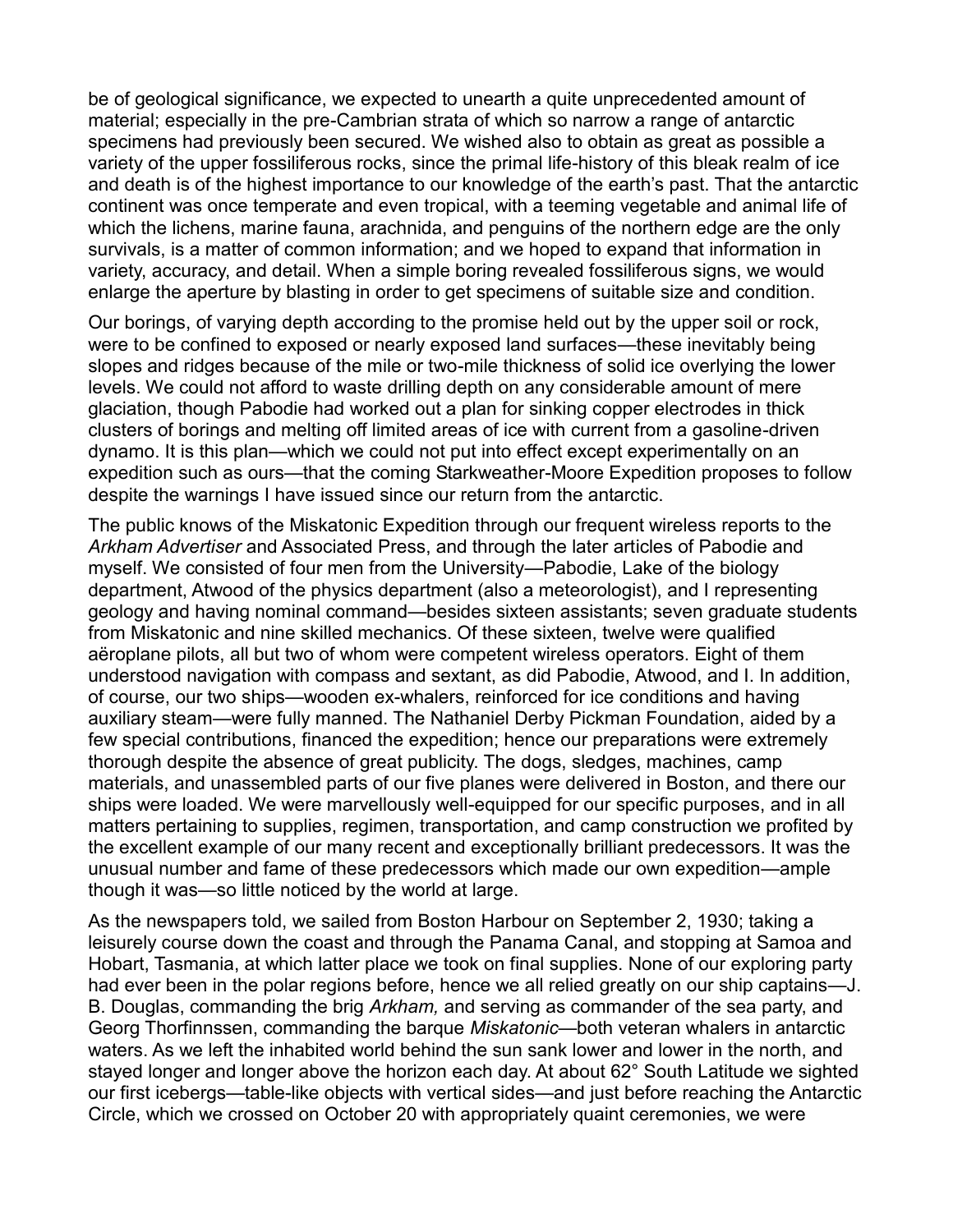considerably troubled with field ice. The falling temperature bothered me considerably after our long voyage through the tropics, but I tried to brace up for the worse rigours to come. On many occasions the curious atmospheric effects enchanted me vastly; these including a strikingly vivid mirage—the first I had ever seen—in which distant bergs became the battlements of unimaginable cosmic castles.

Pushing through the ice, which was fortunately neither extensive nor thickly packed, we regained open water at South Latitude 67°, East Longitude 175°. On the morning of October 26 a strong "land blink" appeared on the south, and before noon we all felt a thrill of excitement at beholding a vast, lofty, and snow-clad mountain chain which opened out and covered the whole vista ahead. At last we had encountered an outpost of the great unknown continent and its cryptic world of frozen death. These peaks were obviously the Admiralty Range discovered by Ross, and it would now be our task to round Cape Adare and sail down the east coast of Victoria Land to our contemplated base on the shore of McMurdo Sound at the foot of the volcano Erebus in South Latitude 77° 9'.

The last lap of the voyage was vivid and fancy-stirring, great barren peaks of mystery looming up constantly against the west as the low northern sun of noon or the still lower horizongrazing southern sun of midnight poured its hazy reddish rays over the white snow, bluish ice and water lanes, and black bits of exposed granite slope. Through the desolate summits swept raging intermittent gusts of the terrible antarctic wind; whose cadences sometimes held vague suggestions of a wild and half-sentient musical piping, with notes extending over a wide range, and which for some subconscious mnemonic reason seemed to me disquieting and even dimly terrible. Something about the scene reminded me of the strange and disturbing Asian paintings of Nicholas Roerich, and of the still stranger and more disturbing descriptions of the evilly fabled plateau of Leng which occur in the dreaded *Necronomicon* of the mad Arab Abdul Alhazred. I was rather sorry, later on, that I had ever looked into that monstrous book at the college library.

On the seventh of November, sight of the westward range having been temporarily lost, we passed Franklin Island; and the next day descried the cones of Mts. Erebus and Terror on Ross Island ahead, with the long line of the Parry Mountains beyond. There now stretched off to the east the low, white line of the great ice barrier; rising perpendicularly to a height of 200 feet like the rocky cliffs of Quebec, and marking the end of southward navigation. In the afternoon we entered McMurdo Sound and stood off the coast in the lee of smoking Mt. Erebus. The scoriac peak towered up some 12,700 feet against the eastern sky, like a Japanese print of the sacred Fujiyama; while beyond it rose the white, ghost-like height of Mt. Terror, 10,900 feet in altitude, and now extinct as a volcano. Puffs of smoke from Erebus came intermittently, and one of the graduate assistants—a brilliant young fellow named Danforth—pointed out what looked like lava on the snowy slope; remarking that this mountain, discovered in 1840, had undoubtedly been the source of Poe's image when he wrote seven years later of

> -the lavas that restlessly roll Their sulphurous currents down Yaanek In the ultimate climes of the pole— That groan as they roll down Mount Yaanek In the realms of the boreal pole."

Danforth was a great reader of bizarre material, and had talked a good deal of Poe. I was interested myself because of the antarctic scene of Poe's only long story—the disturbing and enigmatical *Arthur Gordon Pym.* On the barren shore, and on the lofty ice barrier in the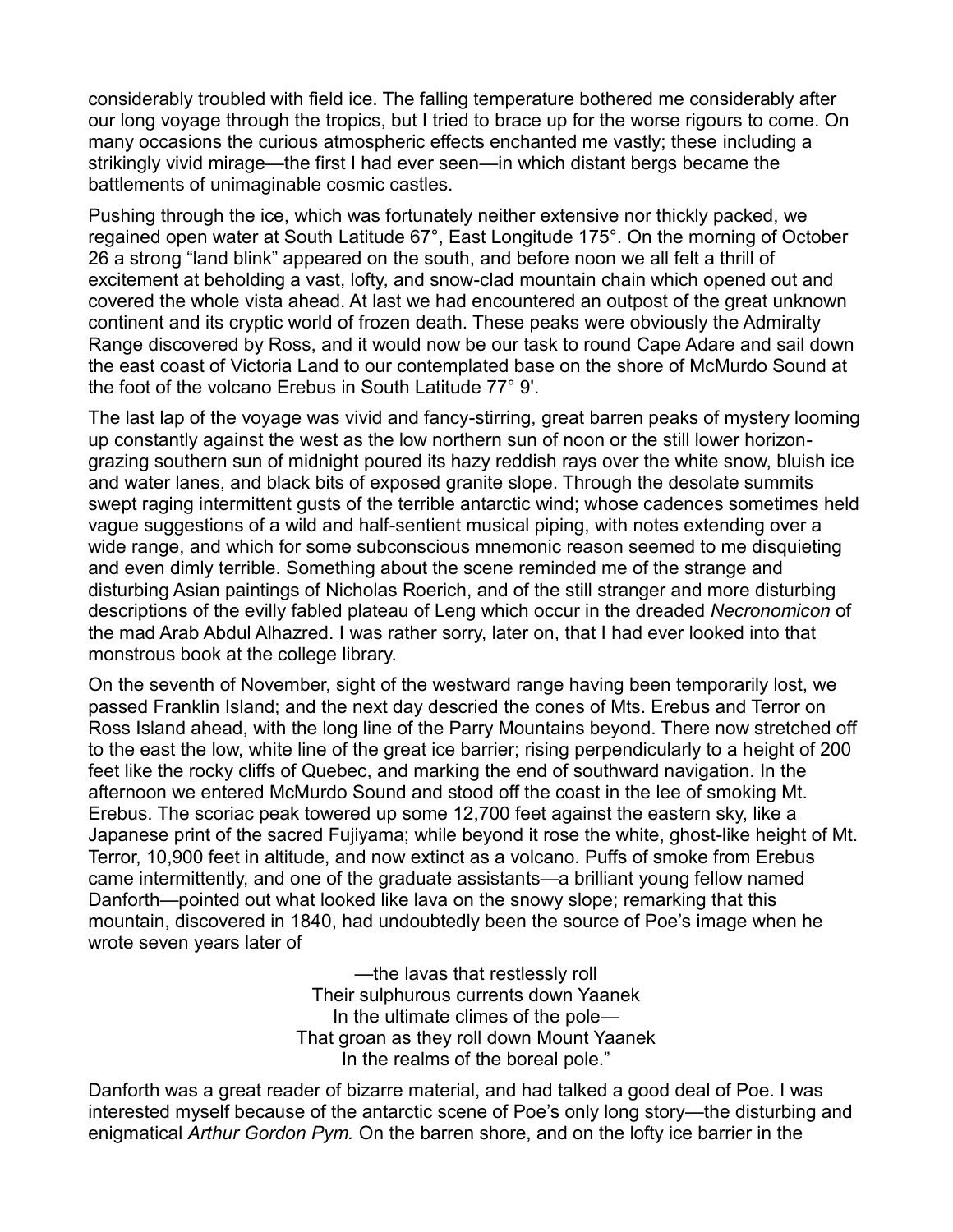background, myriads of grotesque penguins squawked and flapped their fins; while many fat seals were visible on the water, swimming or sprawling across large cakes of slowly drifting ice.

Using small boats, we effected a difficult landing on Ross Island shortly after midnight on the morning of the 9th, carrying a line of cable from each of the ships and preparing to unload supplies by means of a breeches-buoy arrangement. Our sensations on first treading antarctic soil were poignant and complex, even though at this particular point the Scott and Shackleton expeditions had preceded us. Our camp on the frozen shore below the volcano's slope was only a provisional one; headquarters being kept aboard the *Arkham.* We landed all our drilling apparatus, dogs, sledges, tents, provisions, gasoline tanks, experimental icemelting outfit, cameras both ordinary and aërial, aëroplane parts, and other accessories, including three small portable wireless outfits (besides those in the planes) capable of communicating with the *Arkham'*s large outfit from any part of the antarctic continent that we would be likely to visit. The ship's outfit, communicating with the outside world, was to convey press reports to the *Arkham Advertiser'*s powerful wireless station on Kingsport Head, Mass. We hoped to complete our work during a single antarctic summer; but if this proved impossible we would winter on the *Arkham,* sending the *Miskatonic* north before the freezing of the ice for another summer's supplies.

I need not repeat what the newspapers have already published about our early work: of our ascent of Mt. Erebus; our successful mineral borings at several points on Ross Island and the singular speed with which Pabodie's apparatus accomplished them, even through solid rock layers; our provisional test of the small ice-melting equipment; our perilous ascent of the great barrier with sledges and supplies; and our final assembling of five huge aëroplanes at the camp atop the barrier. The health of our land party—twenty men and 55 Alaskan sledge dogs—was remarkable, though of course we had so far encountered no really destructive temperatures or windstorms. For the most part, the thermometer varied between zero and 20° or 25° above, and our experience with New England winters had accustomed us to rigours of this sort. The barrier camp was semi-permanent, and destined to be a storage cache for gasoline, provisions, dynamite, and other supplies. Only four of our planes were needed to carry the actual exploring material, the fifth being left with a pilot and two men from the ships at the storage cache to form a means of reaching us from the *Arkham* in case all our exploring planes were lost. Later, when not using all the other planes for moving apparatus, we would employ one or two in a shuttle transportation service between this cache and another permanent base on the great plateau from 600 to 700 miles southward, beyond Beardmore Glacier. Despite the almost unanimous accounts of appalling winds and tempests that pour down from the plateau, we determined to dispense with intermediate bases; taking our chances in the interest of economy and probable efficiency.

Wireless reports have spoken of the breath-taking four-hour non-stop flight of our squadron on November 21 over the lofty shelf ice, with vast peaks rising on the west, and the unfathomed silences echoing to the sound of our engines. Wind troubled us only moderately, and our radio compasses helped us through the one opaque fog we encountered. When the vast rise loomed ahead, between Latitudes 83° and 84°, we knew we had reached Beardmore Glacier, the largest valley glacier in the world, and that the frozen sea was now giving place to a frowning and mountainous coastline. At last we were truly entering the white, aeon-dead world of the ultimate south, and even as we realised it we saw the peak of Mt. Nansen in the eastern distance, towering up to its height of almost 15,000 feet.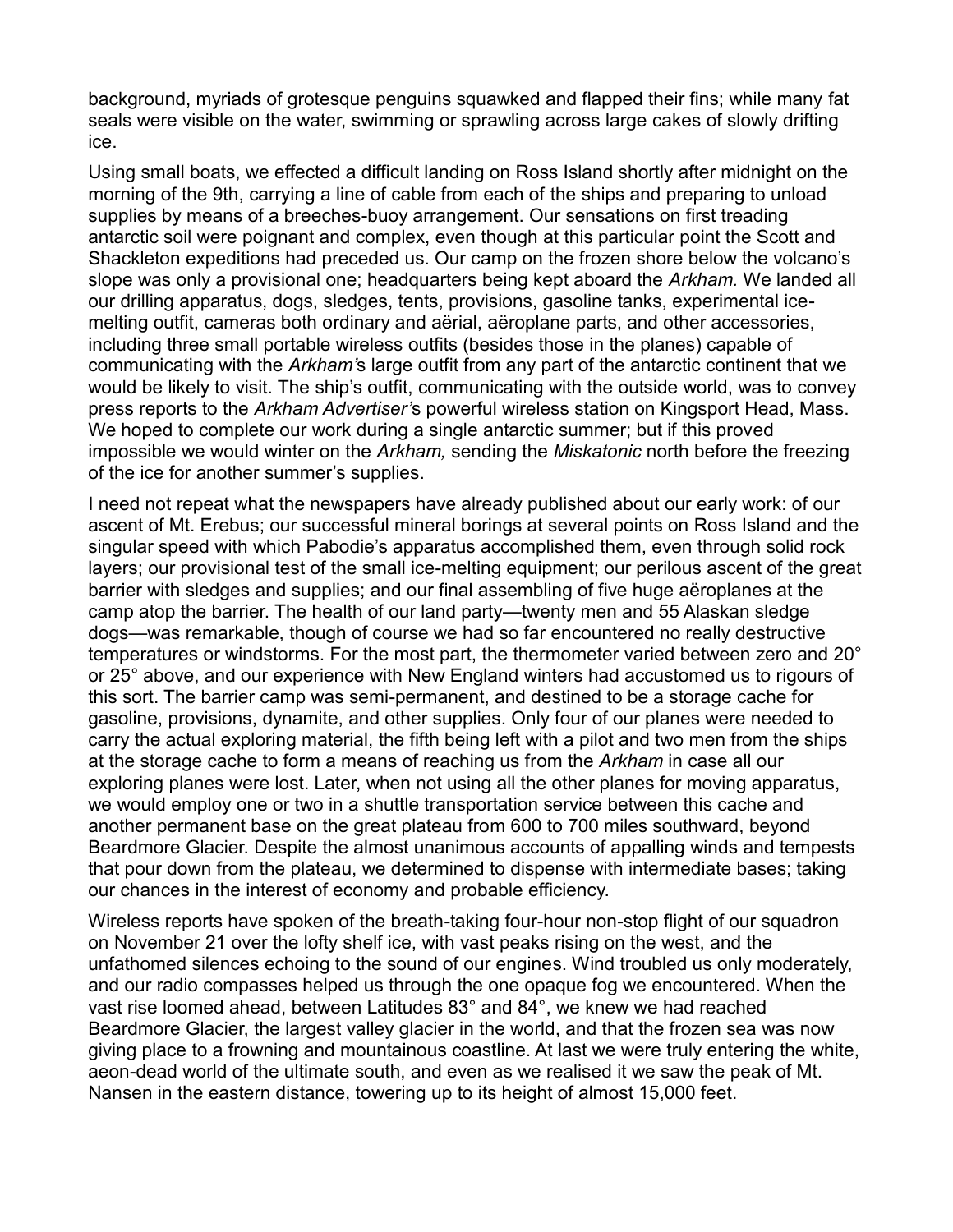The successful establishment of the southern base above the glacier in Latitude 86° 7', East Longitude 174° 23', and the phenomenally rapid and effective borings and blastings made at various points reached by our sledge trips and short aëroplane flights, are matters of history; as is the arduous and triumphant ascent of Mt. Nansen by Pabodie and two of the graduate students—Gedney and Carroll—on December 13-15. We were some 8500 feet above sealevel, and when experimental drillings revealed solid ground only twelve feet down through the snow and ice at certain points, we made considerable use of the small melting apparatus and sunk bores and performed dynamiting at many places where no previous explorer had ever thought of securing mineral specimens. The pre-Cambrian granites and beacon sandstones thus obtained confirmed our belief that this plateau was homogeneous with the great bulk of the continent to the west, but somewhat different from the parts lying eastward below South America—which we then thought to form a separate and smaller continent divided from the larger one by a frozen junction of Ross and Weddell Seas, though Byrd has since disproved the hypothesis.

In certain of the sandstones, dynamited and chiselled after boring revealed their nature, we found some highly interesting fossil markings and fragments—notably ferns, seaweeds, trilobites, crinoids, and such molluscs as lingulae and gasteropods—all of which seemed of real significance in connexion with the region's primordial history. There was also a queer triangular, striated marking about a foot in greatest diameter which Lake pieced together from three fragments of slate brought up from a deep-blasted aperture. These fragments came from a point to the westward, near the Queen Alexandra Range; and Lake, as a biologist, seemed to find their curious marking unusually puzzling and provocative, though to my geological eye it looked not unlike some of the ripple effects reasonably common in the sedimentary rocks. Since slate is no more than a metamorphic formation into which a sedimentary stratum is pressed, and since the pressure itself produces odd distorting effects on any markings which may exist, I saw no reason for extreme wonder over the striated depression.

On January 6, 1931, Lake, Pabodie, Danforth, all six of the students, four mechanics, and I flew directly over the south pole in two of the great planes, being forced down once by a sudden high wind which fortunately did not develop into a typical storm. This was, as the papers have stated, one of several observation flights; during others of which we tried to discern new topographical features in areas unreached by previous explorers. Our early flights were disappointing in this latter respect; though they afforded us some magnificent examples of the richly fantastic and deceptive mirages of the polar regions, of which our sea voyage had given us some brief foretastes. Distant mountains floated in the sky as enchanted cities, and often the whole white world would dissolve into a gold, silver, and scarlet land of Dunsanian dreams and adventurous expectancy under the magic of the low midnight sun. On cloudy days we had considerable trouble in flying, owing to the tendency of snowy earth and sky to merge into one mystical opalescent void with no visible horizon to mark the junction of the two.

At length we resolved to carry out our original plan of flying 500 miles eastward with all four exploring planes and establishing a fresh sub-base at a point which would probably be on the smaller continental division, as we mistakenly conceived it. Geological specimens obtained there would be desirable for purposes of comparison. Our health so far had remained excellent; lime-juice well offsetting the steady diet of tinned and salted food, and temperatures generally above zero enabling us to do without our thickest furs. It was now midsummer, and with haste and care we might be able to conclude work by March and avoid a tedious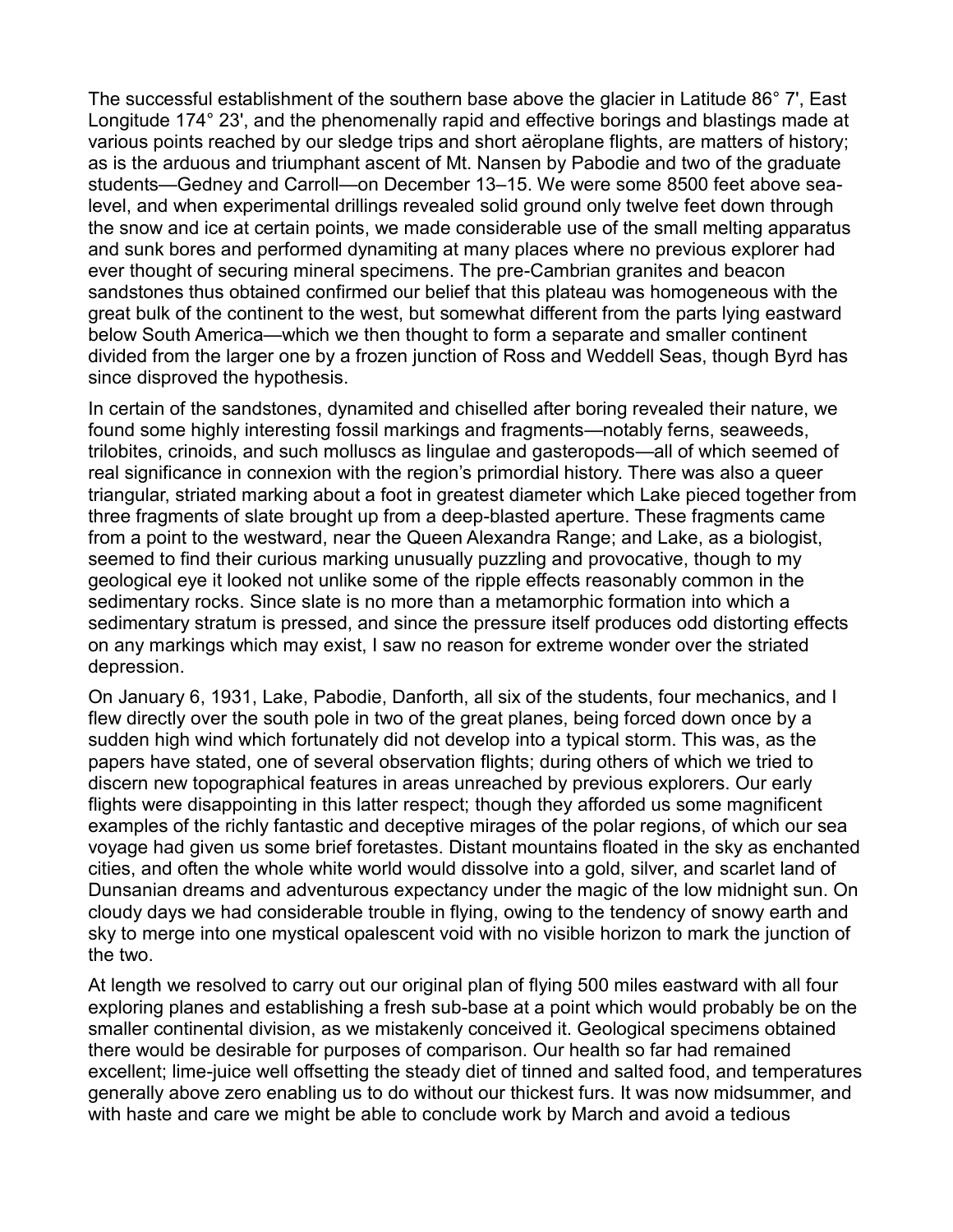wintering through the long antarctic night. Several savage windstorms had burst upon us from the west, but we had escaped damage through the skill of Atwood in devising rudimentary aëroplane shelters and windbreaks of heavy snow blocks, and reinforcing the principal camp buildings with snow. Our good luck and efficiency had indeed been almost uncanny.

The outside world knew, of course, of our programme, and was told also of Lake's strange and dogged insistence on a westward—or rather, northwestward—prospecting trip before our radical shift to the new base. It seems he had pondered a great deal, and with alarmingly radical daring, over that triangular striated marking in the slate; reading into it certain contradictions in Nature and geological period which whetted his curiosity to the utmost, and made him avid to sink more borings and blastings in the west-stretching formation to which the exhumed fragments evidently belonged. He was strangely convinced that the marking was the print of some bulky, unknown, and radically unclassifiable organism of considerably advanced evolution, notwithstanding that the rock which bore it was of so vastly ancient a date—Cambrian if not actually pre-Cambrian—as to preclude the probable existence not only of all highly evolved life, but of any life at all above the unicellular or at most the trilobite stage. These fragments, with their odd marking, must have been 500 million to a thousand million years old.

**II.**

Popular imagination, I judge, responded actively to our wireless bulletins of Lake's start northwestward into regions never trodden by human foot or penetrated by human imagination; though we did not mention his wild hopes of revolutionising the entire sciences of biology and geology. His preliminary sledging and boring journey of January 11–18 with Pabodie and five others—marred by the loss of two dogs in an upset when crossing one of the great pressure-ridges in the ice—had brought up more and more of the Archaean slate; and even I was interested by the singular profusion of evident fossil markings in that unbelievably ancient stratum. These markings, however, were of very primitive life-forms involving no great paradox except that any life-forms should occur in rock as definitely pre-Cambrian as this seemed to be; hence I still failed to see the good sense of Lake's demand for an interlude in our time-saving programme—an interlude requiring the use of all four planes, many men, and the whole of the expedition's mechanical apparatus. I did not, in the end, veto the plan; though I decided not to accompany the northwestward party despite Lake's plea for my geological advice. While they were gone, I would remain at the base with Pabodie and five men and work out final plans for the eastward shift. In preparation for this transfer one of the planes had begun to move up a good gasoline supply from McMurdo Sound; but this could wait temporarily. I kept with me one sledge and nine dogs, since it is unwise to be at any time without possible transportation in an utterly tenantless world of aeonlong death.

Lake's sub-expedition into the unknown, as everyone will recall, sent out its own reports from the short-wave transmitters on the planes; these being simultaneously picked up by our apparatus at the southern base and by the *Arkham* at McMurdo Sound, whence they were relayed to the outside world on wave-lengths up to fifty metres. The start was made January 22 at 4 A.M.; and the first wireless message we received came only two hours later, when Lake spoke of descending and starting a small-scale ice-melting and bore at a point some 300 miles away from us. Six hours after that a second and very excited message told of the frantic, beaver-like work whereby a shallow shaft had been sunk and blasted; culminating in the discovery of slate fragments with several markings approximately like the one which had caused the original puzzlement.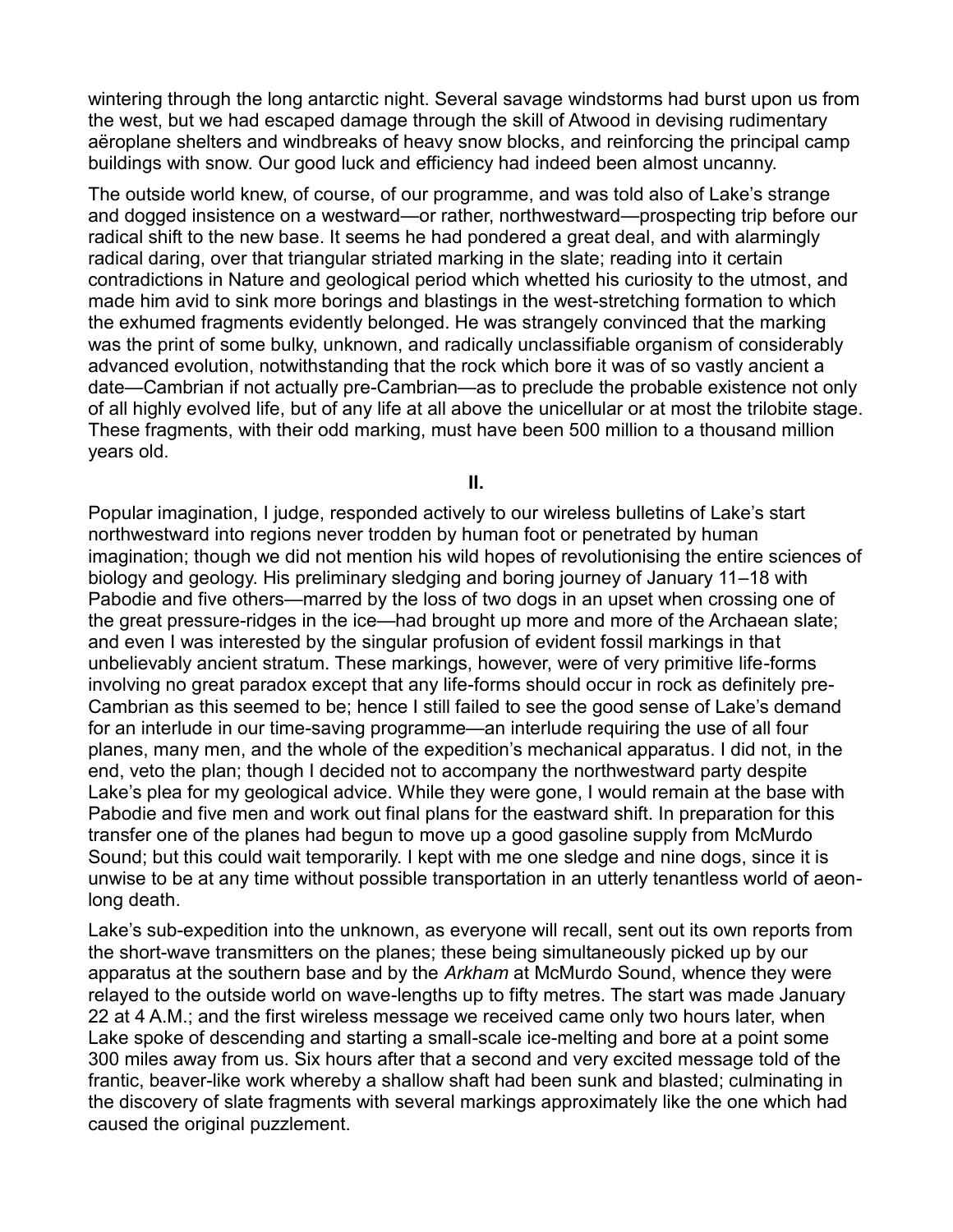Three hours later a brief bulletin announced the resumption of the flight in the teeth of a raw and piercing gale; and when I despatched a message of protest against further hazards, Lake replied curtly that his new specimens made any hazard worth taking. I saw that his excitement had reached the point of mutiny, and that I could do nothing to check this headlong risk of the whole expedition's success; but it was appalling to think of his plunging deeper and deeper into that treacherous and sinister white immensity of tempests and unfathomed mysteries which stretched off for some 1500 miles to the half-known, half-suspected coast-line of Queen Mary and Knox Lands.

Then, in about an hour and a half more, came that doubly excited message from Lake's moving plane which almost reversed my sentiments and made me wish I had accompanied the party.

³10:05 P.M. On the wing. After snowstorm, have spied mountain-range ahead higher than any hitherto seen. May equal Himalayas allowing for height of plateau. Probable Latitude 76° 15', Longitude 113° 10' E. Reaches far as can see to right and left. Suspicion of two smoking cones. All peaks black and bare of snow. Gale blowing off them impedes navigation."

After that Pabodie, the men, and I hung breathlessly over the receiver. Thought of this titanic mountain rampart 700 miles away inflamed our deepest sense of adventure; and we rejoiced that our expedition, if not ourselves personally, had been its discoverers. In half an hour Lake called us again.

"Moulton's plane forced down on plateau in foothills, but nobody hurt and perhaps can repair. Shall transfer essentials to other three for return or further moves if necessary, but no more heavy plane travel needed just now. Mountains surpass anything in imagination. Am going up scouting in Carroll's plane, with all weight out. You can't imagine anything like this. Highest peaks must go over 35,000 feet. Everest out of the running. Atwood to work out height with theodolite while Carroll and I go up. Probably wrong about cones, for formations look stratified. Possibly pre-Cambrian slate with other strata mixed in. Queer skyline effects—regular sections of cubes clinging to highest peaks. Whole thing marvellous in red-gold light of low sun. Like land of mystery in a dream or gateway to forbidden world of untrodden wonder. Wish you were here to study."

Though it was technically sleeping-time, not one of us listeners thought for a moment of retiring. It must have been a good deal the same at McMurdo Sound, where the supply cache and the *Arkham* were also getting the messages; for Capt. Douglas gave out a call congratulating everybody on the important find, and Sherman, the cache operator, seconded his sentiments. We were sorry, of course, about the damaged aëroplane; but hoped it could be easily mended. Then, at 11 P.M., came another call from Lake.

"Up with Carroll over highest foothills. Don't dare try really tall peaks in present weather, but shall later. Frightful work climbing, and hard going at this altitude, but worth it. Great range fairly solid, hence can't get any glimpses beyond. Main summits exceed Himalayas, and very queer. Range looks like pre-Cambrian slate, with plain signs of many other upheaved strata. Was wrong about volcanism. Goes farther in either direction than we can see. Swept clear of snow above about 21,000 feet. Odd formations on slopes of highest mountains. Great low square blocks with exactly vertical sides, and rectangular lines of low vertical ramparts, like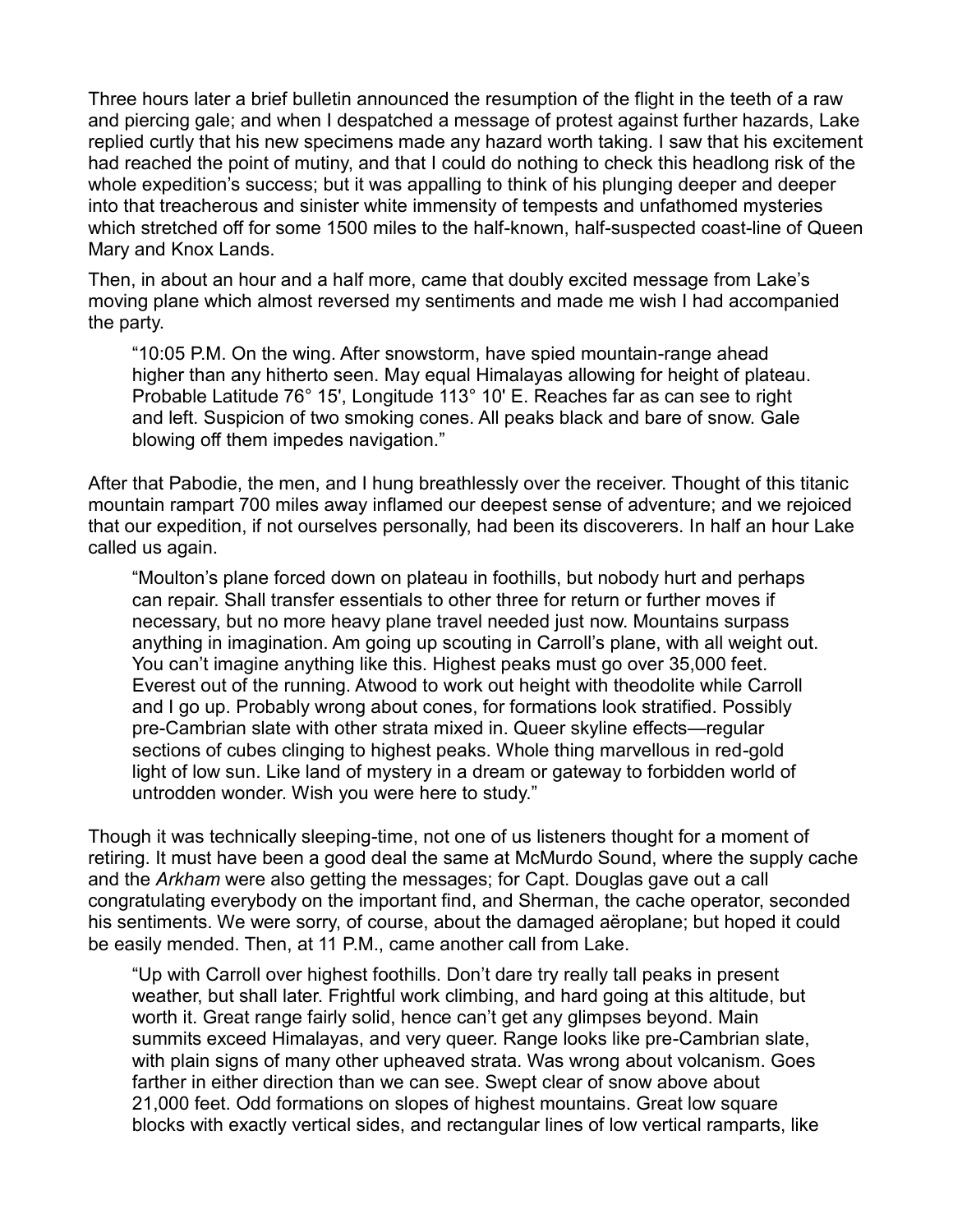the old Asian castles clinging to steep mountains in Roerich's paintings. Impressive from distance. Flew close to some, and Carroll thought they were formed of smaller separate pieces, but that is probably weathering. Most edges crumbled and rounded off as if exposed to storms and climate changes for millions of years. Parts, especially upper parts, seem to be of lighter-coloured rock than any visible strata on slopes proper, hence an evidently crystalline origin. Close flying shews many cave-mouths, some unusually regular in outline, square or semicircular. You must come and investigate. Think I saw rampart squarely on top of one peak. Height seems about 30,000 to 35,000 feet. Am up 21,500 myself, in devilish gnawing cold. Wind whistles and pipes through passes and in and out of caves, but no flying danger so far."

From then on for another half-hour Lake kept up a running fire of comment, and expressed his intention of climbing some of the peaks on foot. I replied that I would join him as soon as he could send a plane, and that Pabodie and I would work out the best gasoline plan—just where and how to concentrate our supply in view of the expedition's altered character. Obviously, Lake's boring operations, as well as his aeroplane activities, would need a great deal delivered for the new base which he was to establish at the foot of the mountains; and it was possible that the eastward flight might not be made after all this season. In connexion with this business I called Capt. Douglas and asked him to get as much as possible out of the ships and up the barrier with the single dog-team we had left there. A direct route across the unknown region between Lake and McMurdo Sound was what we really ought to establish.

Lake called me later to say that he had decided to let the camp stay where Moulton's plane had been forced down, and where repairs had already progressed somewhat. The ice-sheet was very thin, with dark ground here and there visible, and he would sink some borings and blasts at that very point before making any sledge trips or climbing expeditions. He spoke of the ineffable majesty of the whole scene, and the queer state of his sensations at being in the Lee of vast silent pinnacles whose ranks shot up like a wall reaching the sky at the world's rim. Atwood's theodolite observations had placed the height of the five tallest peaks at from 30,000 to 34,000 feet. The windswept nature of the terrain clearly disturbed Lake, for it argued the occasional existence of prodigious gales violent beyond anything we had so far encountered. His camp lay a little more than five miles from where the higher foothills abruptly rose. I could almost trace a note of subconscious alarm in his words—flashed across a glacial void of 700 miles—as he urged that we all hasten with the matter and get the strange new region disposed of as soon as possible. He was about to rest now, after a continuous day's work of almost unparalleled speed, strenuousness, and results.

In the morning I had a three-cornered wireless talk with Lake and Capt. Douglas at their widely separated bases; and it was agreed that one of Lake's planes would come to my base for Pabodie, the five men, and myself, as well as for all the fuel it could carry. The rest of the fuel question, depending on our decision about an easterly trip, could wait for a few days; since Lake had enough for immediate camp heat and borings. Eventually the old southern base ought to be restocked; but if we postponed the easterly trip we would not use it till the next summer, and meanwhile Lake must send a plane to explore a direct route between his new mountains and McMurdo Sound.

Pabodie and I prepared to close our base for a short or long period, as the case might be. If we wintered in the antarctic we would probably fly straight from Lake's base to the Arkham without returning to this spot. Some of our conical tents had already been reinforced by blocks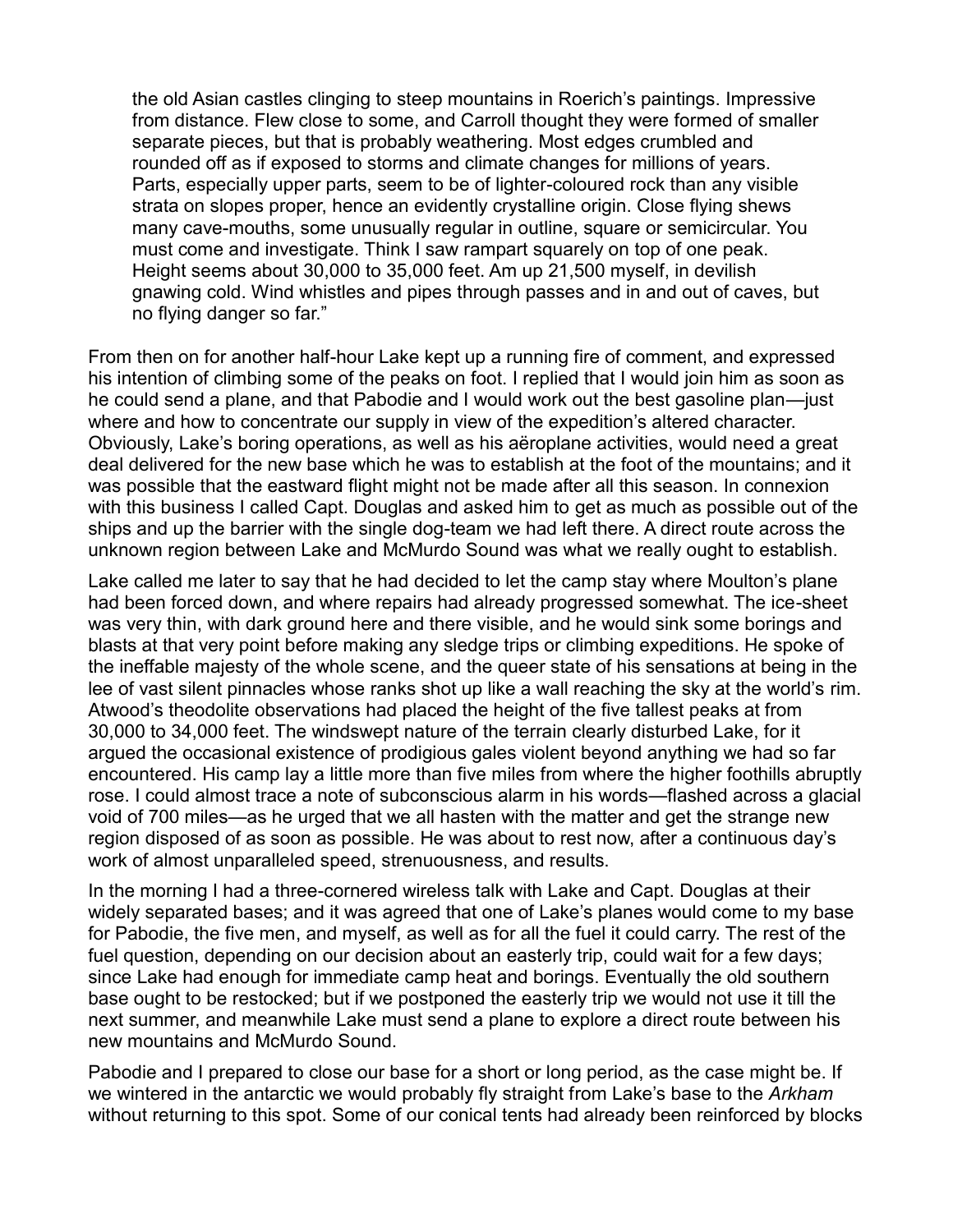of hard snow, and now we decided to complete the job of making a permanent Esquimau village. Owing to a very liberal tent supply, Lake had with him all that his base would need even after our arrival. I wirelessed that Pabodie and I would be ready for the northwestward move after one day's work and one night's rest.

Our labours, however, were not very steady after 4 P.M.; for about that time Lake began sending in the most extraordinary and excited messages. His working day had started unpropitiously; since an aëroplane survey of the nearly exposed rock surfaces shewed an entire absence of those Archaean and primordial strata for which he was looking, and which formed so great a part of the colossal peaks that loomed up at a tantalising distance from the camp. Most of the rocks glimpsed were apparently Jurassic and Comanchian sandstones and Permian and Triassic schists, with now and then a glossy black outcropping suggesting a hard and slaty coal. This rather discouraged Lake, whose plans all hinged on unearthing specimens more than 500 million years older. It was clear to him that in order to recover the Archaean slate vein in which he had found the odd markings, he would have to make a long sledge trip from these foothills to the steep slopes of the gigantic mountains themselves.

He had resolved, nevertheless, to do some local boring as part of the expedition's general programme; hence set up the drill and put five men to work with it while the rest finished settling the camp and repairing the damaged aëroplane. The softest visible rock—a sandstone about a quarter of a mile from the camp—had been chosen for the first sampling; and the drill made excellent progress without much supplementary blasting. It was about three hours afterward, following the first really heavy blast of the operation, that the shouting of the drill crew was heard; and that young Gedney—the acting foreman—rushed into the camp with the startling news.

They had struck a cave. Early in the boring the sandstone had given place to a vein of Comanchian limestone full of minute fossil cephalopods, corals, echini, and spirifera, and with occasional suggestions of siliceous sponges and marine vertebrate bones—the latter probably of teliosts, sharks, and ganoids. This in itself was important enough, as affording the first vertebrate fossils the expedition had yet secured; but when shortly afterward the drillhead dropped through the stratum into apparent vacancy, a wholly new and doubly intense wave of excitement spread among the excavators. A good-sized blast had laid open the subterrene secret; and now, through a jagged aperture perhaps five feet across and three feet thick, there yawned before the avid searchers a section of shallow limestone hollowing worn more than fifty million years ago by the trickling ground waters of a bygone tropic world.

The hollowed layer was not more than seven or eight feet deep, but extended off indefinitely in all directions and had a fresh, slightly moving air which suggested its membership in an extensive subterranean system. Its roof and floor were abundantly equipped with large stalactites and stalagmites, some of which met in columnar form; but important above all else was the vast deposit of shells and bones which in places nearly choked the passage. Washed down from unknown jungles of Mesozoic tree-ferns and fungi, and forests of Tertiary cycads, fan-palms, and primitive angiosperms, this osseous medley contained representatives of more Cretaceous, Eocene, and other animal species than the greatest palaeontologist could have counted or classified in a year. Molluscs, crustacean armour, fishes, amphibians, reptiles, birds, and early mammals—great and small, known and unknown. No wonder Gedney ran back to the camp shouting, and no wonder everyone else dropped work and rushed headlong through the biting cold to where the tall derrick marked a new-found gateway to secrets of inner earth and vanished aeons.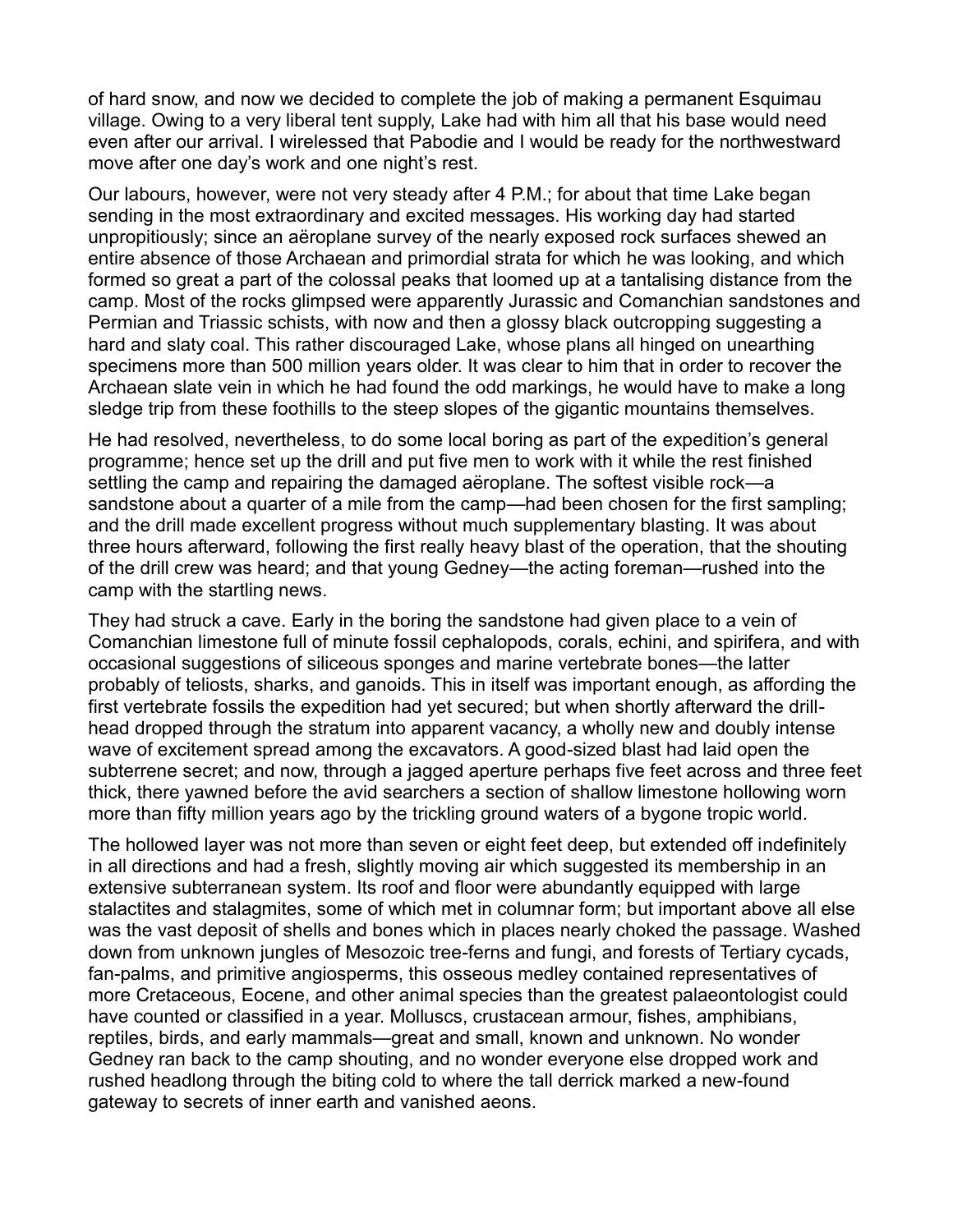When Lake had satisfied the first keen edge of his curiosity he scribbled a message in his notebook and had young Moulton run back to the camp to despatch it by wireless. This was my first word of the discovery, and it told of the identification of early shells, bones of ganoids and placoderms, remnants of labyrinthodonts and thecodonts, great mososaur skull fragments, dinosaur vertebrae and armour-plates, pterodactyl teeth and wing-bones, archaeopteryx debris, Miocene sharks' teeth, primitive bird-skulls, and skulls, vertebrae, and other bones of archaic mammals such as palaeotheres, xiphodons, dinocerases, eohippi, oreodons, and titanotheres. There was nothing as recent as a mastodon, elephant, true camel, deer, or bovine animal; hence Lake concluded that the last deposits had occurred during the Oligocene age, and that the hollowed stratum had lain in its present dried, dead, and inaccessible state for at least thirty million years.

On the other hand, the prevalence of very early life-forms was singular in the highest degree. Though the limestone formation was, on the evidence of such typical imbedded fossils as ventriculites, positively and unmistakably Comanchian and not a particle earlier; the free fragments in the hollow space included a surprising proportion from organisms hitherto considered as peculiar to far older periods—even rudimentary fishes, molluscs, and corals as remote as the Silurian or Ordovician. The inevitable inference was that in this part of the world there had been a remarkable and unique degree of continuity between the life of over 300 million years ago and that of only thirty million years ago. How far this continuity had extended beyond the Oligocene age when the cavern was closed, was of course past all speculation. In any event, the coming of the frightful ice in the Pleistocene some 500,000 years ago—a mere yesterday as compared with the age of this cavity—must have put an end to any of the primal forms which had locally managed to outlive their common terms.

Lake was not content to let his first message stand, but had another bulletin written and despatched across the snow to the camp before Moulton could get back. After that Moulton stayed at the wireless in one of the planes; transmitting to me—and to the *Arkham* for relaying to the outside world—the frequent postscripts which Lake sent him by a succession of messengers. Those who followed the newspapers will remember the excitement created among men of science by that afternoon's reports—reports which have finally led, after all these years, to the organisation of that very Starkweather-Moore Expedition which I am so anxious to dissuade from its purposes. I had better give the messages literally as Lake sent them, and as our base operator McTighe translated them from his pencil shorthand.

³Fowler makes discovery of highest importance in sandstone and limestone fragments from blasts. Several distinct triangular striated prints like those in Archaean slate, proving that source survived from over 600 million years ago to Comanchian times without more than moderate morphological changes and decrease in average size. Comanchian prints apparently more primitive or decadent, if anything, than older ones. Emphasise importance of discovery in press. Will mean to biology what Einstein has meant to mathematics and physics. Joins up with my previous work and amplifies conclusions. Appears to indicate, as I suspected, that earth has seen whole cycle or cycles of organic life before known one that begins with Archaeozoic cells. Was evolved and specialised not later than thousand million years ago, when planet was young and recently uninhabitable for any life-forms or normal protoplasmic structure. Question arises when, where, and how development took place."

²²²²²²²²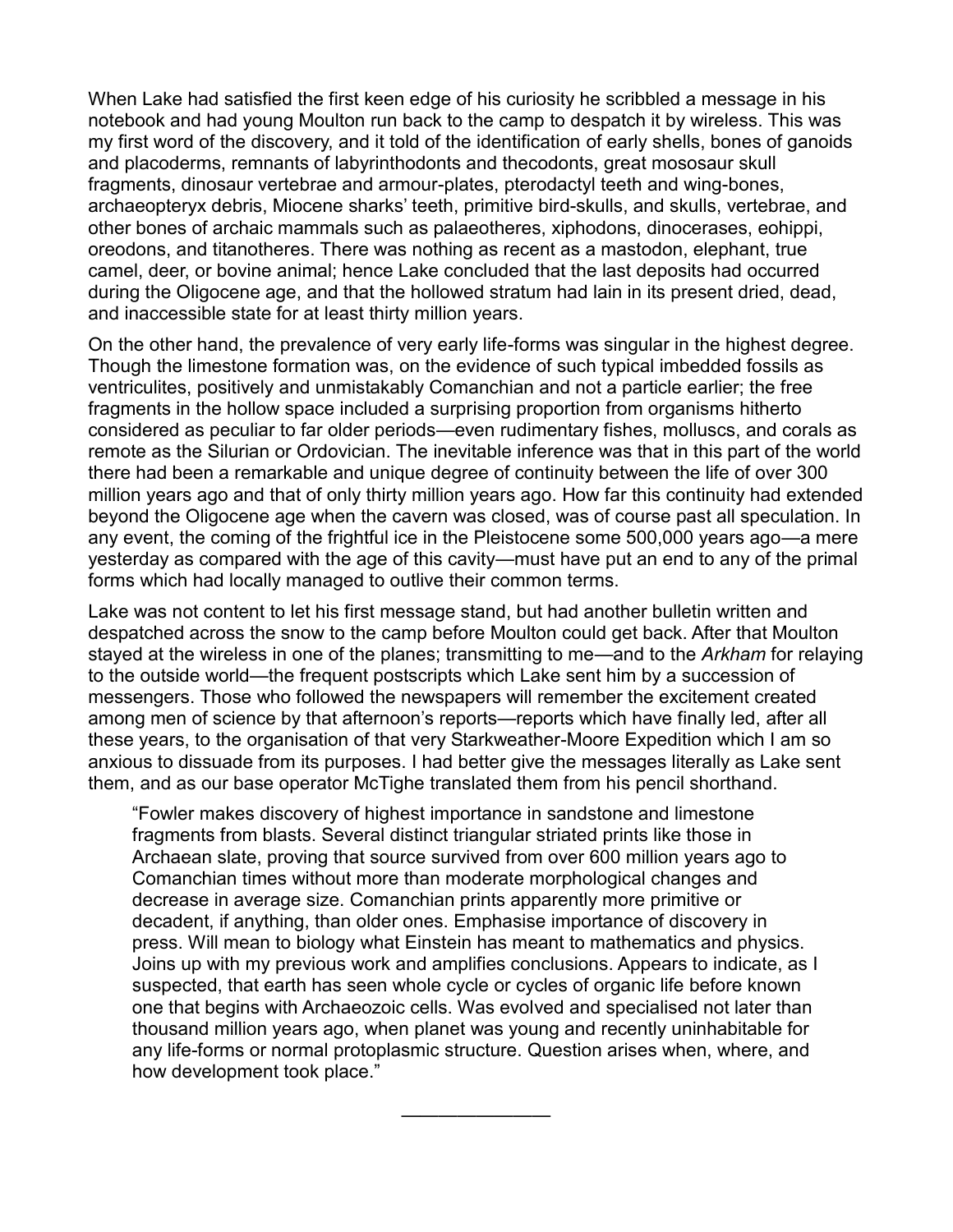³Later. Examining certain skeletal fragments of large land and marine saurians and primitive mammals, find singular local wounds or injuries to bony structure not attributable to any known predatory or carnivorous animal of any period. Of two sorts—straight, penetrant bores, and apparently hacking incisions. One or two cases of cleanly severed bone. Not many specimens affected. Am sending to camp for electric torches. Will extend search area underground by hacking away stalactites."

²²²²²²²²

³Still later. Have found peculiar soapstone fragment about six inches across and an inch and a half thick, wholly unlike any visible local formation. Greenish, but no evidences to place its period. Has curious smoothness and regularity. Shaped like five-pointed star with tips broken off, and signs of other cleavage at inward angles and in centre of surface. Small, smooth depression in centre of unbroken surface. Arouses much curiosity as to source and weathering. Probably some freak of water action. Carroll, with magnifier, thinks he can make out additional markings of geologic significance. Groups of tiny dots in regular patterns. Dogs growing uneasy as we work, and seem to hate this soapstone. Must see if it has any peculiar odour. Will report again when Mills gets back with light and we start on underground area."

²²²²²²²²

³10:15 P.M. Important discovery. Orrendorf and Watkins, working underground at 9:45 with light, found monstrous barrel-shaped fossil of wholly unknown nature; probably vegetable unless overgrown specimen of unknown marine radiata. Tissue evidently preserved by mineral salts. Tough as leather, but astonishing flexibility retained in places. Marks of broken-off parts at ends and around sides. Six feet end to end, 3.5 feet central diameter, tapering to 1 foot at each end. Like a barrel with five bulging ridges in place of staves. Lateral breakages, as of thinnish stalks, are at equator in middle of these ridges. In furrows between ridges are curious growths. Combs or wings that fold up and spread out like fans. All greatly damaged but one, which gives almost seven-foot wing spread. Arrangement reminds one of certain monsters of primal myth, especially fabled Elder Things in *Necronomicon.* These wings seem to be membraneous, stretched on framework of glandular tubing. Apparent minute orifices in frame tubing at wing tips. Ends of body shrivelled, giving no clue to interior or to what has been broken off there. Must dissect when we get back to camp. Can't decide whether vegetable or animal. Many features obviously of almost incredible primitiveness. Have set all hands cutting stalactites and looking for further specimens. Additional scarred bones found, but these must wait. Having trouble with dogs. They can't endure the new specimen, and would probably tear it to pieces if we didn't keep it at a distance from them."

"11:30 P.M. Attention, Dyer, Pabodie, Douglas. Matter of highest—I might say transcendent—importance. Arkham must relay to Kingsport Head Station at once. Strange barrel growth is the Archaean thing that left prints in rocks. Mills, Boudreau, and Fowler discover cluster of thirteen more at underground point forty

²²²²²²²²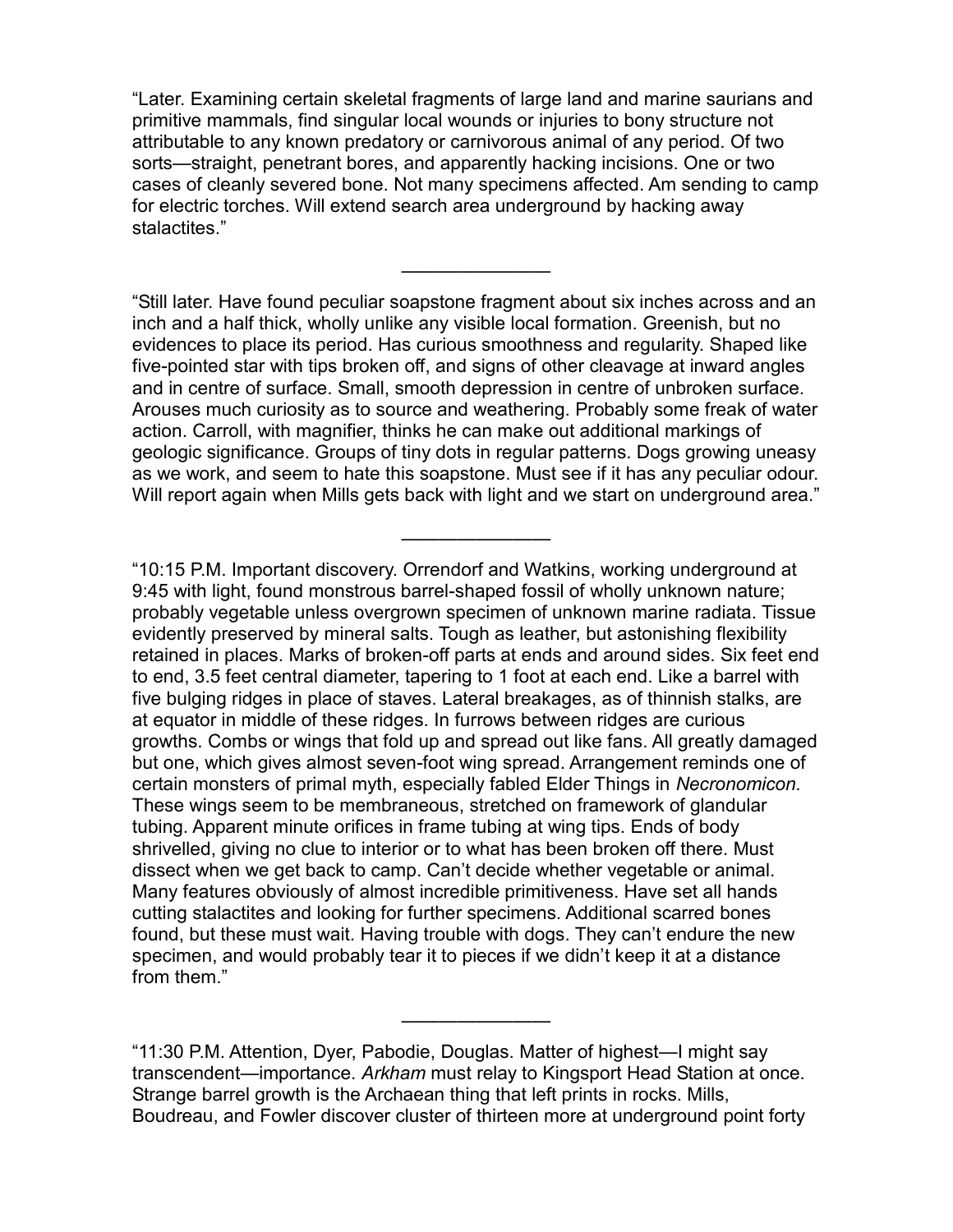feet from aperture. Mixed with curiously rounded and configured soapstone fragments smaller than one previously found—star-shaped but no marks of breakage except at some of the points. Of organic specimens, eight apparently perfect, with all appendages. Have brought all to surface, leading off dogs to distance. They cannot stand the things. Give close attention to description and repeat back for accuracy. Papers must get this right.

³Objects are eight feet long all over. Six-foot five-ridged barrel torso 3.5 feet central diameter, 1 foot end diameters. Dark grey, flexible, and infinitely tough. Seven-foot membraneous wings of same colour, found folded, spread out of furrows between ridges. Wing framework tubular or glandular, of lighter grey, with orifices at wing tips. Spread wings have serrated edge. Around equator, one at central apex of each of the five vertical, stave-like ridges, are five systems of light grey flexible arms or tentacles found tightly folded to torso but expansible to maximum length of over 3 feet. Like arms of primitive crinoid. Single stalks 3 inches diameter branch after 6 inches into five sub-stalks, each of which branches after 8 inches into five small, tapering tentacles or tendrils, giving each stalk a total of 25 tentacles.

³At top of torso blunt bulbous neck of lighter grey with gill-like suggestions holds yellowish five-pointed starfish-shaped apparent head covered with three-inch wiry cilia of various prismatic colours. Head thick and puffy, about 2 feet point to point, with three-inch flexible yellowish tubes projecting from each point. Slit in exact centre of top probably breathing aperture. At end of each tube is spherical expansion where yellowish membrane rolls back on handling to reveal glassy, redirised globe, evidently an eye. Five slightly longer reddish tubes start from inner angles of starfish-shaped head and end in sac-like swellings of same colour which upon pressure open to bell-shaped orifices 2 inches maximum diameter and lined with sharp white tooth-like projections. Probable mouths. All these tubes, cilia, and points of starfish-head found folded tightly down; tubes and points clinging to bulbous neck and torso. Flexibility surprising despite vast toughness.

³At bottom of torso rough but dissimilarly functioning counterparts of head arrangements exist. Bulbous light-grey pseudo-neck, without gill suggestions, holds greenish five-pointed starfish-arrangement. Tough, muscular arms 4 feet long and tapering from 7 inches diameter at base to about 2.5 at point. To each point is attached small end of a greenish five-veined membraneous triangle 8 inches long and 6 wide at farther end. This is the paddle, fin, or pseudo-foot which has made prints in rocks from a thousand million to fifty or sixty million years old. From inner angles of starfish-arrangement project two-foot reddish tubes tapering from 3 inches diameter at base to 1 at tip. Orifices at tips. All these parts infinitely tough and leathery, but extremely flexible. Four-foot arms with paddles undoubtedly used for locomotion of some sort, marine or otherwise. When moved, display suggestions of exaggerated muscularity. As found, all these projections tightly folded over pseudo-neck and end of torso, corresponding to projections at other end.

³Cannot yet assign positively to animal or vegetable kingdom, but odds now favour animal. Probably represents incredibly advanced evolution of radiata without loss of certain primitive features. Echinoderm resemblances unmistakable despite local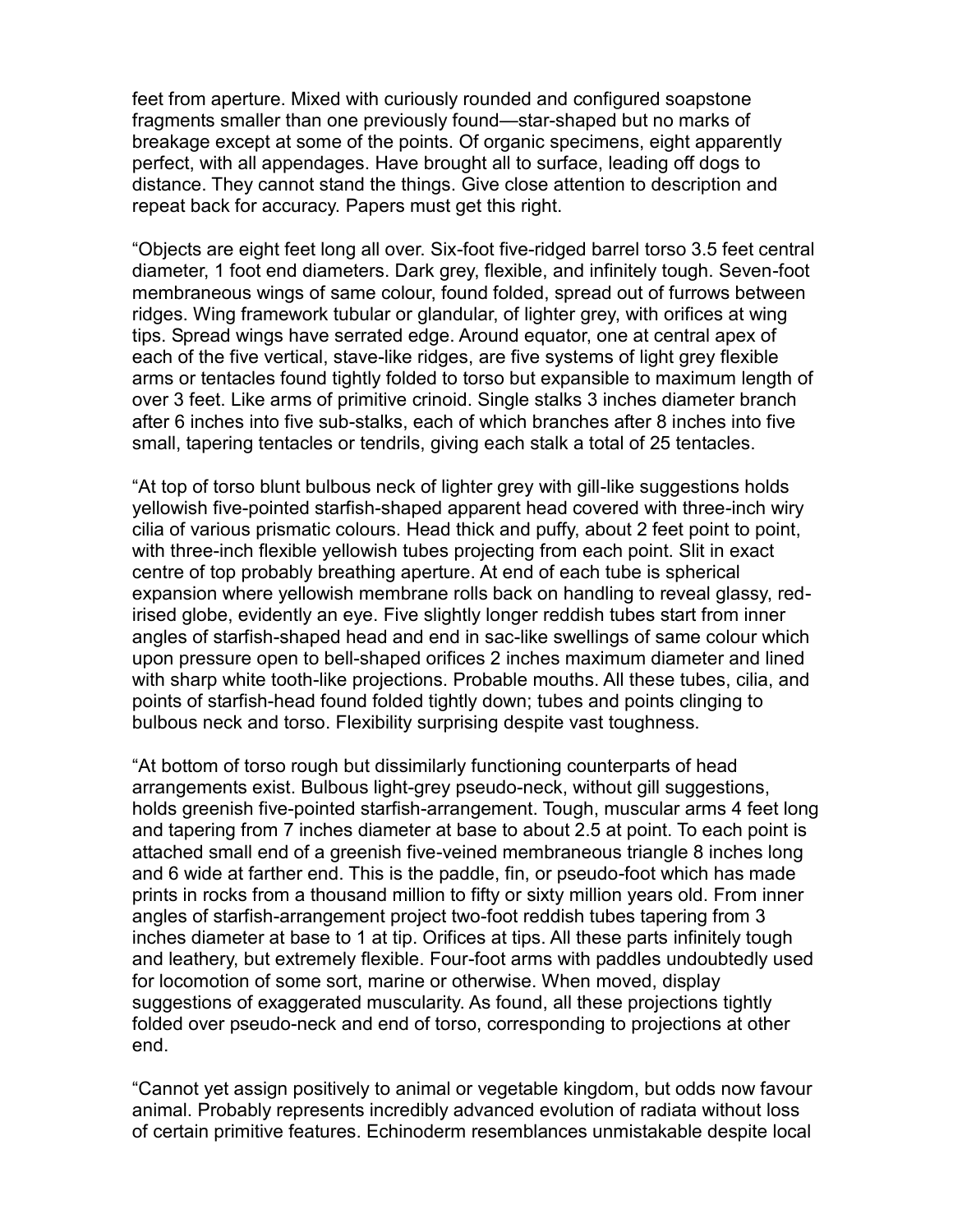contradictory evidences. Wing structure puzzles in view of probable marine habitat, but may have use in water navigation. Symmetry is curiously vegetable-like, suggesting vegetable's essentially up-and-down structure rather than animal's foreand-aft structure. Fabulously early date of evolution, preceding even simplest Archaean protozoa hitherto known, baffles all conjecture as to origin.

³Complete specimens have such uncanny resemblance to certain creatures of primal myth that suggestion of ancient existence outside antarctic becomes inevitable. Dyer and Pabodie have read *Necronomicon* and seen Clark Ashton Smith's nightmare paintings based on text, and will understand when I speak of Elder Things supposed to have created all earth-life as jest or mistake. Students have always thought conception formed from morbid imaginative treatment of very ancient tropical radiata. Also like prehistoric folklore things Wilmarth has spoken of—Cthulhu cult appendages, etc.

³Vast field of study opened. Deposits probably of late Cretaceous or early Eocene period, judging from associated specimens. Massive stalagmites deposited above them. Hard work hewing out, but toughness prevented damage. State of preservation miraculous, evidently owing to limestone action. No more found so far, but will resume search later. Job now to get fourteen huge specimens to camp without dogs, which bark furiously and can't be trusted near them. With nine men three left to guard the dogs—we ought to manage the three sledges fairly well, though wind is bad. Must establish plane communication with McMurdo Sound and begin shipping material. But I've got to dissect one of these things before we take any rest. Wish I had a real laboratory here. Dyer better kick himself for having tried to stop my westward trip. First the world's greatest mountains, and then this. If this last isn't the high spot of the expedition, I don't know what is. We're made scientifically. Congrats, Pabodie, on the drill that opened up the cave. Now will *Arkham* please repeat description?"

The sensations of Pabodie and myself at receipt of this report were almost beyond description, nor were our companions much behind us in enthusiasm. McTighe, who had hastily translated a few high spots as they came from the droning receiving set, wrote out the entire message from his shorthand version as soon as Lake's operator signed off. All appreciated the epoch-making significance of the discovery, and I sent Lake congratulations as soon as the *Arkham*'s operator had repeated back the descriptive parts as requested; and my example was followed by Sherman from his station at the McMurdo Sound supply cache, as well as by Capt. Douglas of the *Arkham*. Later, as head of the expedition, I added some remarks to be relayed through the *Arkham* to the outside world. Of course, rest was an absurd thought amidst this excitement; and my only wish was to get to Lake's camp as quickly as I could. It disappointed me when he sent word that a rising mountain gale made early aërial travel impossible.

But within an hour and a half interest again rose to banish disappointment. Lake was sending more messages, and told of the completely successful transportation of the fourteen great specimens to the camp. It had been a hard pull, for the things were surprisingly heavy; but nine men had accomplished it very neatly. Now some of the party were hurriedly building a snow corral at a safe distance from the camp, to which the dogs could be brought for greater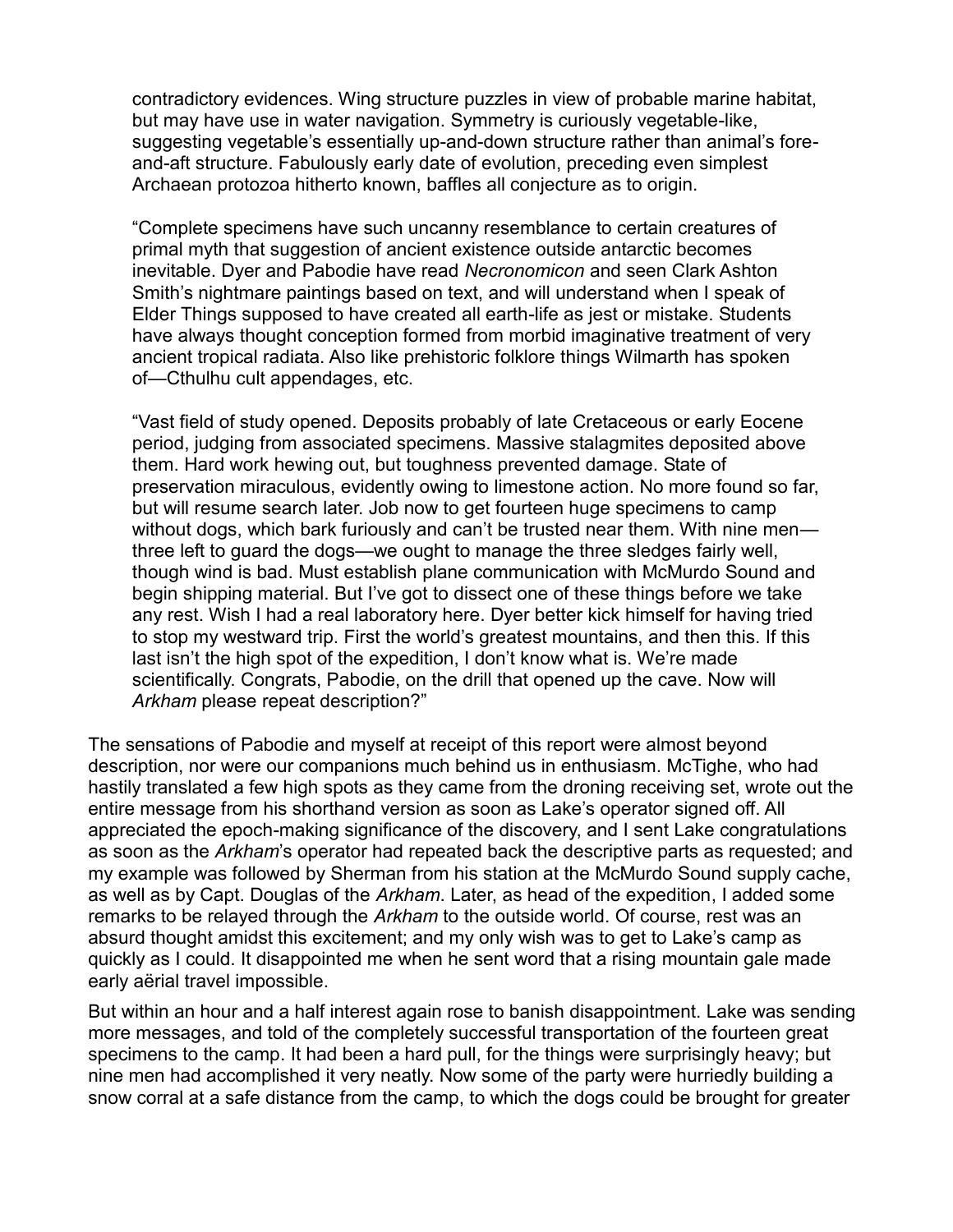convenience in feeding. The specimens were laid out on the hard snow near the camp, save for one on which Lake was making crude attempts at dissection.

This dissection seemed to be a greater task than had been expected; for despite the heat of a gasoline stove in the newly raised laboratory tent, the deceptively flexible tissues of the chosen specimen—a powerful and intact one—lost nothing of their more than leathery toughness. Lake was puzzled as to how he might make the requisite incisions without violence destructive enough to upset all the structural niceties he was looking for. He had, it is true, seven more perfect specimens; but these were too few to use up recklessly unless the cave might later yield an unlimited supply. Accordingly he removed the specimen and dragged in one which, though having remnants of the starfish-arrangements at both ends, was badly crushed and partly disrupted along one of the great torso furrows.

Results, quickly reported over the wireless, were baffling and provocative indeed. Nothing like delicacy or accuracy was possible with instruments hardly able to cut the anomalous tissue, but the little that was achieved left us all awed and bewildered. Existing biology would have to be wholly revised, for this thing was no product of any cell-growth science knows about. There had been scarcely any mineral replacement, and despite an age of perhaps forty million years the internal organs were wholly intact. The leathery, undeteriorative, and almost indestructible quality was an inherent attribute of the thing's form of organisation; and pertained to some palaeogean cycle of invertebrate evolution utterly beyond our powers of speculation. At first all that Lake found was dry, but as the heated tent produced its thawing effect, organic moisture of pungent and offensive odour was encountered toward the thing's uninjured side. It was not blood, but a thick, dark-green fluid apparently answering the same purpose. By the time Lake reached this stage all 37 dogs had been brought to the still uncompleted corral near the camp; and even at that distance set up a savage barking and show of restlessness at the acrid, diffusive smell.

Far from helping to place the strange entity, this provisional dissection merely deepened its mystery. All guesses about its external members had been correct, and on the evidence of these one could hardly hesitate to call the thing animal; but internal inspection brought up so many vegetable evidences that Lake was left hopelessly at sea. It had digestion and circulation, and eliminated waste matter through the reddish tubes of its starfish-shaped base. Cursorily, one would say that its respiratory apparatus handled oxygen rather than carbon dioxide; and there were odd evidences of air-storage chambers and methods of shifting respiration from the external orifice to at least two other fully developed breathing-systems gills and pores. Clearly, it was amphibian and probably adapted to long airless hibernationperiods as well. Vocal organs seemed present in connexion with the main respiratory system, but they presented anomalies beyond immediate solution. Articulate speech, in the sense of syllable-utterance, seemed barely conceivable; but musical piping notes covering a wide range were highly probable. The muscular system was almost preternaturally developed.

The nervous system was so complex and highly developed as to leave Lake aghast. Though excessively primitive and archaic in some respects, the thing had a set of ganglial centres and connectives arguing the very extremes of specialised development. Its five-lobed brain was surprisingly advanced; and there were signs of a sensory equipment, served in part through the wiry cilia of the head, involving factors alien to any other terrestrial organism. Probably it had more than five senses, so that its habits could not be predicted from any existing analogy. It must, Lake thought, have been a creature of keen sensitiveness and delicately differentiated functions in its primal world; much like the ants and bees of today. It reproduced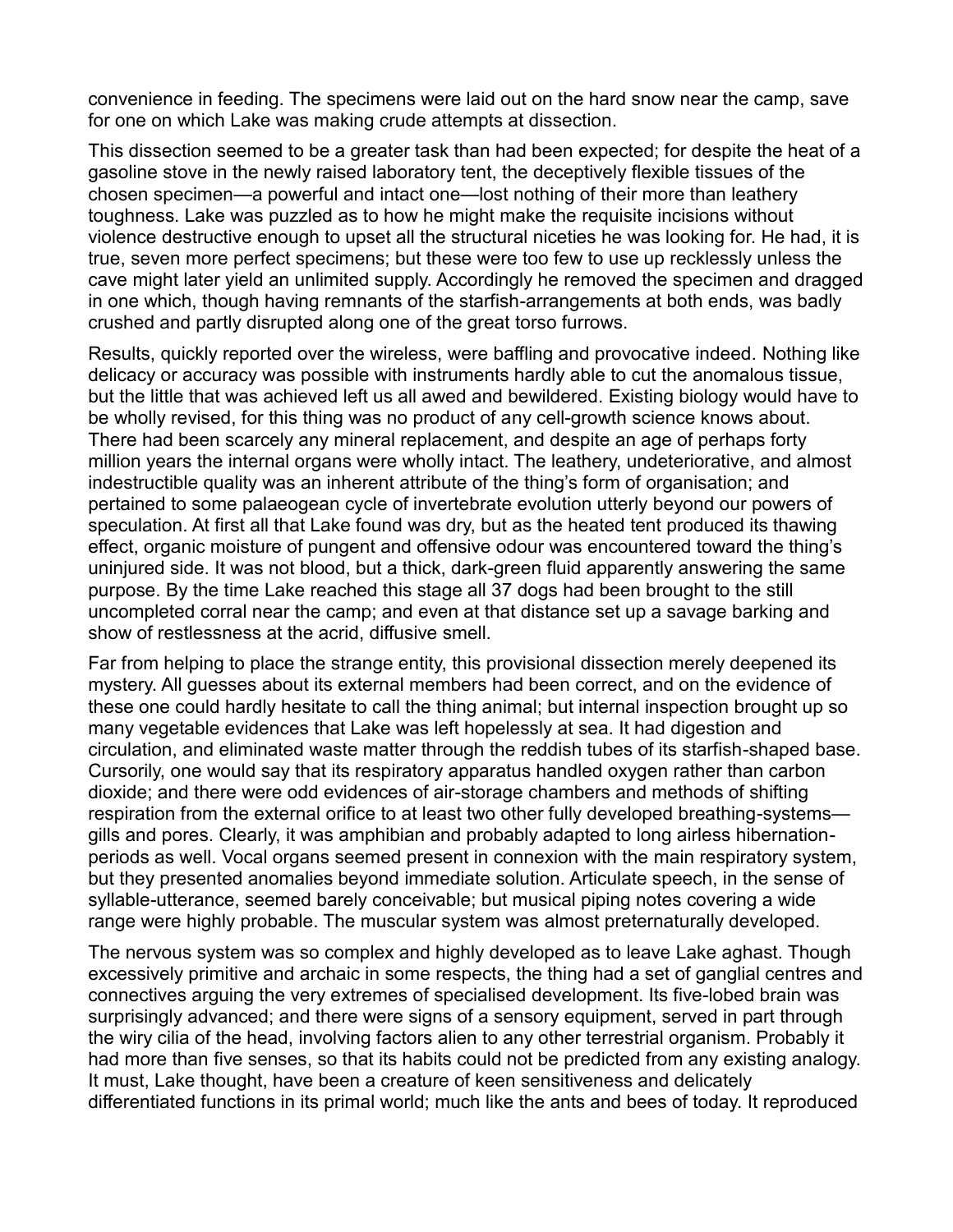like the vegetable cryptogams, especially the pteridophytes; having spore-cases at the tips of the wings and evidently developing from a thallus or prothallus.

But to give it a name at this stage was mere folly. It looked like a radiate, but was clearly something more. It was partly vegetable, but had three-fourths of the essentials of animal structure. That it was marine in origin, its symmetrical contour and certain other attributes clearly indicated; yet one could not be exact as to the limit of its later adaptations. The wings, after all, held a persistent suggestion of the aërial. How it could have undergone its tremendously complex evolution on a new-born earth in time to leave prints in Archaean rocks was so far beyond conception as to make Lake whimsically recall the primal myths about Great Old Ones who filtered down from the stars and concocted earth-life as a joke or mistake; and the wild tales of cosmic hill things from Outside told by a folklorist colleague in Miskatonic's English department.

Naturally, he considered the possibility of the pre-Cambrian prints' having been made by a less evolved ancestor of the present specimens; but quickly rejected this too facile theory upon considering the advanced structural qualities of the older fossils. If anything, the later contours shewed decadence rather than higher evolution. The size of the pseudo-feet had decreased, and the whole morphology seemed coarsened and simplified. Moreover, the nerves and organs just examined held singular suggestions of retrogression from forms still more complex. Atrophied and vestigial parts were surprisingly prevalent. Altogether, little could be said to have been solved; and Lake fell back on mythology for a provisional name jocosely dubbing his finds "The Elder Ones".

At about 2:30 A.M., having decided to postpone further work and get a little rest, he covered the dissected organism with a tarpaulin, emerged from the laboratory tent, and studied the intact specimens with renewed interest. The ceaseless antarctic sun had begun to limber up their tissues a trifle, so that the head-points and tubes of two or three shewed signs of unfolding; but Lake did not believe there was any danger of immediate decomposition in the almost sub-zero air. He did, however, move all the undissected specimens closer together and throw a spare tent over them in order to keep off the direct solar rays. That would also help to keep their possible scent away from the dogs, whose hostile unrest was really becoming a problem even at their substantial distance and behind the higher and higher snow walls which an increased quota of the men were hastening to raise around their quarters. He had to weight down the corners of the tent-cloth with heavy blocks of snow to hold it in place amidst the rising gale, for the titan mountains seemed about to deliver some gravely severe blasts. Early apprehensions about sudden antarctic winds were revived, and under Atwood's supervision precautions were taken to bank the tents, new dog-corral, and crude aëroplane shelters with snow on the mountainward side. These latter shelters, begun with hard snow blocks during odd moments, were by no means as high as they should have been; and Lake finally detached all hands from other tasks to work on them.

It was after four when Lake at last prepared to sign off and advised us all to share the rest period his outfit would take when the shelter walls were a little higher. He held some friendly chat with Pabodie over the ether, and repeated his praise of the really marvellous drills that had helped him make his discovery. Atwood also sent greetings and praises. I gave Lake a warm word of congratulation, owning up that he was right about the western trip; and we all agreed to get in touch by wireless at ten in the morning. If the gale was then over, Lake would send a plane for the party at my base. Just before retiring I despatched a final message to the *Arkham* with instructions about toning down the day's news for the outside world, since the full details seemed radical enough to rouse a wave of incredulity until further substantiated.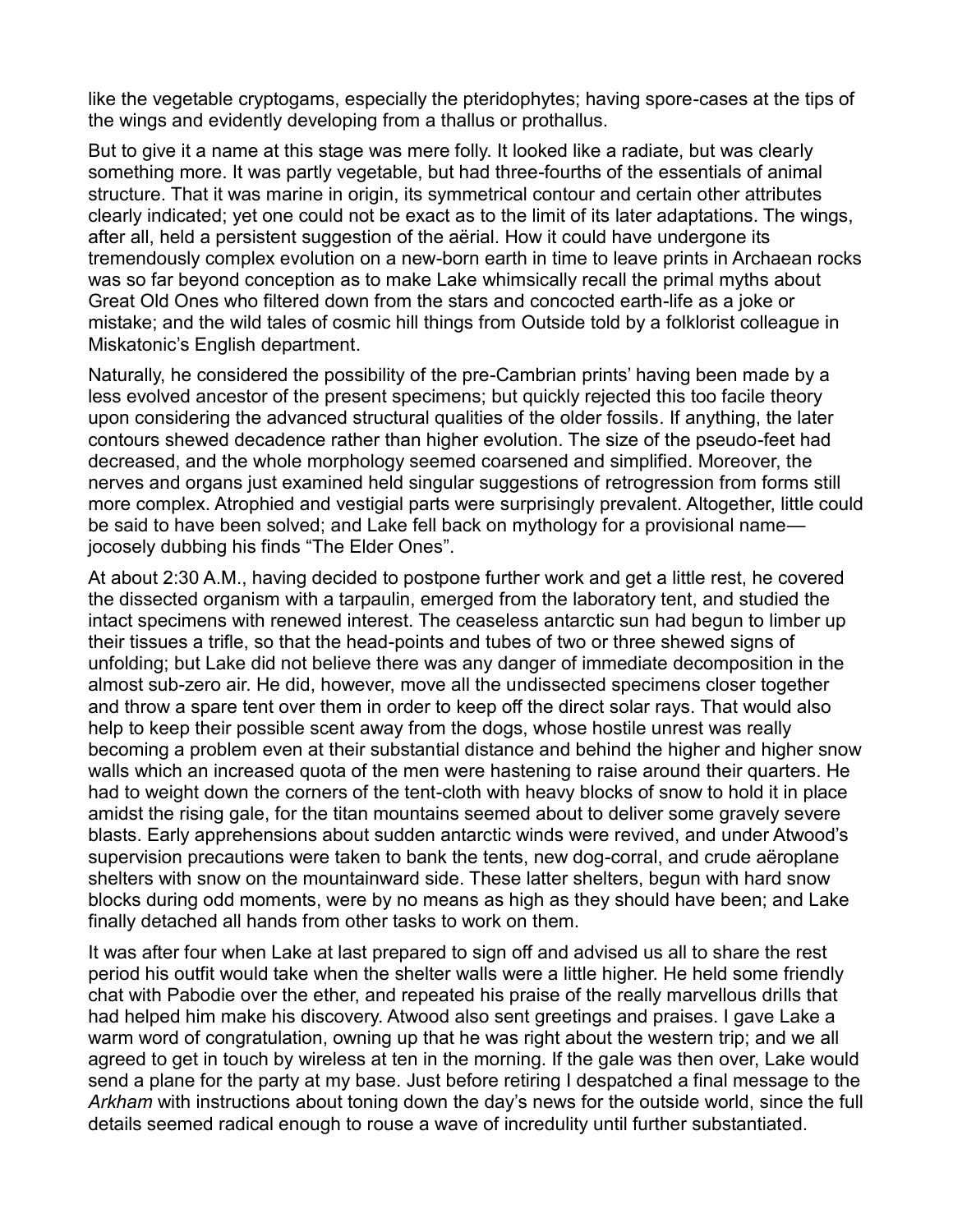None of us, I imagine, slept very heavily or continuously that morning; for both the excitement of Lake's discovery and the mounting fury of the wind were against such a thing. So savage was the blast, even where we were, that we could not help wondering how much worse it was at Lake's camp, directly under the vast unknown peaks that bred and delivered it. McTighe was awake at ten o'clock and tried to get Lake on the wireless, as agreed, but some electrical condition in the disturbed air to the westward seemed to prevent communication. We did, however, get the *Arkham,* and Douglas told me that he had likewise been vainly trying to reach Lake. He had not known about the wind, for very little was blowing at McMurdo Sound despite its persistent rage where we were.

Throughout the day we all listened anxiously and tried to get Lake at intervals, but invariably without results. About noon a positive frenzy of wind stampeded out of the west, causing us to fear for the safety of our camp; but it eventually died down, with only a moderate relapse at 2 P.M. After three o'clock it was very quiet, and we redoubled our efforts to get Lake. Reflecting that he had four planes, each provided with an excellent short-wave outfit, we could not imagine any ordinary accident capable of crippling all his wireless equipment at once. Nevertheless the stony silence continued; and when we thought of the delirious force the wind must have had in his locality we could not help making the most direful conjectures.

By six o'clock our fears had become intense and definite, and after a wireless consultation with Douglas and Thorfinnssen I resolved to take steps toward investigation. The fifth aëroplane, which we had left at the McMurdo Sound supply cache with Sherman and two sailors, was in good shape and ready for instant use; and it seemed that the very emergency for which it had been saved was now upon us. I got Sherman by wireless and ordered him to join me with the plane and the two sailors at the southern base as quickly as possible; the air conditions being apparently highly favourable. We then talked over the personnel of the coming investigation party; and decided that we would include all hands, together with the sledge and dogs which I had kept with me. Even so great a load would not be too much for one of the huge planes built to our especial orders for heavy machinery transportation. At intervals I still tried to reach Lake with the wireless, but all to no purpose.

Sherman, with the sailors Gunnarsson and Larsen, took off at 7:30; and reported a quiet flight from several points on the wing. They arrived at our base at midnight, and all hands at once discussed the next move. It was risky business sailing over the antarctic in a single aëroplane without any line of bases, but no one drew back from what seemed like the plainest necessity. We turned in at two o'clock for a brief rest after some preliminary loading of the plane, but were up again in four hours to finish the loading and packing.

At 7:15 A.M., January 25th, we started flying northwestward under McTighe's pilotage with ten men, seven dogs, a sledge, a fuel and food supply, and other items including the plane's wireless outfit. The atmosphere was clear, fairly quiet, and relatively mild in temperature; and we anticipated very little trouble in reaching the latitude and longitude designated by Lake as the site of his camp. Our apprehensions were over what we might find, or fail to find, at the end of our journey; for silence continued to answer all calls despatched to the camp.

Every incident of that four-and-a-half-hour flight is burned into my recollection because of its crucial position in my life. It marked my loss, at the age of fifty-four, of all that peace and balance which the normal mind possesses through its accustomed conception of external Nature and Nature's laws. Thenceforward the ten of us—but the student Danforth and myself above all others—were to face a hideously amplified world of lurking horrors which nothing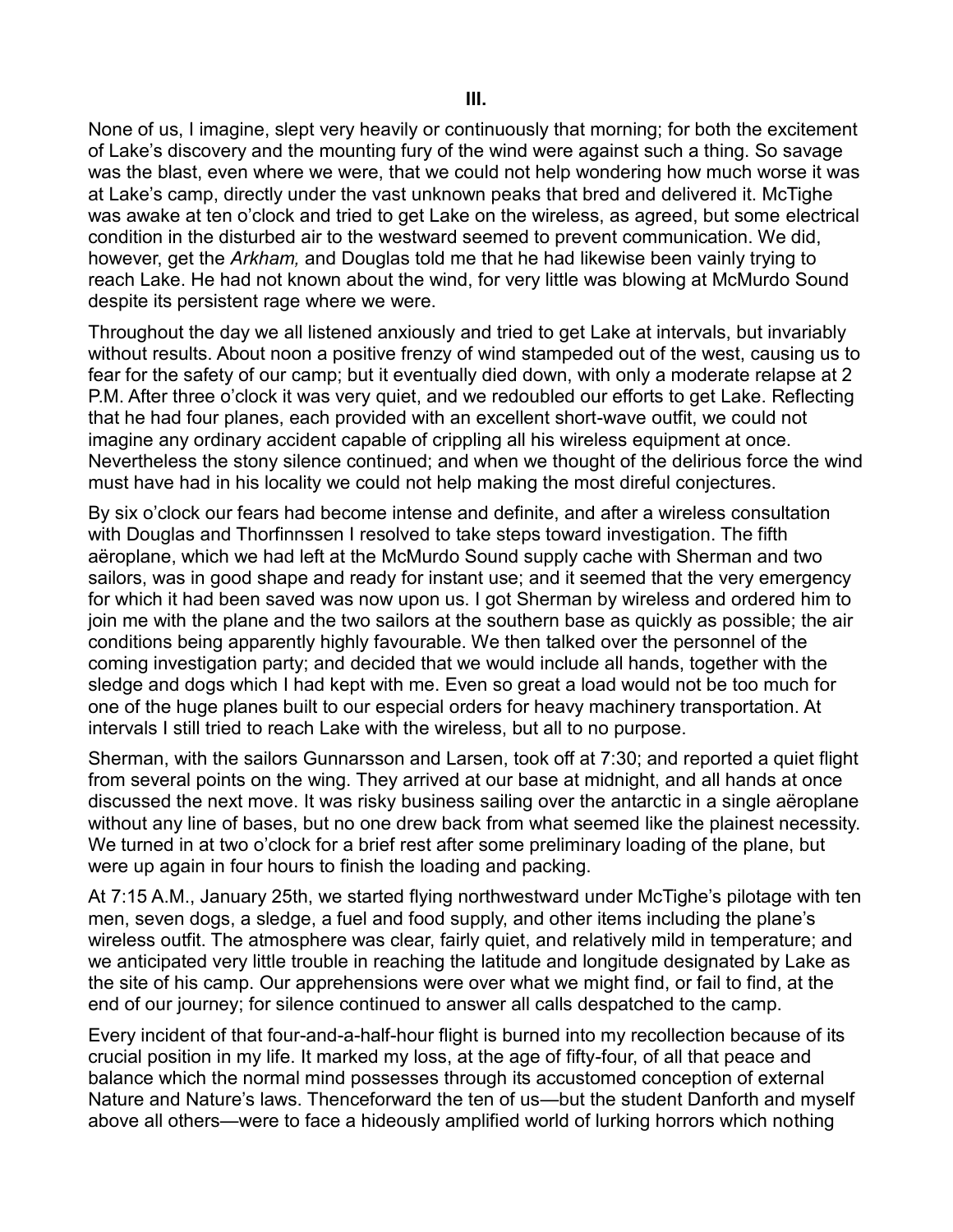can erase from our emotions, and which we would refrain from sharing with mankind in general if we could. The newspapers have printed the bulletins we sent from the moving plane; telling of our non-stop course, our two battles with treacherous upper-air gales, our glimpse of the broken surface where Lake had sunk his mid-journey shaft three days before, and our sight of a group of those strange fluffy snow-cylinders noted by Amundsen and Byrd as rolling in the wind across the endless leagues of frozen plateau. There came a point, though, when our sensations could not be conveyed in any words the press would understand; and a later point when we had to adopt an actual rule of strict censorship.

The sailor Larsen was first to spy the jagged line of witch-like cones and pinnacles ahead, and his shouts sent everyone to the windows of the great cabined plane. Despite our speed, they were very slow in gaining prominence; hence we knew that they must be infinitely far off, and visible only because of their abnormal height. Little by little, however, they rose grimly into the western sky; allowing us to distinguish various bare, bleak, blackish summits, and to catch the curious sense of phantasy which they inspired as seen in the reddish antarctic light against the provocative background of iridescent ice-dust clouds. In the whole spectacle there was a persistent, pervasive hint of stupendous secrecy and potential revelation; as if these stark, nightmare spires marked the pylons of a frightful gateway into forbidden spheres of dream, and complex gulfs of remote time, space, and ultra-dimensionality. I could not help feeling that they were evil things—mountains of madness whose farther slopes looked out over some accursed ultimate abyss. That seething, half-luminous cloud-background held ineffable suggestions of a vague, ethereal *beyondness* far more than terrestrially spatial; and gave appalling reminders of the utter remoteness, separateness, desolation, and aeon-long death of this untrodden and unfathomed austral world.

It was young Danforth who drew our notice to the curious regularities of the higher mountain skyline—regularities like clinging fragments of perfect cubes, which Lake had mentioned in his messages, and which indeed justified his comparison with the dream-like suggestions of primordial temple-ruins on cloudy Asian mountain-tops so subtly and strangely painted by Roerich. There was indeed something hauntingly Roerich-like about this whole unearthly continent of mountainous mystery. I had felt it in October when we first caught sight of Victoria Land, and I felt it afresh now. I felt, too, another wave of uneasy consciousness of Archaean mythical resemblances; of how disturbingly this lethal realm corresponded to the evilly famed plateau of Leng in the primal writings. Mythologists have placed Leng in Central Asia; but the racial memory of man—or of his predecessors—is long, and it may well be that certain tales have come down from lands and mountains and temples of horror earlier than Asia and earlier than any human world we know. A few daring mystics have hinted at a pre-Pleistocene origin for the fragmentary Pnakotic Manuscripts, and have suggested that the devotees of Tsathoggua were as alien to mankind as Tsathoggua itself. Leng, wherever in space or time it might brood, was not a region I would care to be in or near; nor did I relish the proximity of a world that had ever bred such ambiguous and Archaean monstrosities as those Lake had just mentioned. At the moment I felt sorry that I had ever read the abhorred *Necronomicon,* or talked so much with that unpleasantly erudite folklorist Wilmarth at the university.

This mood undoubtedly served to aggravate my reaction to the bizarre mirage which burst upon us from the increasingly opalescent zenith as we drew near the mountains and began to make out the cumulative undulations of the foothills. I had seen dozens of polar mirages during the preceding weeks, some of them quite as uncanny and fantastically vivid as the present sample; but this one had a wholly novel and obscure quality of menacing symbolism,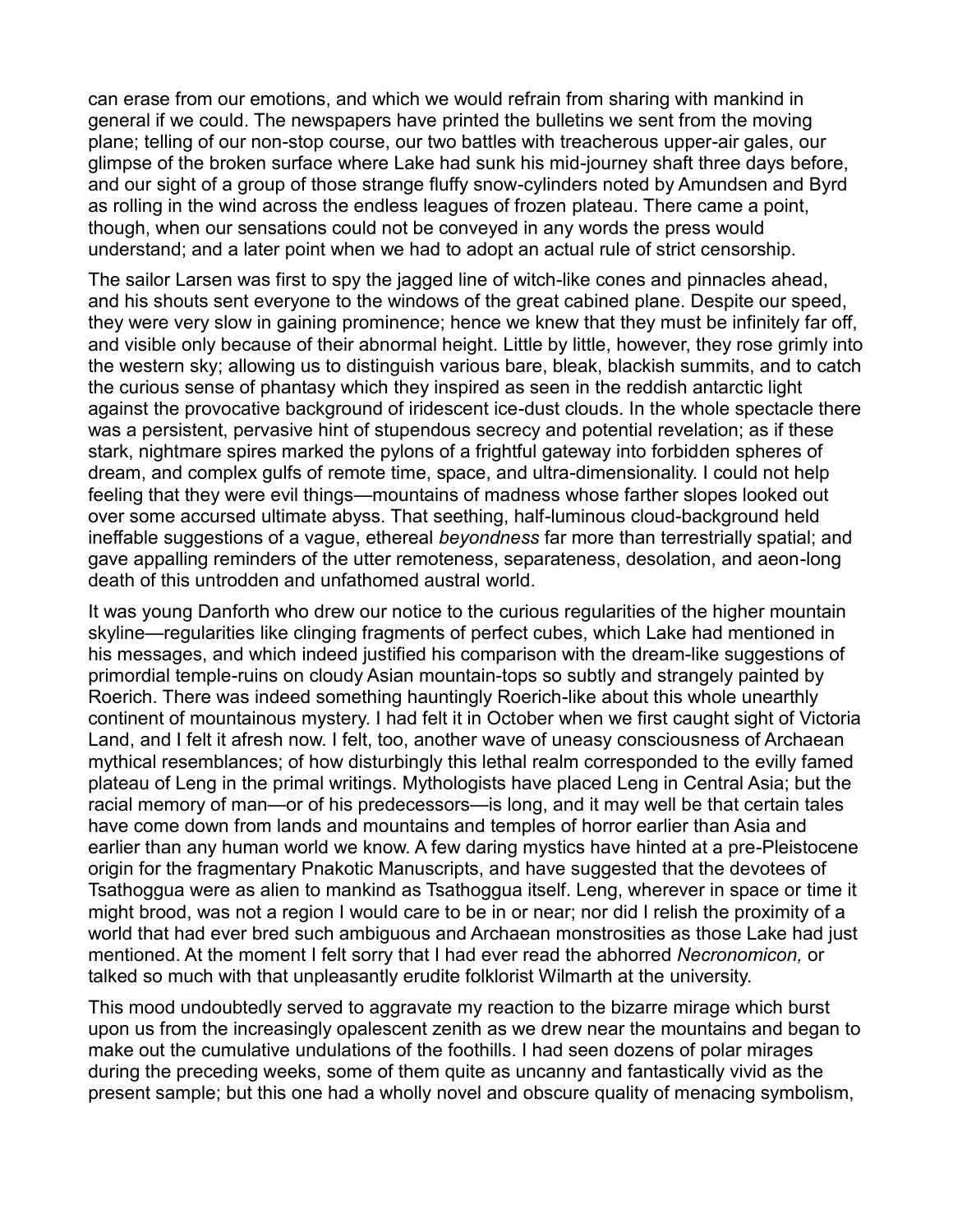and I shuddered as the seething labyrinth of fabulous walls and towers and minarets loomed out of the troubled ice-vapours above our heads.

The effect was that of a Cyclopean city of no architecture known to man or to human imagination, with vast aggregations of night-black masonry embodying monstrous perversions of geometrical laws and attaining the most grotesque extremes of sinister bizarrerie. There were truncated cones, sometimes terraced or fluted, surmounted by tall cylindrical shafts here and there bulbously enlarged and often capped with tiers of thinnish scalloped discs; and strange, beetling, table-like constructions suggesting piles of multitudinous rectangular slabs or circular plates or five-pointed stars with each one overlapping the one beneath. There were composite cones and pyramids either alone or surmounting cylinders or cubes or flatter truncated cones and pyramids, and occasional needle-like spires in curious clusters of five. All of these febrile structures seemed knit together by tubular bridges crossing from one to the other at various dizzy heights, and the implied scale of the whole was terrifying and oppressive in its sheer giganticism. The general type of mirage was not unlike some of the wilder forms observed and drawn by the Arctic whaler Scoresby in 1820; but at this time and place, with those dark, unknown mountain peaks soaring stupendously ahead, that anomalous elder-world discovery in our minds, and the pall of probable disaster enveloping the greater part of our expedition, we all seemed to find in it a taint of latent malignity and infinitely evil portent.

I was glad when the mirage began to break up, though in the process the various nightmare turrets and cones assumed distorted temporary forms of even vaster hideousness. As the whole illusion dissolved to churning opalescence we began to look earthward again, and saw that our journey's end was not far off. The unknown mountains ahead rose dizzyingly up like a fearsome rampart of giants, their curious regularities shewing with startling clearness even without a field-glass. We were over the lowest foothills now, and could see amidst the snow, ice, and bare patches of their main plateau a couple of darkish spots which we took to be Lake's camp and boring. The higher foothills shot up between five and six miles away, forming a range almost distinct from the terrifying line of more than Himalayan peaks beyond them. At length Ropes—the student who had relieved McTighe at the controls—began to head downward toward the left-hand dark spot whose size marked it as the camp. As he did so, McTighe sent out the last uncensored wireless message the world was to receive from our expedition.

Everyone, of course, has read the brief and unsatisfying bulletins of the rest of our antarctic sojourn. Some hours after our landing we sent a guarded report of the tragedy we found, and reluctantly announced the wiping out of the whole Lake party by the frightful wind of the preceding day, or of the night before that. Eleven known dead, young Gedney missing. People pardoned our hazy lack of details through realisation of the shock the sad event must have caused us, and believed us when we explained that the mangling action of the wind had rendered all eleven bodies unsuitable for transportation outside. Indeed, I flatter myself that even in the midst of our distress, utter bewilderment, and soul-clutching horror, we scarcely went beyond the truth in any specific instance. The tremendous significance lies in what we dared not tell—what I would not tell now but for the need of warning others off from nameless terrors.

It is a fact that the wind had wrought dreadful havoc. Whether all could have lived through it, even without the other thing, is gravely open to doubt. The storm, with its fury of madly driven ice-particles, must have been beyond anything our expedition had encountered before. One aëroplane shelter—all, it seems, had been left in a far too flimsy and inadequate state—was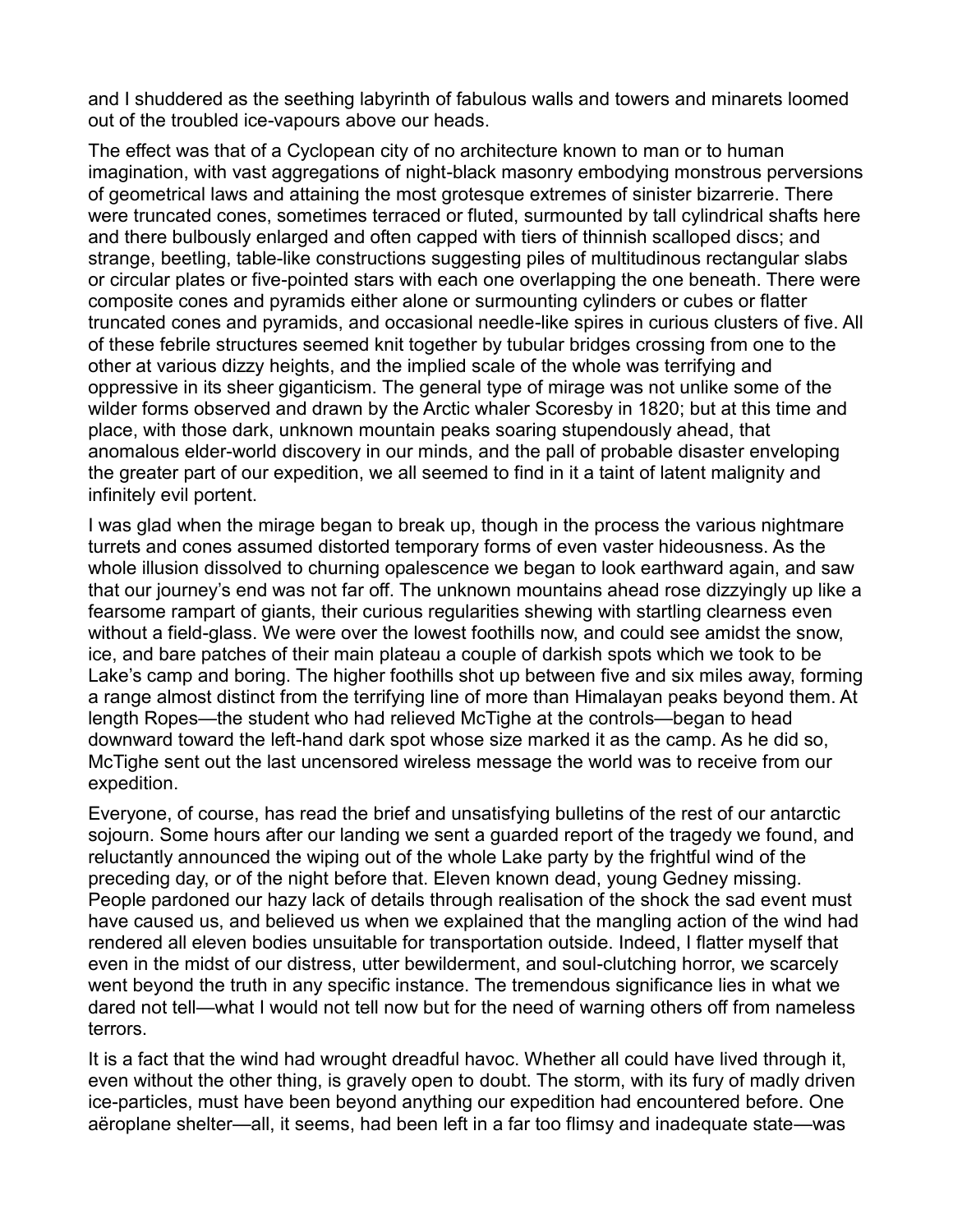nearly pulverised; and the derrick at the distant boring was entirely shaken to pieces. The exposed metal of the grounded planes and drilling machinery was bruised into a high polish, and two of the small tents were flattened despite their snow banking. Wooden surfaces left out in the blast were pitted and denuded of paint, and all signs of tracks in the snow were completely obliterated. It is also true that we found none of the Archaean biological objects in a condition to take outside as a whole. We did gather some minerals from a vast tumbled pile, including several of the greenish soapstone fragments whose odd five-pointed rounding and faint patterns of grouped dots caused so many doubtful comparisons; and some fossil bones, among which were the most typical of the curiously injured specimens.

None of the dogs survived, their hurriedly built snow enclosure near the camp being almost wholly destroyed. The wind may have done that, though the greater breakage on the side next the camp, which was not the windward one, suggests an outward leap or break of the frantic beasts themselves. All three sledges were gone, and we have tried to explain that the wind may have blown them off into the unknown. The drill and ice-melting machinery at the boring were too badly damaged to warrant salvage, so we used them to choke up that subtly disturbing gateway to the past which Lake had blasted. We likewise left at the camp the two most shaken-up of the planes; since our surviving party had only four real pilots—Sherman, Danforth, McTighe, and Ropes—in all, with Danforth in a poor nervous shape to navigate. We brought back all the books, scientific equipment, and other incidentals we could find, though much was rather unaccountably blown away. Spare tents and furs were either missing or badly out of condition.

It was approximately 4 P.M., after wide plane cruising had forced us to give Gedney up for lost, that we sent our guarded message to the *Arkham* for relaying; and I think we did well to keep it as calm and non-committal as we succeeded in doing. The most we said about agitation concerned our dogs, whose frantic uneasiness near the biological specimens was to be expected from poor Lake's accounts. We did not mention, I think, their display of the same uneasiness when sniffing around the queer greenish soapstones and certain other objects in the disordered region; objects including scientific instruments, aëroplanes, and machinery both at the camp and at the boring, whose parts had been loosened, moved, or otherwise tampered with by winds that must have harboured singular curiosity and investigativeness.

About the fourteen biological specimens we were pardonably indefinite. We said that the only ones we discovered were damaged, but that enough was left of them to prove Lake's description wholly and impressively accurate. It was hard work keeping our personal emotions out of this matter—and we did not mention numbers or say exactly how we had found those which we did find. We had by that time agreed not to transmit anything suggesting madness on the part of Lake's men, and it surely looked like madness to find six imperfect monstrosities carefully buried upright in nine-foot snow graves under five-pointed mounds punched over with groups of dots in patterns exactly like those on the queer greenish soapstones dug up from Mesozoic or Tertiary times. The eight perfect specimens mentioned by Lake seemed to have been completely blown away.

We were careful, too, about the public's general peace of mind; hence Danforth and I said little about that frightful trip over the mountains the next day. It was the fact that only a radically lightened plane could possibly cross a range of such height which mercifully limited that scouting tour to the two of us. On our return at 1 A.M. Danforth was close to hysterics, but kept an admirably stiff upper lip. It took no persuasion to make him promise not to shew our sketches and the other things we brought away in our pockets, not to say anything more to the others than what we had agreed to relay outside, and to hide our camera films for private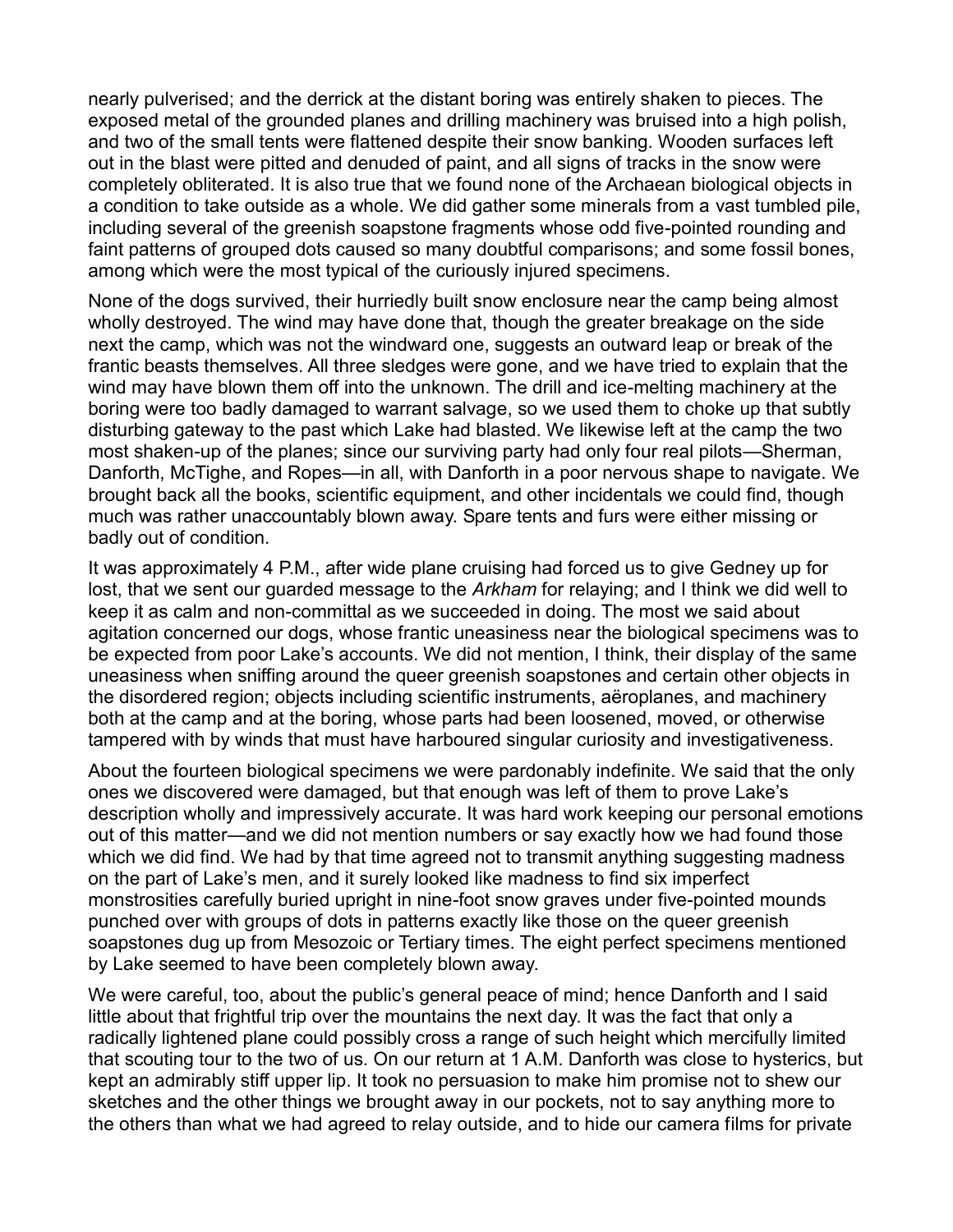development later on; so that part of my present story will be as new to Pabodie, McTighe, Ropes, Sherman, and the rest as it will be to the world in general. Indeed—Danforth is closer mouthed than I; for he saw—or thinks he saw—one thing he will not tell even me.

As all know, our report included a tale of a hard ascent; a confirmation of Lake's opinion that the great peaks are of Archaean slate and other very primal crumpled strata unchanged since at least middle Comanchian times; a conventional comment on the regularity of the clinging cube and rampart formations; a decision that the cave-mouths indicate dissolved calcareous veins; a conjecture that certain slopes and passes would permit of the scaling and crossing of the entire range by seasoned mountaineers; and a remark that the mysterious other side holds a lofty and immense super-plateau as ancient and unchanging as the mountains themselves—20,000 feet in elevation, with grotesque rock formations protruding through a thin glacial layer and with low gradual foothills between the general plateau surface and the sheer precipices of the highest peaks.

This body of data is in every respect true so far as it goes, and it completely satisfied the men at the camp. We laid our absence of sixteen hours—a longer time than our announced flying, landing, reconnoitring, and rock-collecting programme called for-to a long mythical spell of adverse wind conditions; and told truly of our landing on the farther foothills. Fortunately our tale sounded realistic and prosaic enough not to tempt any of the others into emulating our flight. Had any tried to do that, I would have used every ounce of my persuasion to stop them—and I do not know what Danforth would have done. While we were gone, Pabodie, Sherman, Ropes, McTighe, and Williamson had worked like beavers over Lake's two best planes; fitting them again for use despite the altogether unaccountable juggling of their operative mechanism.

We decided to load all the planes the next morning and start back for our old base as soon as possible. Even though indirect, that was the safest way to work toward McMurdo Sound; for a straight-line flight across the most utterly unknown stretches of the aeon-dead continent would involve many additional hazards. Further exploration was hardly feasible in view of our tragic decimation and the ruin of our drilling machinery; and the doubts and horrors around us—which we did not reveal—made us wish only to escape from this austral world of desolation and brooding madness as swiftly as we could.

As the public knows, our return to the world was accomplished without further disasters. All planes reached the old base on the evening of the next day—January 27th—after a swift nonstop flight; and on the 28th we made McMurdo Sound in two laps, the one pause being very brief, and occasioned by a faulty rudder in the furious wind over the ice-shelf after we had cleared the great plateau. In five days more the *Arkham* and *Miskatonic*, with all hands and equipment on board, were shaking clear of the thickening field ice and working up Ross Sea with the mocking mountains of Victoria Land looming westward against a troubled antarctic sky and twisting the wind's wails into a wide-ranged musical piping which chilled my soul to the quick. Less than a fortnight later we left the last hint of polar land behind us, and thanked heaven that we were clear of a haunted, accursed realm where life and death, space and time, have made black and blasphemous alliances in the unknown epochs since matter first writhed and swam on the planet's scarce-cooled crust.

Since our return we have all constantly worked to discourage antarctic exploration, and have kept certain doubts and guesses to ourselves with splendid unity and faithfulness. Even young Danforth, with his nervous breakdown, has not flinched or babbled to his doctors indeed, as I have said, there is one thing he thinks he alone saw which he will not tell even me, though I think it would help his psychological state if he would consent to do so. It might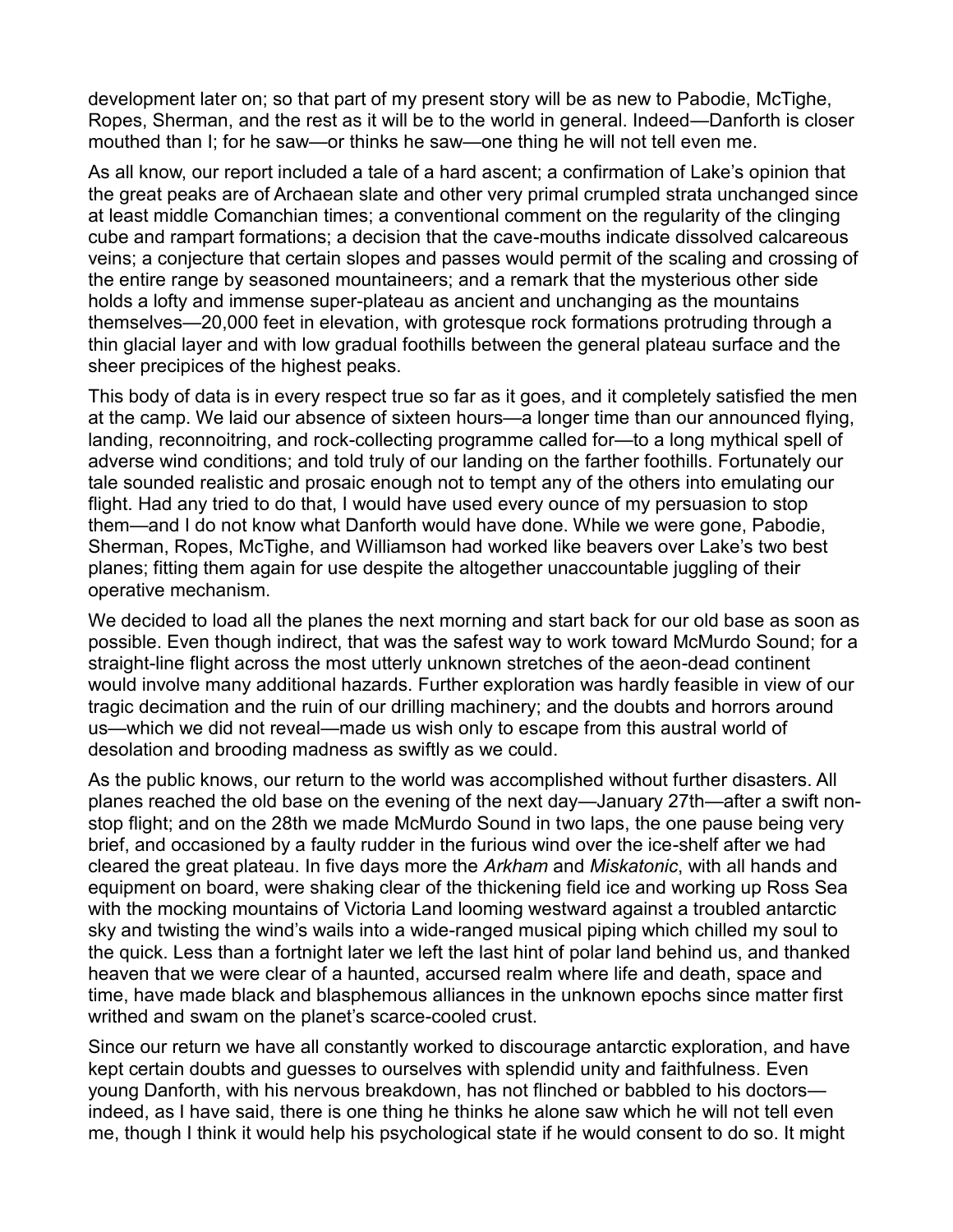explain and relieve much, though perhaps the thing was no more than the delusive aftermath of an earlier shock. That is the impression I gather after those rare irresponsible moments when he whispers disjointed things to me—things which he repudiates vehemently as soon as he gets a grip on himself again.

It will be hard work deterring others from the great white south, and some of our efforts may directly harm our cause by drawing inquiring notice. We might have known from the first that human curiosity is undying, and that the results we announced would be enough to spur others ahead on the same age-long pursuit of the unknown. Lake's reports of those biological monstrosities had aroused naturalists and palaeontologists to the highest pitch; though we were sensible enough not to shew the detached parts we had taken from the actual buried specimens, or our photographs of those specimens as they were found. We also refrained from shewing the more puzzling of the scarred bones and greenish soapstones; while Danforth and I have closely guarded the pictures we took or drew on the super-plateau across the range, and the crumpled things we smoothed, studied in terror, and brought away in our pockets. But now that Starkweather-Moore party is organising, and with a thoroughness far beyond anything our outfit attempted. If not dissuaded, they will get to the innermost nucleus of the antarctic and melt and bore till they bring up that which may end the world we know. So I must break through all reticences at last—even about that ultimate nameless thing beyond the mountains of madness.

## **IV.**

It is only with vast hesitancy and repugnance that I let my mind go back to Lake's camp and what we really found there—and to that other thing beyond the frightful mountain wall. I am constantly tempted to shirk the details, and to let hints stand for actual facts and ineluctable deductions. I hope I have said enough already to let me glide briefly over the rest; the rest, that is, of the horror at the camp. I have told of the wind-ravaged terrain, the damaged shelters, the disarranged machinery, the varied uneasinesses of our dogs, the missing sledges and other items, the deaths of men and dogs, the absence of Gedney, and the six insanely buried biological specimens, strangely sound in texture for all their structural injuries, from a world forty million years dead. I do not recall whether I mentioned that upon checking up the canine bodies we found one dog missing. We did not think much about that till later indeed, only Danforth and I have thought of it at all.

The principal things I have been keeping back relate to the bodies, and to certain subtle points which may or may not lend a hideous and incredible kind of rationale to the apparent chaos. At the time I tried to keep the men's minds off those points; for it was so much simpler—so much more normal—to lay everything to an outbreak of madness on the part of some of Lake's party. From the look of things, that daemon mountain wind must have been enough to drive any man mad in the midst of this centre of all earthly mystery and desolation.

The crowning abnormality, of course, was the condition of the bodies—men and dogs alike. They had all been in some terrible kind of conflict, and were torn and mangled in fiendish and altogether inexplicable ways. Death, so far as we could judge, had in each case come from strangulation or laceration. The dogs had evidently started the trouble, for the state of their illbuilt corral bore witness to its forcible breakage from within. It had been set some distance from the camp because of the hatred of the animals for those hellish Archaean organisms, but the precaution seemed to have been taken in vain. When left alone in that monstrous wind behind flimsy walls of insufficient height they must have stampeded—whether from the wind itself, or from some subtle, increasing odour emitted by the nightmare specimens, one could not say. Those specimens, of course, had been covered with a tent-cloth; yet the low antarctic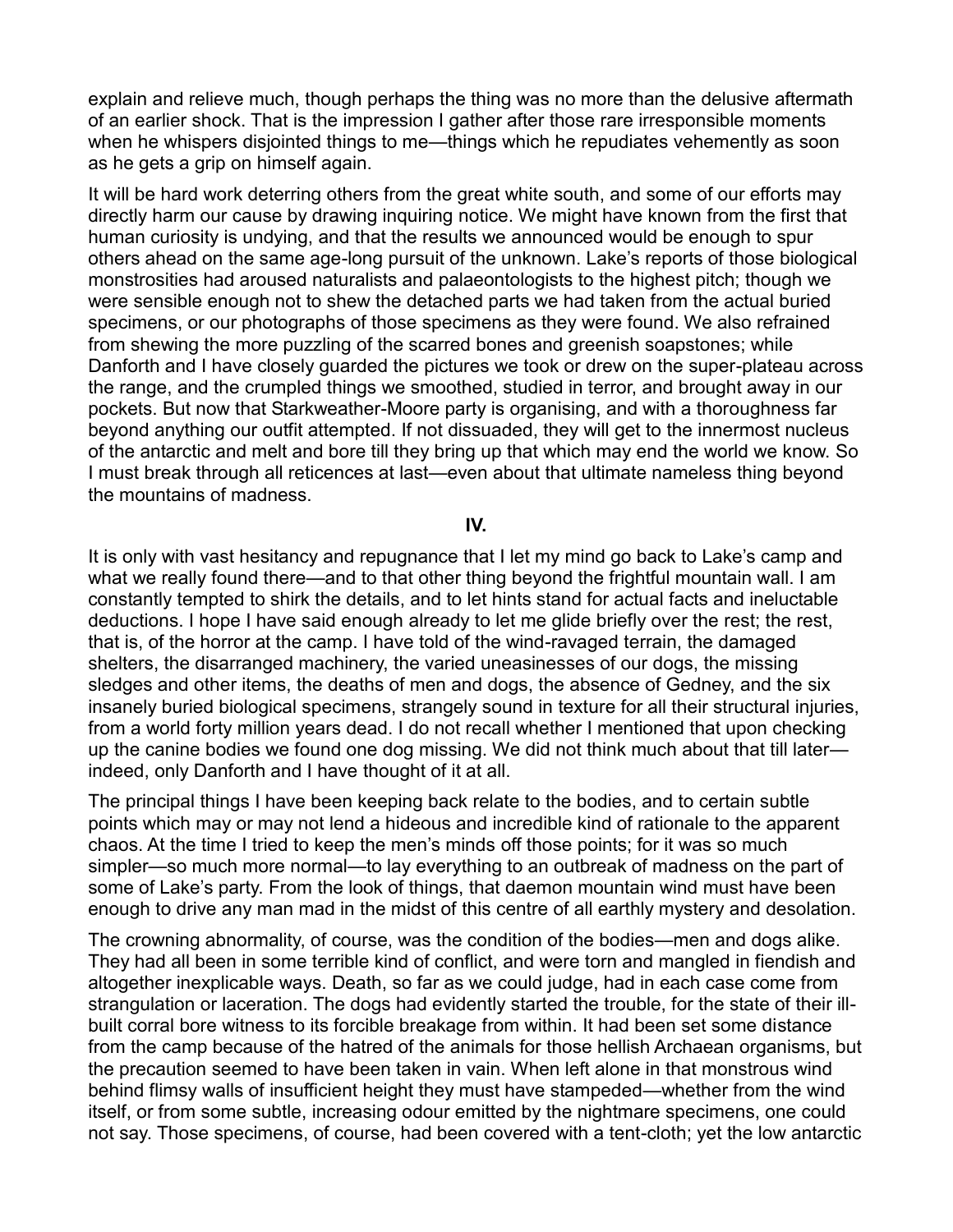sun had beat steadily upon that cloth, and Lake had mentioned that solar heat tended to make the strangely sound and tough tissues of the things relax and expand. Perhaps the wind had whipped the cloth from over them, and jostled them about in such a way that their more pungent olfactory qualities became manifest despite their unbelievable antiquity.

But whatever had happened, it was hideous and revolting enough. Perhaps I had better put squeamishness aside and tell the worst at last—though with a categorical statement of opinion, based on the first-hand observations and most rigid deductions of both Danforth and myself, that the then missing Gedney was in no way responsible for the loathsome horrors we found. I have said that the bodies were frightfully mangled. Now I must add that some were incised and subtracted from in the most curious, cold-blooded, and inhuman fashion. It was the same with dogs and men. All the healthier, fatter bodies, quadrupedal or bipedal, had had their most solid masses of tissue cut out and removed, as by a careful butcher; and around them was a strange sprinkling of salt—taken from the ravaged provision-chests on the planes—which conjured up the most horrible associations. The thing had occurred in one of the crude aëroplane shelters from which the plane had been dragged out, and subsequent winds had effaced all tracks which could have supplied any plausible theory. Scattered bits of clothing, roughly slashed from the human incision-subjects, hinted no clues. It is useless to bring up the half-impression of certain faint snow-prints in one shielded corner of the ruined enclosure—because that impression did not concern human prints at all, but was clearly mixed up with all the talk of fossil prints which poor Lake had been giving throughout the preceding weeks. One had to be careful of one's imagination in the lee of those overshadowing mountains of madness.

As I have indicated, Gedney and one dog turned out to be missing in the end. When we came on that terrible shelter we had missed two dogs and two men; but the fairly unharmed dissecting tent, which we entered after investigating the monstrous graves, had something to reveal. It was not as Lake had left it, for the covered parts of the primal monstrosity had been removed from the improvised table. Indeed, we had already realised that one of the six imperfect and insanely buried things we had found—the one with the trace of a peculiarly hateful odour—must represent the collected sections of the entity which Lake had tried to analyse. On and around that laboratory table were strown other things, and it did not take long for us to guess that those things were the carefully though oddly and inexpertly dissected parts of one man and one dog. I shall spare the feelings of survivors by omitting mention of the man's identity. Lake's anatomical instruments were missing, but there were evidences of their careful cleansing. The gasoline stove was also gone, though around it we found a curious litter of matches. We buried the human parts beside the other ten men, and the canine parts with the other 35 dogs. Concerning the bizarre smudges on the laboratory table, and on the jumble of roughly handled illustrated books scattered near it, we were much too bewildered to speculate.

This formed the worst of the camp horror, but other things were equally perplexing. The disappearance of Gedney, the one dog, the eight uninjured biological specimens, the three sledges, and certain instruments, illustrated technical and scientific books, writing materials, electric torches and batteries, food and fuel, heating apparatus, spare tents, fur suits, and the like, was utterly beyond sane conjecture; as were likewise the spatter-fringed ink-blots on certain pieces of paper, and the evidences of curious alien fumbling and experimentation around the planes and all other mechanical devices both at the camp and at the boring. The dogs seemed to abhor this oddly disordered machinery. Then, too, there was the upsetting of the larder, the disappearance of certain staples, and the jarringly comical heap of tin cans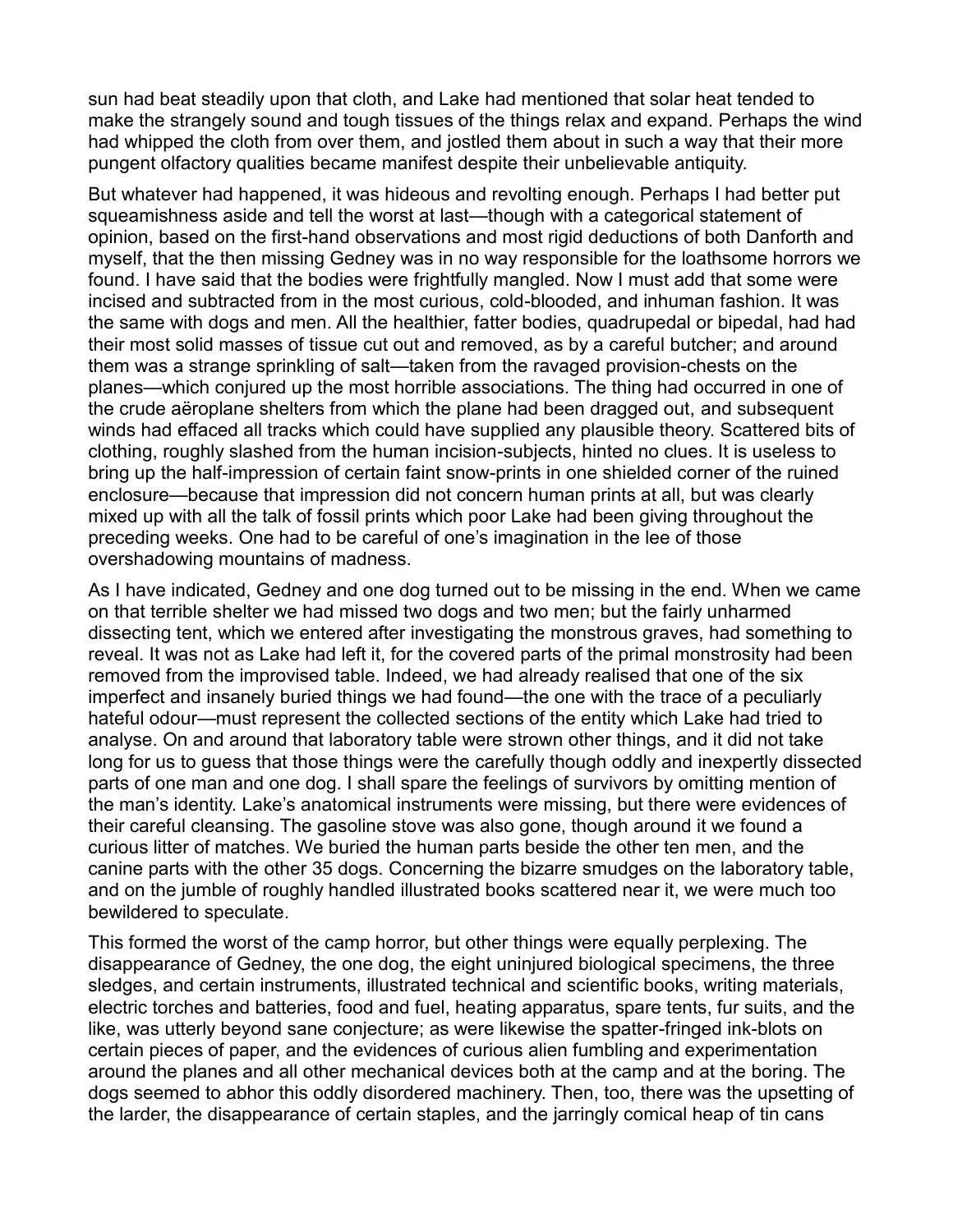pried open in the most unlikely ways and at the most unlikely places. The profusion of scattered matches, intact, broken, or spent, formed another minor enigma; as did the two or three tent-cloths and fur suits which we found lying about with peculiar and unorthodox slashings conceivably due to clumsy efforts at unimaginable adaptations. The maltreatment of the human and canine bodies, and the crazy burial of the damaged Archaean specimens, were all of a piece with this apparent disintegrative madness. In view of just such an eventuality as the present one, we carefully photographed all the main evidences of insane disorder at the camp; and shall use the prints to buttress our pleas against the departure of the proposed Starkweather-Moore Expedition.

Our first act after finding the bodies in the shelter was to photograph and open the row of insane graves with the five-pointed snow mounds. We could not help noticing the resemblance of these monstrous mounds, with their clusters of grouped dots, to poor Lake's descriptions of the strange greenish soapstones; and when we came on some of the soapstones themselves in the great mineral pile we found the likeness very close indeed. The whole general formation, it must be made clear, seemed abominably suggestive of the starfish-head of the Archaean entities; and we agreed that the suggestion must have worked potently upon the sensitised minds of Lake's overwrought party. Our own first sight of the actual buried entities formed a horrible moment, and sent the imaginations of Pabodie and myself back to some of the shocking primal myths we had read and heard. We all agreed that the mere sight and continued presence of the things must have coöperated with the oppressive polar solitude and daemon mountain wind in driving Lake's party mad.

For madness—centring in Gedney as the only possible surviving agent—was the explanation spontaneously adopted by everybody so far as spoken utterance was concerned; though I will not be so naive as to deny that each of us may have harboured wild guesses which sanity forbade him to formulate completely. Sherman, Pabodie, and McTighe made an exhaustive aëroplane cruise over all the surrounding territory in the afternoon, sweeping the horizon with field-glasses in quest of Gedney and of the various missing things; but nothing came to light. The party reported that the titan barrier range extended endlessly to right and left alike, without any diminution in height or essential structure. On some of the peaks, though, the regular cube and rampart formations were bolder and plainer; having doubly fantastic similitudes to Roerich-painted Asian hill ruins. The distribution of cryptical cave-mouths on the black snow-denuded summits seemed roughly even as far as the range could be traced.

In spite of all the prevailing horrors we were left with enough sheer scientific zeal and adventurousness to wonder about the unknown realm beyond those mysterious mountains. As our guarded messages stated, we rested at midnight after our day of terror and bafflement; but not without a tentative plan for one or more range-crossing altitude flights in a lightened plane with aërial camera and geologist's outfit, beginning the following morning. It was decided that Danforth and I try it first, and we awaked at 7 A.M. intending an early trip; though heavy winds—mentioned in our brief bulletin to the outside world—delayed our start till nearly nine o'clock.

I have already repeated the non-committal story we told the men at camp—and relayed outside—after our return sixteen hours later. It is now my terrible duty to amplify this account by filling in the merciful blanks with hints of what we really saw in the hidden trans-montane world—hints of the revelations which have finally driven Danforth to a nervous collapse. I wish he would add a really frank word about the thing which he thinks he alone saw—even though it was probably a nervous delusion—and which was perhaps the last straw that put him where he is; but he is firm against that. All I can do is to repeat his later disjointed whispers about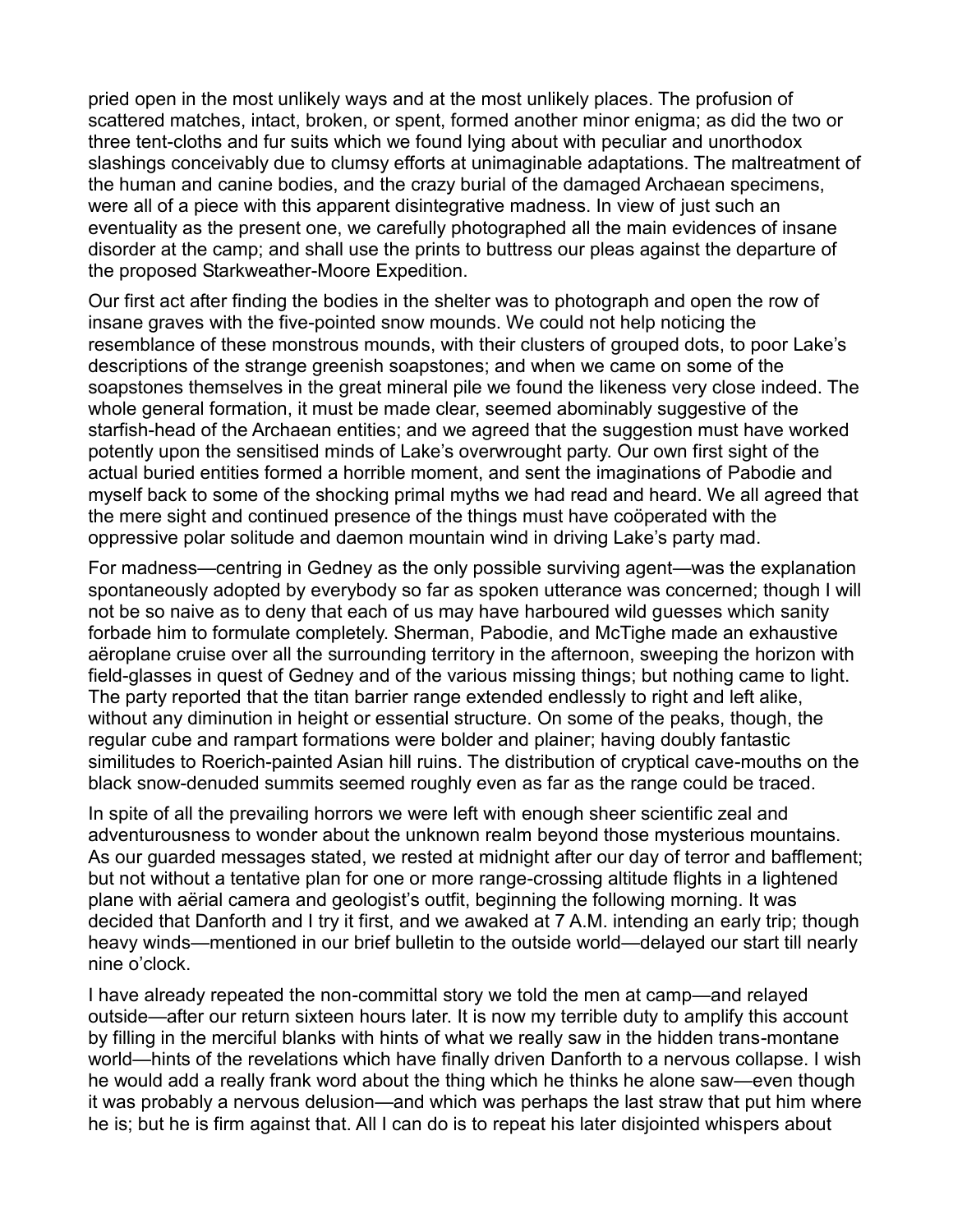what set him shrieking as the plane soared back through the wind-tortured mountain pass after that real and tangible shock which I shared. This will form my last word. If the plain signs of surviving elder horrors in what I disclose be not enough to keep others from meddling with the inner antarctic—or at least from prying too deeply beneath the surface of that ultimate waste of forbidden secrets and unhuman, aeon-cursed desolation—the responsibility for unnamable and perhaps immensurable evils will not be mine.

Danforth and I, studying the notes made by Pabodie in his afternoon flight and checking up with a sextant, had calculated that the lowest available pass in the range lay somewhat to the right of us, within sight of camp, and about 23,000 or 24,000 feet above sea-level. For this point, then, we first headed in the lightened plane as we embarked on our flight of discovery. The camp itself, on foothills which sprang from a high continental plateau, was some 12,000 feet in altitude; hence the actual height increase necessary was not so vast as it might seem. Nevertheless we were acutely conscious of the rarefied air and intense cold as we rose; for on account of visibility conditions we had to leave the cabin windows open. We were dressed, of course, in our heaviest furs.

As we drew near the forbidding peaks, dark and sinister above the line of crevasse-riven snow and interstitial glaciers, we noticed more and more the curiously regular formations clinging to the slopes; and thought again of the strange Asian paintings of Nicholas Roerich. The ancient and wind-weathered rock strata fully verified all of Lake's bulletins, and proved that these hoary pinnacles had been towering up in exactly the same way since a surprisingly early time in earth's history—perhaps over fifty million years. How much higher they had once been, it was futile to guess; but everything about this strange region pointed to obscure atmospheric influences unfavourable to change, and calculated to retard the usual climatic processes of rock disintegration.

But it was the mountainside tangle of regular cubes, ramparts, and cave-mouths which fascinated and disturbed us most. I studied them with a field-glass and took aërial photographs whilst Danforth drove; and at times relieved him at the controls—though my aviation knowledge was purely an amateur's—in order to let him use the binoculars. We could easily see that much of the material of the things was a lightish Archaean quartzite, unlike any formation visible over broad areas of the general surface; and that their regularity was extreme and uncanny to an extent which poor Lake had scarcely hinted.

As he had said, their edges were crumbled and rounded from untold aeons of savage weathering; but their preternatural solidity and tough material had saved them from obliteration. Many parts, especially those closest to the slopes, seemed identical in substance with the surrounding rock surface. The whole arrangement looked like the ruins of Machu Picchu in the Andes, or the primal foundation-walls of Kish as dug up by the Oxford–Field Museum Expedition in 1929; and both Danforth and I obtained that occasional impression of *separate Cyclopean blocks* which Lake had attributed to his flight-companion Carroll. How to account for such things in this place was frankly beyond me, and I felt queerly humbled as a geologist. Igneous formations often have strange regularities—like the famous Giants' Causeway in Ireland—but this stupendous range, despite Lake's original suspicion of smoking cones, was above all else non-volcanic in evident structure.

The curious cave-mouths, near which the odd formations seemed most abundant, presented another albeit a lesser puzzle because of their regularity of outline. They were, as Lake's bulletin had said, often approximately square or semicircular; as if the natural orifices had been shaped to greater symmetry by some magic hand. Their numerousness and wide distribution were remarkable, and suggested that the whole region was honeycombed with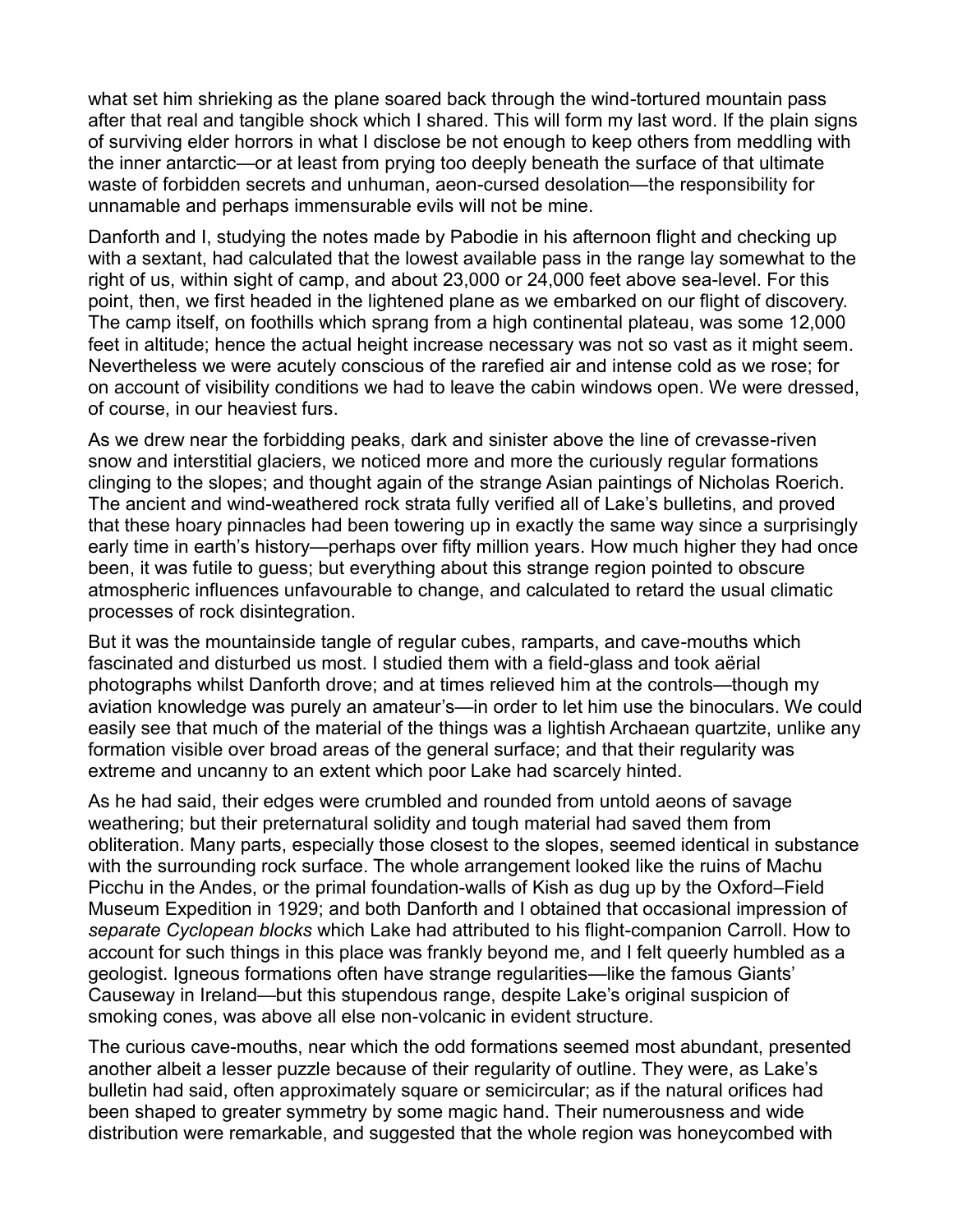tunnels dissolved out of limestone strata. Such glimpses as we secured did not extend far within the caverns, but we saw that they were apparently clear of stalactites and stalagmites. Outside, those parts of the mountain slopes adjoining the apertures seemed invariably smooth and regular; and Danforth thought that the slight cracks and pittings of the weathering tended toward unusual patterns. Filled as he was with the horrors and strangenesses discovered at the camp, he hinted that the pittings vaguely resembled those baffling groups of dots sprinkled over the primeval greenish soapstones, so hideously duplicated on the madly conceived snow mounds above those six buried monstrosities.

We had risen gradually in flying over the higher foothills and along toward the relatively low pass we had selected. As we advanced we occasionally looked down at the snow and ice of the land route, wondering whether we could have attempted the trip with the simpler equipment of earlier days. Somewhat to our surprise we saw that the terrain was far from difficult as such things go; and that despite the crevasses and other bad spots it would not have been likely to deter the sledges of a Scott, a Shackleton, or an Amundsen. Some of the glaciers appeared to lead up to wind-bared passes with unusual continuity, and upon reaching our chosen pass we found that its case formed no exception.

Our sensations of tense expectancy as we prepared to round the crest and peer out over an untrodden world can hardly be described on paper; even though we had no cause to think the regions beyond the range essentially different from those already seen and traversed. The touch of evil mystery in these barrier mountains, and in the beckoning sea of opalescent sky glimpsed betwixt their summits, was a highly subtle and attenuated matter not to be explained in literal words. Rather was it an affair of vague psychological symbolism and aesthetic association—a thing mixed up with exotic poetry and paintings, and with archaic myths lurking in shunned and forbidden volumes. Even the wind's burden held a peculiar strain of conscious malignity; and for a second it seemed that the composite sound included a bizarre musical whistling or piping over a wide range as the blast swept in and out of the omnipresent and resonant cave-mouths. There was a cloudy note of reminiscent repulsion in this sound, as complex and unplaceable as any of the other dark impressions.

We were now, after a slow ascent, at a height of 23,570 feet according to the aneroid; and had left the region of clinging snow definitely below us. Up here were only dark, bare rock slopes and the start of rough-ribbed glaciers—but with those provocative cubes, ramparts, and echoing cave-mouths to add a portent of the unnatural, the fantastic, and the dream-like. Looking along the line of high peaks, I thought I could see the one mentioned by poor Lake, with a rampart exactly on top. It seemed to be half-lost in a queer antarctic haze; such a haze, perhaps, as had been responsible for Lake's early notion of volcanism. The pass loomed directly before us, smooth and windswept between its jagged and malignly frowning pylons. Beyond it was a sky fretted with swirling vapours and lighted by the low polar sun—the sky of that mysterious farther realm upon which we felt no human eye had ever gazed.

A few more feet of altitude and we would behold that realm. Danforth and I, unable to speak except in shouts amidst the howling, piping wind that raced through the pass and added to the noise of the unmuffled engines, exchanged eloquent glances. And then, having gained those last few feet, we did indeed stare across the momentous divide and over the unsampled secrets of an elder and utterly alien earth.

**V.**

I think that both of us simultaneously cried out in mixed awe, wonder, terror, and disbelief in our own senses as we finally cleared the pass and saw what lay beyond. Of course we must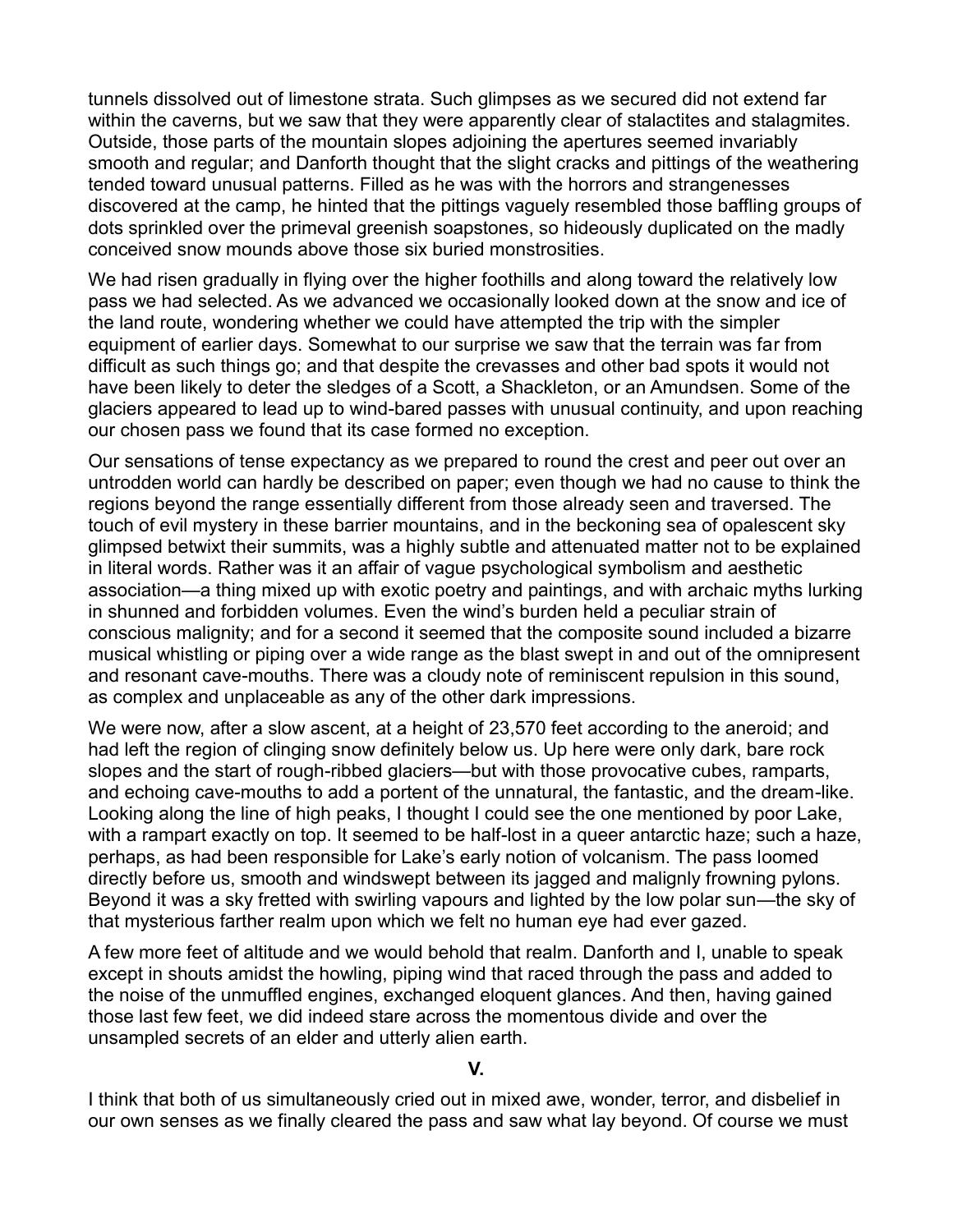have had some natural theory in the back of our heads to steady our faculties for the moment. Probably we thought of such things as the grotesquely weathered stones of the Garden of the Gods in Colorado, or the fantastically symmetrical wind-carved rocks of the Arizona desert. Perhaps we even half thought the sight a mirage like that we had seen the morning before on first approaching those mountains of madness. We must have had some such normal notions to fall back upon as our eyes swept that limitless, tempest-scarred plateau and grasped the almost endless labyrinth of colossal, regular, and geometrically eurhythmic stone masses which reared their crumbled and pitted crests above a glacial sheet not more than forty or fifty feet deep at its thickest, and in places obviously thinner.

The effect of the monstrous sight was indescribable, for some fiendish violation of known natural law seemed certain at the outset. Here, on a hellishly ancient table-land fully 20,000 feet high, and in a climate deadly to habitation since a pre-human age not less than 500,000 years ago, there stretched nearly to the vision's limit a tangle of orderly stone which only the desperation of mental self-defence could possibly attribute to any but a conscious and artificial cause. We had previously dismissed, so far as serious thought was concerned, any theory that the cubes and ramparts of the mountainsides were other than natural in origin. How could they be otherwise, when man himself could scarcely have been differentiated from the great apes at the time when this region succumbed to the present unbroken reign of glacial death?

Yet now the sway of reason seemed irrefutably shaken, for this Cyclopean maze of squared, curved, and angled blocks had features which cut off all comfortable refuge. It was, very clearly, the blasphemous city of the mirage in stark, objective, and ineluctable reality. That damnable portent had had a material basis after all—there had been some horizontal stratum of ice-dust in the upper air, and this shocking stone survival had projected its image across the mountains according to the simple laws of reflection. Of course the phantom had been twisted and exaggerated, and had contained things which the real source did not contain; yet now, as we saw that real source, we thought it even more hideous and menacing than its distant image.

Only the incredible, unhuman massiveness of these vast stone towers and ramparts had saved the frightful thing from utter annihilation in the hundreds of thousands—perhaps millions—of years it had brooded there amidst the blasts of a bleak upland. "Corona Mundi.. . Roof of the World . . ." All sorts of fantastic phrases sprang to our lips as we looked dizzily down at the unbelievable spectacle. I thought again of the eldritch primal myths that had so persistently haunted me since my first sight of this dead antarctic world—of the daemoniac plateau of Leng, of the Mi-Go, or Abominable Snow-Men of the Himalayas, of the Pnakotic Manuscripts with their pre-human implications, of the Cthulhu cult, of the *Necronomicon,* and of the Hyperborean legends of formless Tsathoggua and the worse than formless star-spawn associated with that semi-entity.

For boundless miles in every direction the thing stretched off with very little thinning; indeed, as our eyes followed it to the right and left along the base of the low, gradual foothills which separated it from the actual mountain rim, we decided that we could see no thinning at all except for an interruption at the left of the pass through which we had come. We had merely struck, at random, a limited part of something of incalculable extent. The foothills were more sparsely sprinkled with grotesque stone structures, linking the terrible city to the already familiar cubes and ramparts which evidently formed its mountain outposts. These latter, as well as the queer cave-mouths, were as thick on the inner as on the outer sides of the mountains.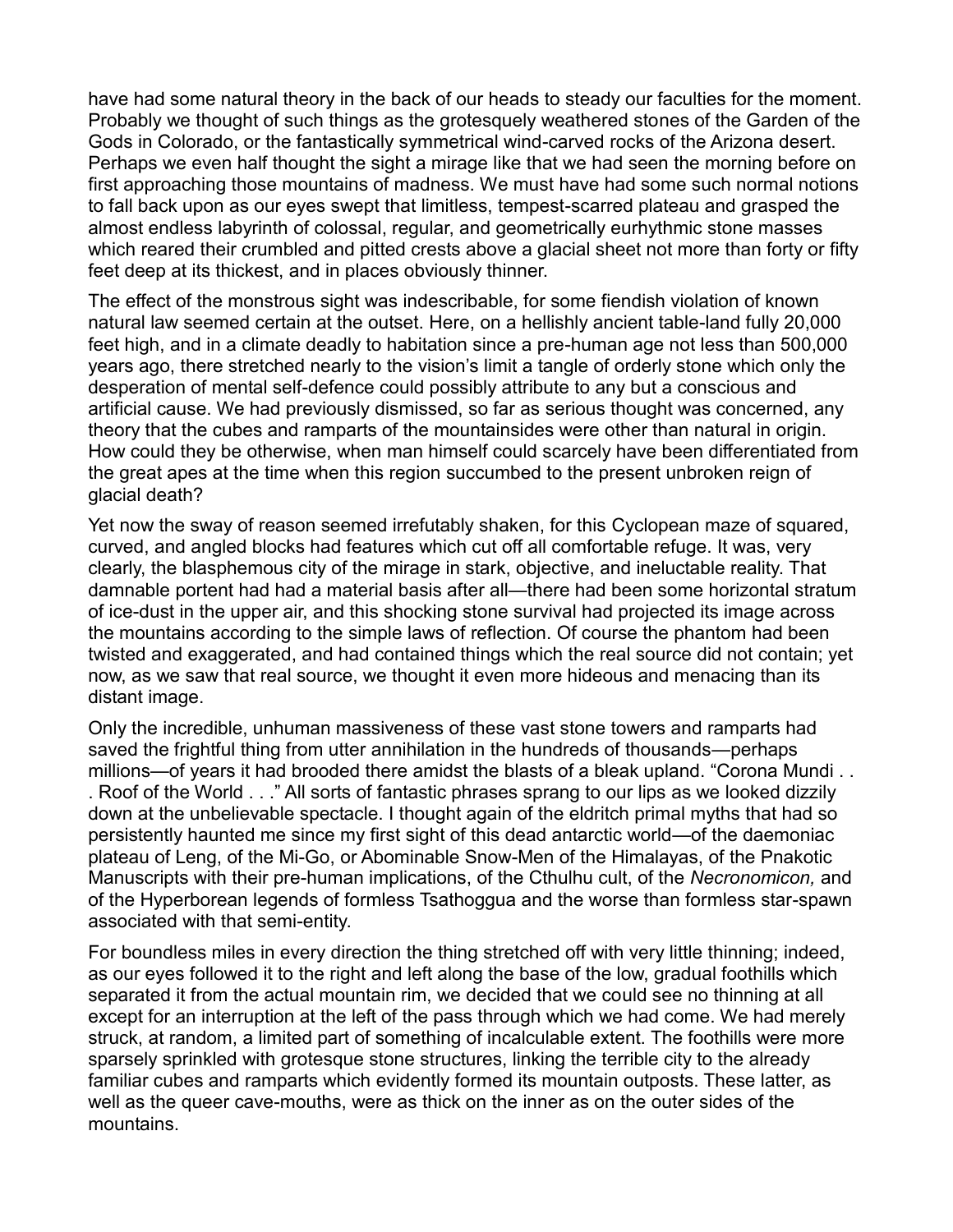The nameless stone labyrinth consisted, for the most part, of walls from 10 to 150 feet in iceclear height, and of a thickness varying from five to ten feet. It was composed mostly of prodigious blocks of dark primordial slate, schist, and sandstone—blocks in many cases as large as  $4 \times 6 \times 8$  feet—though in several places it seemed to be carved out of a solid, uneven bed-rock of pre-Cambrian slate. The buildings were far from equal in size; there being innumerable honeycomb-arrangements of enormous extent as well as smaller separate structures. The general shape of these things tended to be conical, pyramidal, or terraced; though there were many perfect cylinders, perfect cubes, clusters of cubes, and other rectangular forms, and a peculiar sprinkling of angled edifices whose five-pointed ground plan roughly suggested modern fortifications. The builders had made constant and expert use of the principle of the arch, and domes had probably existed in the city's heyday.

The whole tangle was monstrously weathered, and the glacial surface from which the towers projected was strewn with fallen blocks and immemorial debris. Where the glaciation was transparent we could see the lower parts of the gigantic piles, and noticed the ice-preserved stone bridges which connected the different towers at varying distances above the ground. On the exposed walls we could detect the scarred places where other and higher bridges of the same sort had existed. Closer inspection revealed countless largish windows; some of which were closed with shutters of a petrified material originally wood, though most gaped open in a sinister and menacing fashion. Many of the ruins, of course, were roofless, and with uneven though wind-rounded upper edges; whilst others, of a more sharply conical or pyramidal model or else protected by higher surrounding structures, preserved intact outlines despite the omnipresent crumbling and pitting. With the field-glass we could barely make out what seemed to be sculptural decorations in horizontal bands—decorations including those curious groups of dots whose presence on the ancient soapstones now assumed a vastly larger significance.

In many places the buildings were totally ruined and the ice-sheet deeply riven from various geologic causes. In other places the stonework was worn down to the very level of the glaciation. One broad swath, extending from the plateau's interior to a cleft in the foothills about a mile to the left of the pass we had traversed, was wholly free from buildings; and probably represented, we concluded, the course of some great river which in Tertiary timesmillions of years ago—had poured through the city and into some prodigious subterranean abyss of the great barrier range. Certainly, this was above all a region of caves, gulfs, and underground secrets beyond human penetration.

Looking back to our sensations, and recalling our dazedness at viewing this monstrous survival from aeons we had thought pre-human, I can only wonder that we preserved the semblance of equilibrium which we did. Of course we knew that something—chronology, scientific theory, or our own consciousness—was woefully awry; yet we kept enough poise to guide the plane, observe many things quite minutely, and take a careful series of photographs which may yet serve both us and the world in good stead. In my case, ingrained scientific habit may have helped; for above all my bewilderment and sense of menace there burned a dominant curiosity to fathom more of this age-old secret—to know what sort of beings had built and lived in this incalculably gigantic place, and what relation to the general world of its time or of other times so unique a concentration of life could have had.

For this place could be no ordinary city. It must have formed the primary nucleus and centre of some archaic and unbelievable chapter of earth's history whose outward ramifications, recalled only dimly in the most obscure and distorted myths, had vanished utterly amidst the chaos of terrene convulsions long before any human race we know had shambled out of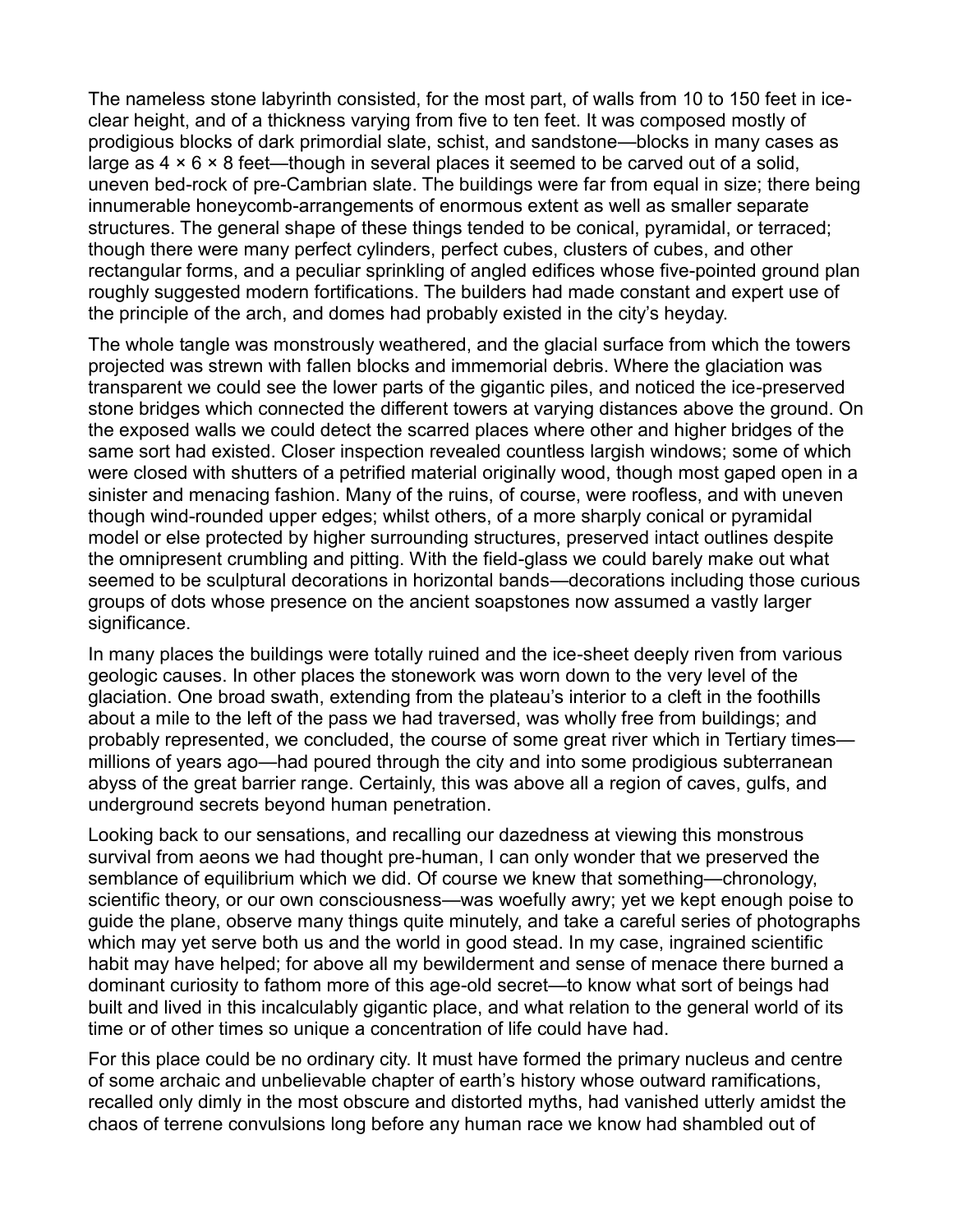apedom. Here sprawled a palaeogean megalopolis compared with which the fabled Atlantis and Lemuria, Commoriom and Uzuldaroum, and Olathoë in the land of Lomar are recent things of today—not even of yesterday; a megalopolis ranking with such whispered prehuman blasphemies as Valusia, R'lyeh, Ib in the land of Mnar, and the Nameless City of Arabia Deserta. As we flew above that tangle of stark titan towers my imagination sometimes escaped all bounds and roved aimlessly in realms of fantastic associations—even weaving links betwixt this lost world and some of my own wildest dreams concerning the mad horror at the camp.

The plane's fuel-tank, in the interest of greater lightness, had been only partly filled; hence we now had to exert caution in our explorations. Even so, however, we covered an enormous extent of ground—or rather, air—after swooping down to a level where the wind became virtually negligible. There seemed to be no limit to the mountain-range, or to the length of the frightful stone city which bordered its inner foothills. Fifty miles of flight in each direction shewed no major change in the labyrinth of rock and masonry that clawed up corpse-like through the eternal ice. There were, though, some highly absorbing diversifications; such as the carvings on the canyon where that broad river had once pierced the foothills and approached its sinking-place in the great range. The headlands at the stream's entrance had been boldly carved into Cyclopean pylons; and something about the ridgy, barrel-shaped designs stirred up oddly vague, hateful, and confusing semi-remembrances in both Danforth and me.

We also came upon several star-shaped open spaces, evidently public squares; and noted various undulations in the terrain. Where a sharp hill rose, it was generally hollowed out into some sort of rambling stone edifice; but there were at least two exceptions. Of these latter, one was too badly weathered to disclose what had been on the jutting eminence, while the other still bore a fantastic conical monument carved out of the solid rock and roughly resembling such things as the well-known Snake Tomb in the ancient valley of Petra.

Flying inland from the mountains, we discovered that the city was not of infinite width, even though its length along the foothills seemed endless. After about thirty miles the grotesque stone buildings began to thin out, and in ten more miles we came to an unbroken waste virtually without signs of sentient artifice. The course of the river beyond the city seemed marked by a broad depressed line; while the land assumed a somewhat greater ruggedness, seeming to slope slightly upward as it receded in the mist-hazed west.

So far we had made no landing, yet to leave the plateau without an attempt at entering some of the monstrous structures would have been inconceivable. Accordingly we decided to find a smooth place on the foothills near our navigable pass, there grounding the plane and preparing to do some exploration on foot. Though these gradual slopes were partly covered with a scattering of ruins, low flying soon disclosed an ample number of possible landingplaces. Selecting that nearest to the pass, since our next flight would be across the great range and back to camp, we succeeded about 12:30 P.M. in coming down on a smooth, hard snowfield wholly devoid of obstacles and well adapted to a swift and favourable takeoff later on.

It did not seem necessary to protect the plane with a snow banking for so brief a time and in so comfortable an absence of high winds at this level; hence we merely saw that the landing skis were safely lodged, and that the vital parts of the mechanism were guarded against the cold. For our foot journey we discarded the heaviest of our flying furs, and took with us a small outfit consisting of pocket compass, hand camera, light provisions, voluminous notebooks and paper, geologist's hammer and chisel, specimen-bags, coil of climbing rope,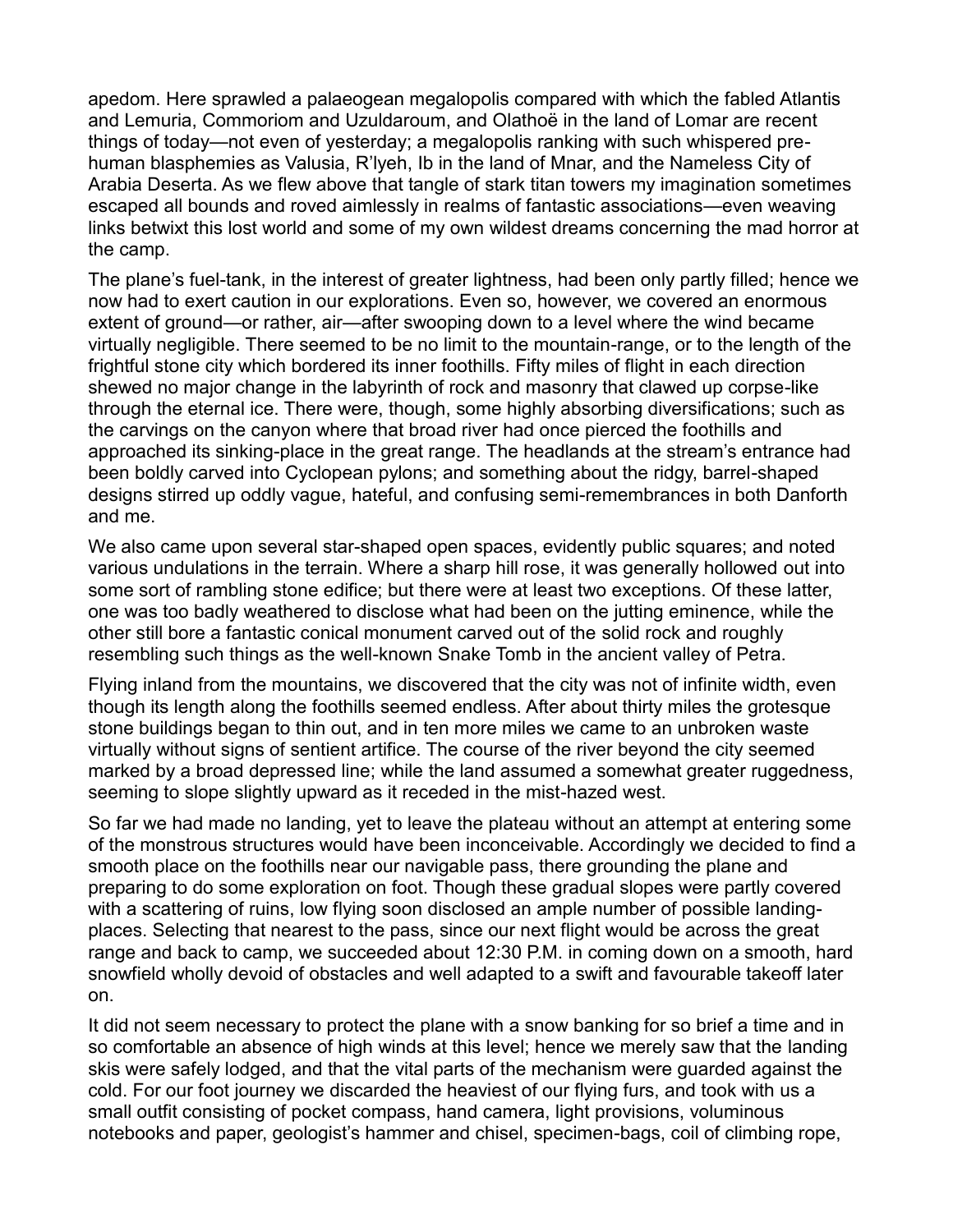and powerful electric torches with extra batteries; this equipment having been carried in the plane on the chance that we might be able to effect a landing, take ground pictures, make drawings and topographical sketches, and obtain rock specimens from some bare slope, outcropping, or mountain cave. Fortunately we had a supply of extra paper to tear up, place in a spare specimen-bag, and use on the ancient principle of hare-and-hounds for marking our course in any interior mazes we might be able to penetrate. This had been brought in case we found some cave system with air quiet enough to allow such a rapid and easy method in place of the usual rock-chipping method of trail-blazing.

Walking cautiously downhill over the crusted snow toward the stupendous stone labyrinth that loomed against the opalescent west, we felt almost as keen a sense of imminent marvels as we had felt on approaching the unfathomed mountain pass four hours previously. True, we had become visually familiar with the incredible secret concealed by the barrier peaks; yet the prospect of actually entering primordial walls reared by conscious beings perhaps millions of years ago—before any known race of men could have existed—was none the less awesome and potentially terrible in its implications of cosmic abnormality. Though the thinness of the air at this prodigious altitude made exertion somewhat more difficult than usual; both Danforth and I found ourselves bearing up very well, and felt equal to almost any task which might fall to our lot. It took only a few steps to bring us to a shapeless ruin worn level with the snow, while ten or fifteen rods farther on there was a huge roofless rampart still complete in its gigantic five-pointed outline and rising to an irregular height of ten or eleven feet. For this latter we headed; and when at last we were able actually to touch its weathered Cyclopean blocks, we felt that we had established an unprecedented and almost blasphemous link with forgotten aeons normally closed to our species.

This rampart, shaped like a star and perhaps 300 feet from point to point, was built of Jurassic sandstone blocks of irregular size, averaging 6  $\times$  8 feet in surface. There was a row of arched loopholes or windows about four feet wide and five feet high; spaced quite symmetrically along the points of the star and at its inner angles, and with the bottoms about four feet from the glaciated surface. Looking through these, we could see that the masonry was fully five feet thick, that there were no partitions remaining within, and that there were traces of banded carvings or bas-reliefs on the interior walls; facts we had indeed guessed before, when flying low over this rampart and others like it. Though lower parts must have originally existed, all traces of such things were now wholly obscured by the deep layer of ice and snow at this point.

We crawled through one of the windows and vainly tried to decipher the nearly effaced mural designs, but did not attempt to disturb the glaciated floor. Our orientation flights had indicated that many buildings in the city proper were less ice-choked, and that we might perhaps find wholly clear interiors leading down to the true ground level if we entered those structures still roofed at the top. Before we left the rampart we photographed it carefully, and studied its mortarless Cyclopean masonry with complete bewilderment. We wished that Pabodie were present, for his engineering knowledge might have helped us guess how such titanic blocks could have been handled in that unbelievably remote age when the city and its outskirts were built up.

The half-mile walk downhill to the actual city, with the upper wind shrieking vainly and savagely through the skyward peaks in the background, was something whose smallest details will always remain engraved on my mind. Only in fantastic nightmares could any human beings but Danforth and me conceive such optical effects. Between us and the churning vapours of the west lay that monstrous tangle of dark stone towers; its outré and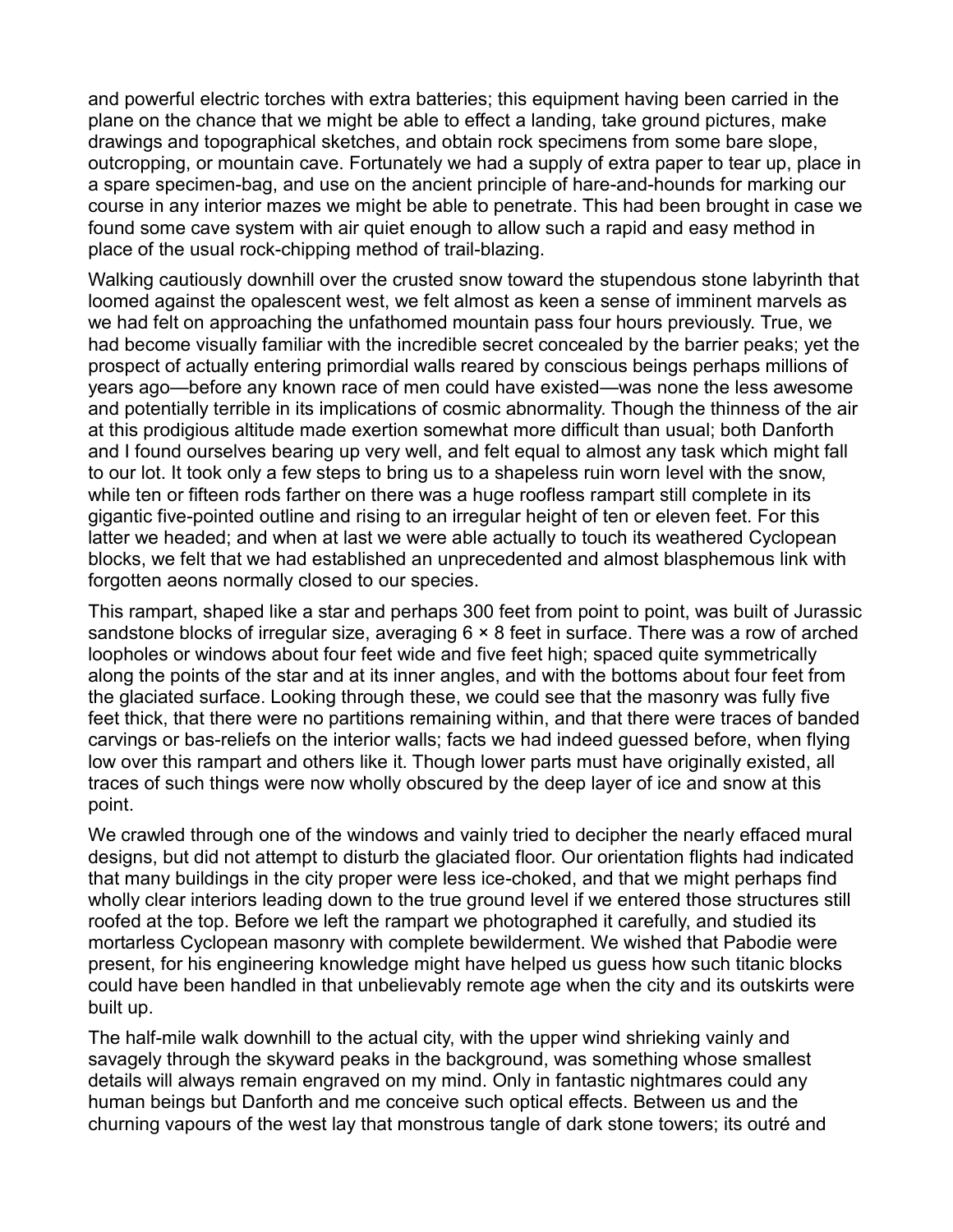incredible forms impressing us afresh at every new angle of vision. It was a mirage in solid stone, and were it not for the photographs I would still doubt that such a thing could be. The general type of masonry was identical with that of the rampart we had examined; but the extravagant shapes which this masonry took in its urban manifestations were past all description.

Even the pictures illustrate only one or two phases of its infinite bizarrerie, endless variety, preternatural massiveness, and utterly alien exoticism. There were geometrical forms for which an Euclid could scarcely find a name—cones of all degrees of irregularity and truncation; terraces of every sort of provocative disproportion; shafts with odd bulbous enlargements; broken columns in curious groups; and five-pointed or five-ridged arrangements of mad grotesqueness. As we drew nearer we could see beneath certain transparent parts of the ice-sheet, and detect some of the tubular stone bridges that connected the crazily sprinkled structures at various heights. Of orderly streets there seemed to be none, the only broad open swath being a mile to the left, where the ancient river had doubtless flowed through the town into the mountains.

Our field-glasses shewed the external horizontal bands of nearly effaced sculptures and dotgroups to be very prevalent, and we could half imagine what the city must once have looked like—even though most of the roofs and tower-tops had necessarily perished. As a whole, it had been a complex tangle of twisted lanes and alleys; all of them deep canyons, and some little better than tunnels because of the overhanging masonry or overarching bridges. Now, outspread below us, it loomed like a dream-phantasy against a westward mist through whose northern end the low, reddish antarctic sun of early afternoon was struggling to shine; and when for a moment that sun encountered a denser obstruction and plunged the scene into temporary shadow, the effect was subtly menacing in a way I can never hope to depict. Even the faint howling and piping of the unfelt wind in the great mountain passes behind us took on a wilder note of purposeful malignity. The last stage of our descent to the town was unusually steep and abrupt, and a rock outcropping at the edge where the grade changed led us to think that an artificial terrace had once existed there. Under the glaciation, we believed, there must be a flight of steps or its equivalent.

When at last we plunged into the labyrinthine town itself, clambering over fallen masonry and shrinking from the oppressive nearness and dwarfing height of omnipresent crumbling and pitted walls, our sensations again became such that I marvel at the amount of self-control we retained. Danforth was frankly jumpy, and began making some offensively irrelevant speculations about the horror at the camp—which I resented all the more because I could not help sharing certain conclusions forced upon us by many features of this morbid survival from nightmare antiquity. The speculations worked on his imagination, too; for in one place—where a debris-littered alley turned a sharp corner—he insisted that he saw faint traces of ground markings which he did not like; whilst elsewhere he stopped to listen to a subtle imaginary sound from some undefined point—a muffled musical piping, he said, not unlike that of the wind in the mountain caves yet somehow disturbingly different. The ceaseless *fivepointedness* of the surrounding architecture and of the few distinguishable mural arabesques had a dimly sinister suggestiveness we could not escape; and gave us a touch of terrible subconscious certainty concerning the primal entities which had reared and dwelt in this unhallowed place.

Nevertheless our scientific and adventurous souls were not wholly dead; and we mechanically carried out our programme of chipping specimens from all the different rock types represented in the masonry. We wished a rather full set in order to draw better conclusions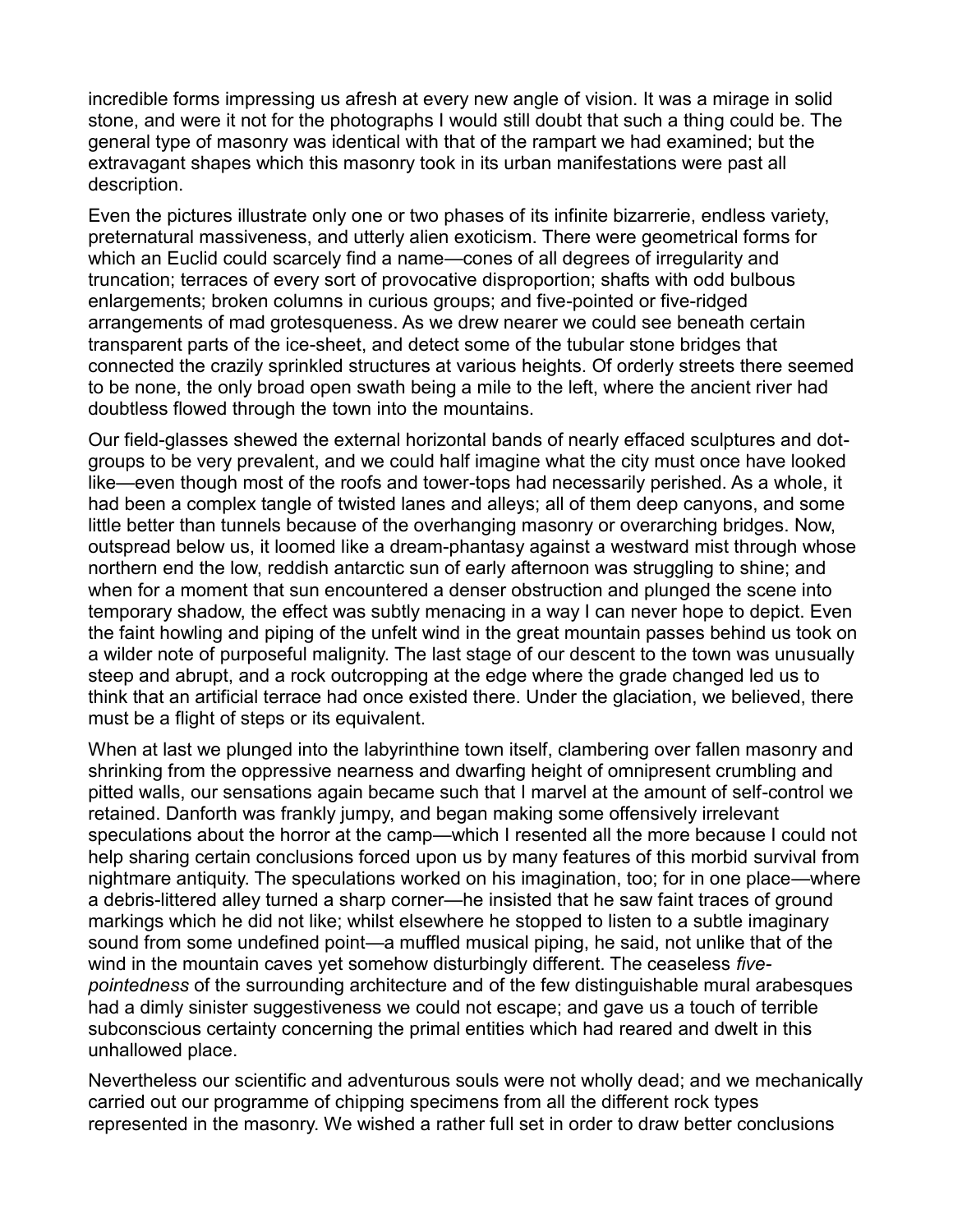regarding the age of the place. Nothing in the great outer walls seemed to date from later than the Jurassic and Comanchian periods, nor was any piece of stone in the entire place of a greater recency than the Pliocene age. In stark certainty, we were wandering amidst a death which had reigned at least 500,000 years, and in all probability even longer.

As we proceeded through this maze of stone-shadowed twilight we stopped at all available apertures to study interiors and investigate entrance possibilities. Some were above our reach, whilst others led only into ice-choked ruins as unroofed and barren as the rampart on the hill. One, though spacious and inviting, opened on a seemingly bottomless abyss without visible means of descent. Now and then we had a chance to study the petrified wood of a surviving shutter, and were impressed by the fabulous antiquity implied in the still discernible grain. These things had come from Mesozoic gymnosperms and conifers—especially Cretaceous cycads—and from fan-palms and early angiosperms of plainly Tertiary date. Nothing definitely later than the Pliocene could be discovered. In the placing of these shutters—whose edges shewed the former presence of queer and long-vanished hinges usage seemed to be varied; some being on the outer and some on the inner side of the deep embrasures. They seemed to have become wedged in place, thus surviving the rusting of their former and probably metallic fixtures and fastenings.

After a time we came across a row of windows—in the bulges of a colossal five-ridged cone of undamaged apex—which led into a vast, well-preserved room with stone flooring; but these were too high in the room to permit of descent without a rope. We had a rope with us, but did not wish to bother with this twenty-foot drop unless obliged to—especially in this thin plateau air where great demands were made upon the heart action. This enormous room was probably a hall or concourse of some sort, and our electric torches shewed bold, distinct, and potentially startling sculptures arranged round the walls in broad, horizontal bands separated by equally broad strips of conventional arabesques. We took careful note of this spot, planning to enter here unless a more easily gained interior were encountered.

Finally, though, we did encounter exactly the opening we wished; an archway about six feet wide and ten feet high, marking the former end of an aërial bridge which had spanned an alley about five feet above the present level of glaciation. These archways, of course, were flush with upper-story floors; and in this case one of the floors still existed. The building thus accessible was a series of rectangular terraces on our left facing westward. That across the alley, where the other archway yawned, was a decrepit cylinder with no windows and with a curious bulge about ten feet above the aperture. It was totally dark inside, and the archway seemed to open on a well of illimitable emptiness.

Heaped debris made the entrance to the vast left-hand building doubly easy, yet for a moment we hesitated before taking advantage of the long-wished chance. For though we had penetrated into this tangle of archaic mystery, it required fresh resolution to carry us actually inside a complete and surviving building of a fabulous elder world whose nature was becoming more and more hideously plain to us. In the end, however, we made the plunge; and scrambled up over the rubble into the gaping embrasure. The floor beyond was of great slate slabs, and seemed to form the outlet of a long, high corridor with sculptured walls.

Observing the many inner archways which led off from it, and realising the probable complexity of the nest of apartments within, we decided that we must begin our system of hare-and-hound trail-blazing. Hitherto our compasses, together with frequent glimpses of the vast mountain-range between the towers in our rear, had been enough to prevent our losing our way; but from now on, the artificial substitute would be necessary. Accordingly we reduced our extra paper to shreds of suitable size, placed these in a bag to be carried by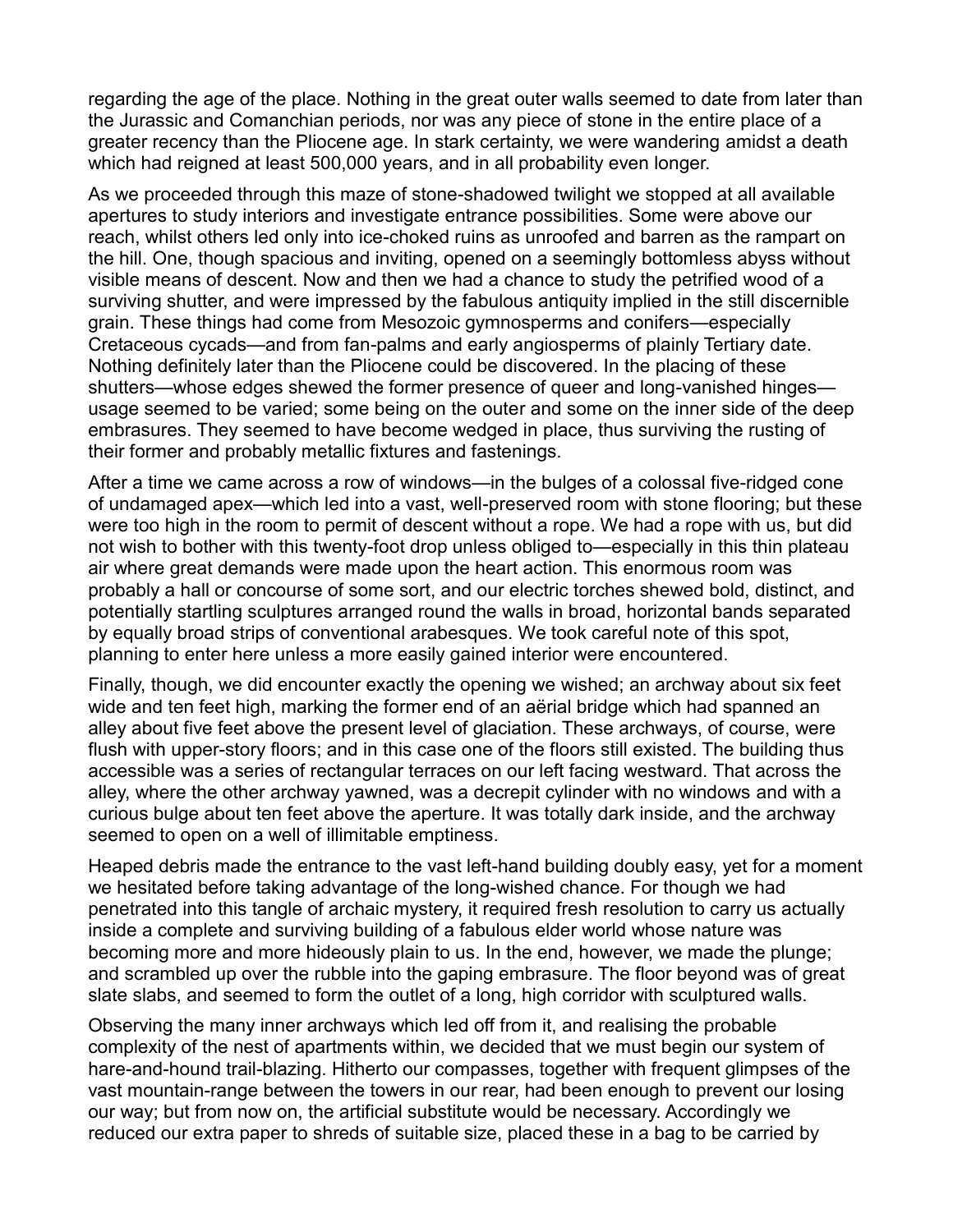Danforth, and prepared to use them as economically as safety would allow. This method would probably gain us immunity from straying, since there did not appear to be any strong air-currents inside the primordial masonry. If such should develop, or if our paper supply should give out, we could of course fall back on the more secure though more tedious and retarding method of rock-chipping.

Just how extensive a territory we had opened up, it was impossible to guess without a trial. The close and frequent connexion of the different buildings made it likely that we might cross from one to another on bridges underneath the ice except where impeded by local collapses and geologic rifts, for very little glaciation seemed to have entered the massive constructions. Almost all the areas of transparent ice had revealed the submerged windows as tightly shuttered, as if the town had been left in that uniform state until the glacial sheet came to crystallise the lower part for all succeeding time. Indeed, one gained a curious impression that this place had been deliberately closed and deserted in some dim, bygone aeon, rather than overwhelmed by any sudden calamity or even gradual decay. Had the coming of the ice been foreseen, and had a nameless population left en masse to seek a less doomed abode? The precise physiographic conditions attending the formation of the ice-sheet at this point would have to wait for later solution. It had not, very plainly, been a grinding drive. Perhaps the pressure of accumulated snows had been responsible; and perhaps some flood from the river, or from the bursting of some ancient glacial dam in the great range, had helped to create the special state now observable. Imagination could conceive almost anything in connexion with this place.

**VI.**

It would be cumbrous to give a detailed, consecutive account of our wanderings inside that cavernous, aeon-dead honeycomb of primal masonry; that monstrous lair of elder secrets which now echoed for the first time, after uncounted epochs, to the tread of human feet. This is especially true because so much of the horrible drama and revelation came from a mere study of the omnipresent mural carvings. Our flashlight photographs of those carvings will do much toward proving the truth of what we are now disclosing, and it is lamentable that we had not a larger film supply with us. As it was, we made crude notebook sketches of certain salient features after all our films were used up.

The building which we had entered was one of great size and elaborateness, and gave us an impressive notion of the architecture of that nameless geologic past. The inner partitions were less massive than the outer walls, but on the lower levels were excellently preserved. Labyrinthine complexity, involving curiously irregular differences in floor levels, characterised the entire arrangement; and we should certainly have been lost at the very outset but for the trail of torn paper left behind us. We decided to explore the more decrepit upper parts first of all, hence climbed aloft in the maze for a distance of some 100 feet, to where the topmost tier of chambers yawned snowily and ruinously open to the polar sky. Ascent was effected over the steep, transversely ribbed stone ramps or inclined planes which everywhere served in lieu of stairs. The rooms we encountered were of all imaginable shapes and proportions, ranging from five-pointed stars to triangles and perfect cubes. It might be safe to say that their general average was about 30 × 30 feet in floor area, and 20 feet in height; though many larger apartments existed. After thoroughly examining the upper regions and the glacial level we descended story by story into the submerged part, where indeed we soon saw we were in a continuous maze of connected chambers and passages probably leading over unlimited areas outside this particular building. The Cyclopean massiveness and giganticism of everything about us became curiously oppressive; and there was something vaguely but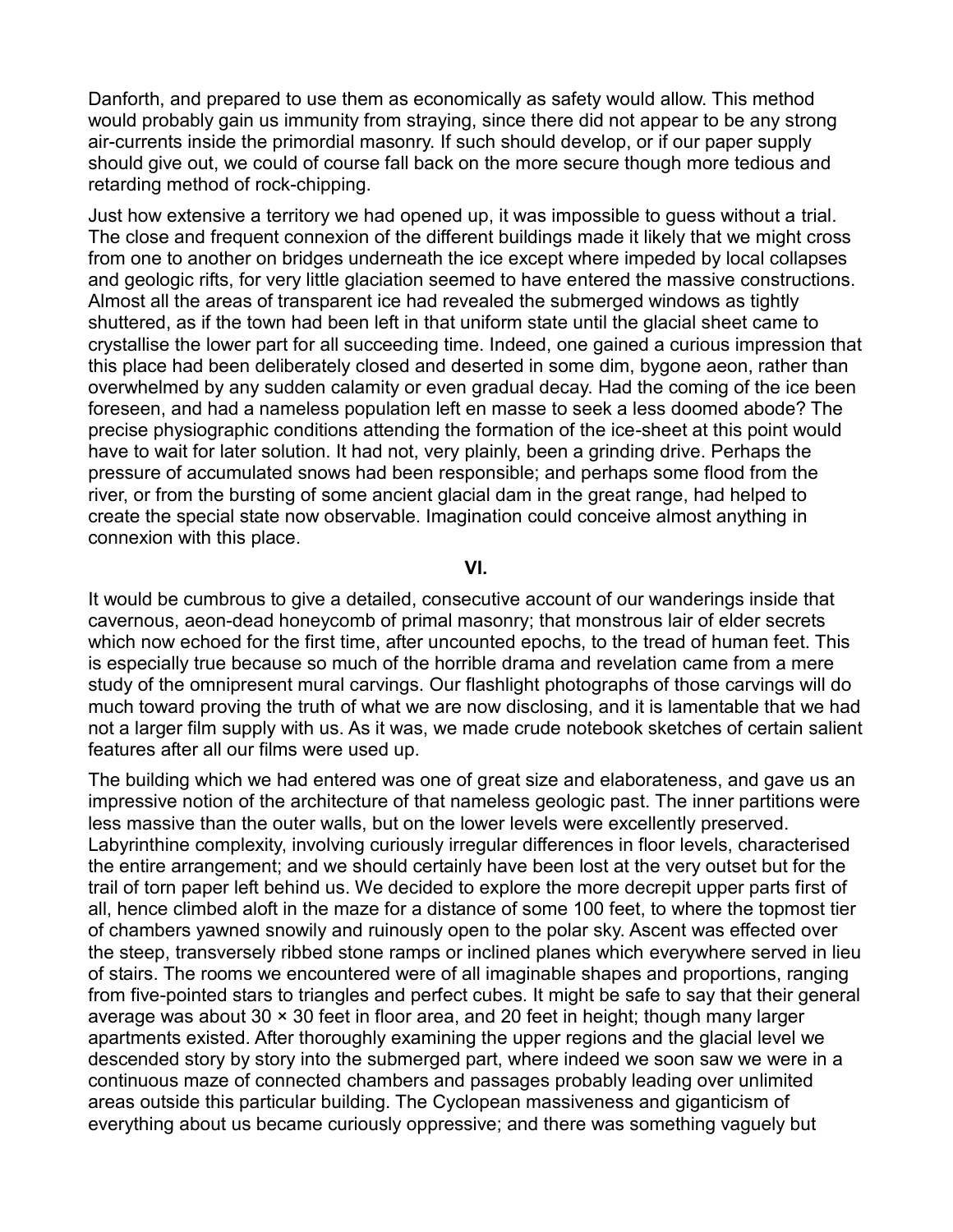deeply unhuman in all the contours, dimensions, proportions, decorations, and constructional nuances of the blasphemously archaic stonework. We soon realised from what the carvings revealed that this monstrous city was many million years old.

We cannot yet explain the engineering principles used in the anomalous balancing and adjustment of the vast rock masses, though the function of the arch was clearly much relied on. The rooms we visited were wholly bare of all portable contents, a circumstance which sustained our belief in the city's deliberate desertion. The prime decorative feature was the almost universal system of mural sculpture; which tended to run in continuous horizontal bands three feet wide and arranged from floor to ceiling in alternation with bands of equal width given over to geometrical arabesques. There were exceptions to this rule of arrangement, but its preponderance was overwhelming. Often, however, a series of smooth cartouches containing oddly patterned groups of dots would be sunk along one of the arabesque bands.

The technique, we soon saw, was mature, accomplished, and aesthetically evolved to the highest degree of civilised mastery; though utterly alien in every detail to any known art tradition of the human race. In delicacy of execution no sculpture I have ever seen could approach it. The minutest details of elaborate vegetation, or of animal life, were rendered with astonishing vividness despite the bold scale of the carvings; whilst the conventional designs were marvels of skilful intricacy. The arabesques displayed a profound use of mathematical principles, and were made up of obscurely symmetrical curves and angles based on the quantity of five. The pictorial bands followed a highly formalised tradition, and involved a peculiar treatment of perspective; but had an artistic force that moved us profoundly notwithstanding the intervening gulf of vast geologic periods. Their method of design hinged on a singular juxtaposition of the cross-section with the two-dimensional silhouette, and embodied an analytical psychology beyond that of any known race of antiquity. It is useless to try to compare this art with any represented in our museums. Those who see our photographs will probably find its closest analogue in certain grotesque conceptions of the most daring futurists.

The arabesque tracery consisted altogether of depressed lines whose depth on unweathered walls varied from one to two inches. When cartouches with dot-groups appeared—evidently as inscriptions in some unknown and primordial language and alphabet—the depression of the smooth surface was perhaps an inch and a half, and of the dots perhaps a half-inch more. The pictorial bands were in counter-sunk low relief, their background being depressed about two inches from the original wall surface. In some specimens marks of a former colouration could be detected, though for the most part the untold aeons had disintegrated and banished any pigments which may have been applied. The more one studied the marvellous technique the more one admired the things. Beneath their strict conventionalisation one could grasp the minute and accurate observation and graphic skill of the artists; and indeed, the very conventions themselves served to symbolise and accentuate the real essence or vital differentiation of every object delineated. We felt, too, that besides these recognisable excellences there were others lurking beyond the reach of our perceptions. Certain touches here and there gave vague hints of latent symbols and stimuli which another mental and emotional background, and a fuller or different sensory equipment, might have made of profound and poignant significance to us.

The subject-matter of the sculptures obviously came from the life of the vanished epoch of their creation, and contained a large proportion of evident history. It is this abnormal historicmindedness of the primal race—a chance circumstance operating, through coincidence,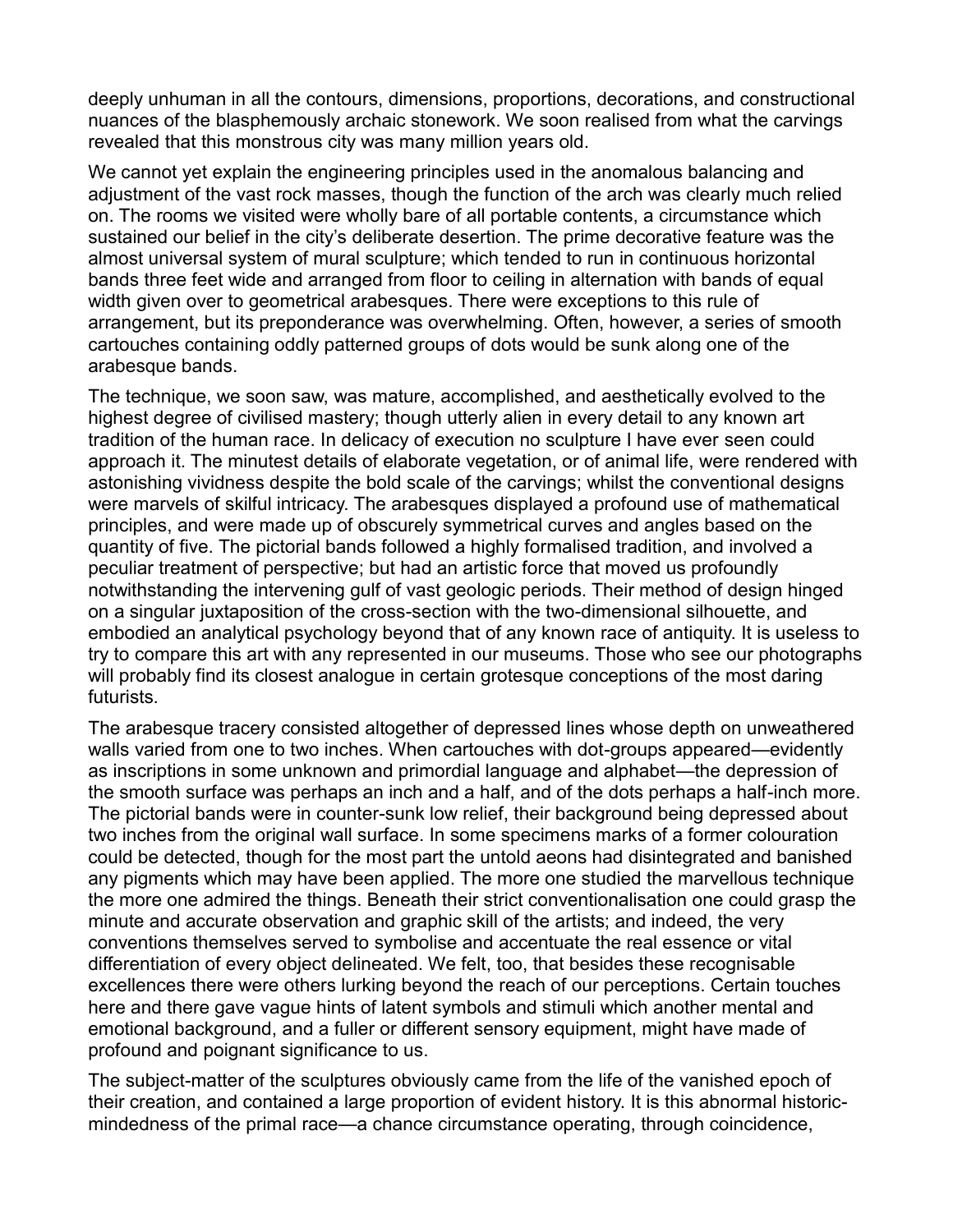miraculously in our favour—which made the carvings so awesomely informative to us, and which caused us to place their photography and transcription above all other considerations. In certain rooms the dominant arrangement was varied by the presence of maps, astronomical charts, and other scientific designs on an enlarged scale—these things giving a naive and terrible corroboration to what we gathered from the pictorial friezes and dadoes. In hinting at what the whole revealed, I can only hope that my account will not arouse a curiosity greater than sane caution on the part of those who believe me at all. It would be tragic if any were to be allured to that realm of death and horror by the very warning meant to discourage them.

Interrupting these sculptured walls were high windows and massive twelve-foot doorways; both now and then retaining the petrified wooden planks—elaborately carved and polished of the actual shutters and doors. All metal fixtures had long ago vanished, but some of the doors remained in place and had to be forced aside as we progressed from room to room. Window-frames with odd transparent panes—mostly elliptical—survived here and there, though in no considerable quantity. There were also frequent niches of great magnitude, generally empty, but once in a while containing some bizarre object carved from green soapstone which was either broken or perhaps held too inferior to warrant removal. Other apertures were undoubtedly connected with bygone mechanical facilities—heating, lighting, and the like—of a sort suggested in many of the carvings. Ceilings tended to be plain, but had sometimes been inlaid with green soapstone or other tiles, mostly fallen now. Floors were also paved with such tiles, though plain stonework predominated.

As I have said, all furniture and other moveables were absent; but the sculptures gave a clear idea of the strange devices which had once filled these tomb-like, echoing rooms. Above the glacial sheet the floors were generally thick with detritus, litter, and debris; but farther down this condition decreased. In some of the lower chambers and corridors there was little more than gritty dust or ancient incrustations, while occasional areas had an uncanny air of newly swept immaculateness. Of course, where rifts or collapses had occurred, the lower levels were as littered as the upper ones. A central court—as in other structures we had seen from the air—saved the inner regions from total darkness; so that we seldom had to use our electric torches in the upper rooms except when studying sculptured details. Below the icecap, however, the twilight deepened; and in many parts of the tangled ground level there was an approach to absolute blackness.

To form even a rudimentary idea of our thoughts and feelings as we penetrated this aeonsilent maze of unhuman masonry one must correlate a hopelessly bewildering chaos of fugitive moods, memories, and impressions. The sheer appalling antiquity and lethal desolation of the place were enough to overwhelm almost any sensitive person, but added to these elements were the recent unexplained horror at the camp, and the revelations all too soon effected by the terrible mural sculptures around us. The moment we came upon a perfect section of carving, where no ambiguity of interpretation could exist, it took only a brief study to give us the hideous truth—a truth which it would be naive to claim Danforth and I had not independently suspected before, though we had carefully refrained from even hinting it to each other. There could now be no further merciful doubt about the nature of the beings which had built and inhabited this monstrous dead city millions of years ago, when man's ancestors were primitive archaic mammals, and vast dinosaurs roamed the tropical steppes of Europe and Asia.

We had previously clung to a desperate alternative and insisted—each to himself—that the omnipresence of the five-pointed motif meant only some cultural or religious exaltation of the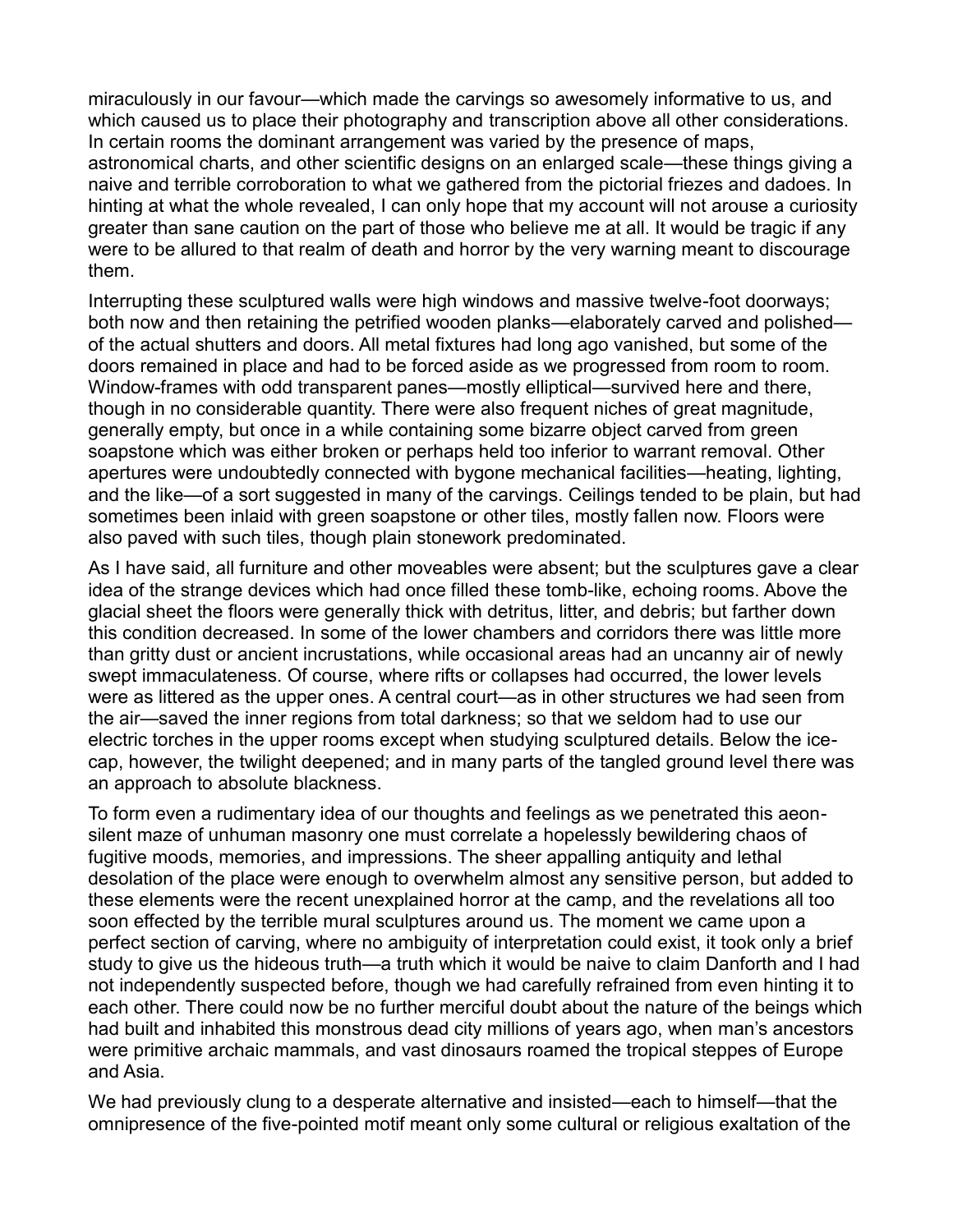Archaean natural object which had so patently embodied the quality of five-pointedness; as the decorative motifs of Minoan Crete exalted the sacred bull, those of Egypt the scarabaeus, those of Rome the wolf and the eagle, and those of various savage tribes some chosen totem-animal. But this lone refuge was now stripped from us, and we were forced to face definitely the reason-shaking realisation which the reader of these pages has doubtless long ago anticipated. I can scarcely bear to write it down in black and white even now, but perhaps that will not be necessary.

The things once rearing and dwelling in this frightful masonry in the age of dinosaurs were not indeed dinosaurs, but far worse. Mere dinosaurs were new and almost brainless objects—but the builders of the city were wise and old, and had left certain traces in rocks even then laid down well-nigh a thousand million years . . . rocks laid down before the true life of earth had advanced beyond plastic groups of cells . . . rocks laid down before the true life of earth had existed at all. They were the makers and enslavers of that life, and above all doubt the originals of the fiendish elder myths which things like the Pnakotic Manuscripts and the *Necronomicon* affrightedly hint about. They were the Great Old Ones that had filtered down from the stars when earth was young—the beings whose substance an alien evolution had shaped, and whose powers were such as this planet had never bred. And to think that only the day before Danforth and I had actually looked upon fragments of their millennially fossilised substance . . . and that poor Lake and his party had seen their complete outlines. . .

It is of course impossible for me to relate in proper order the stages by which we picked up what we know of that monstrous chapter of pre-human life. After the first shock of the certain revelation we had to pause a while to recuperate, and it was fully three o'clock before we got started on our actual tour of systematic research. The sculptures in the building we entered were of relatively late date—perhaps two million years ago—as checked up by geological, biological, and astronomical features; and embodied an art which would be called decadent in comparison with that of specimens we found in older buildings after crossing bridges under the glacial sheet. One edifice hewn from the solid rock seemed to go back forty or possibly even fifty million years—to the lower Eocene or upper Cretaceous—and contained bas-reliefs of an artistry surpassing anything else, with one tremendous exception, that we encountered. That was, we have since agreed, the oldest domestic structure we traversed.

.

Were it not for the support of those flashlights soon to be made public, I would refrain from telling what I found and inferred, lest I be confined as a madman. Of course, the infinitely early parts of the patchwork tale—representing the pre-terrestrial life of the star-headed beings on other planets, and in other galaxies, and in other universes—can readily be interpreted as the fantastic mythology of those beings themselves; yet such parts sometimes involved designs and diagrams so uncannily close to the latest findings of mathematics and astrophysics that I scarcely know what to think. Let others judge when they see the photographs I shall publish.

Naturally, no one set of carvings which we encountered told more than a fraction of any connected story; nor did we even begin to come upon the various stages of that story in their proper order. Some of the vast rooms were independent units so far as their designs were concerned, whilst in other cases a continuous chronicle would be carried through a series of rooms and corridors. The best of the maps and diagrams were on the walls of a frightful abyss below even the ancient ground level—a cavern perhaps 200 feet square and sixty feet high, which had almost undoubtedly been an educational centre of some sort. There were many provoking repetitions of the same material in different rooms and buildings; since certain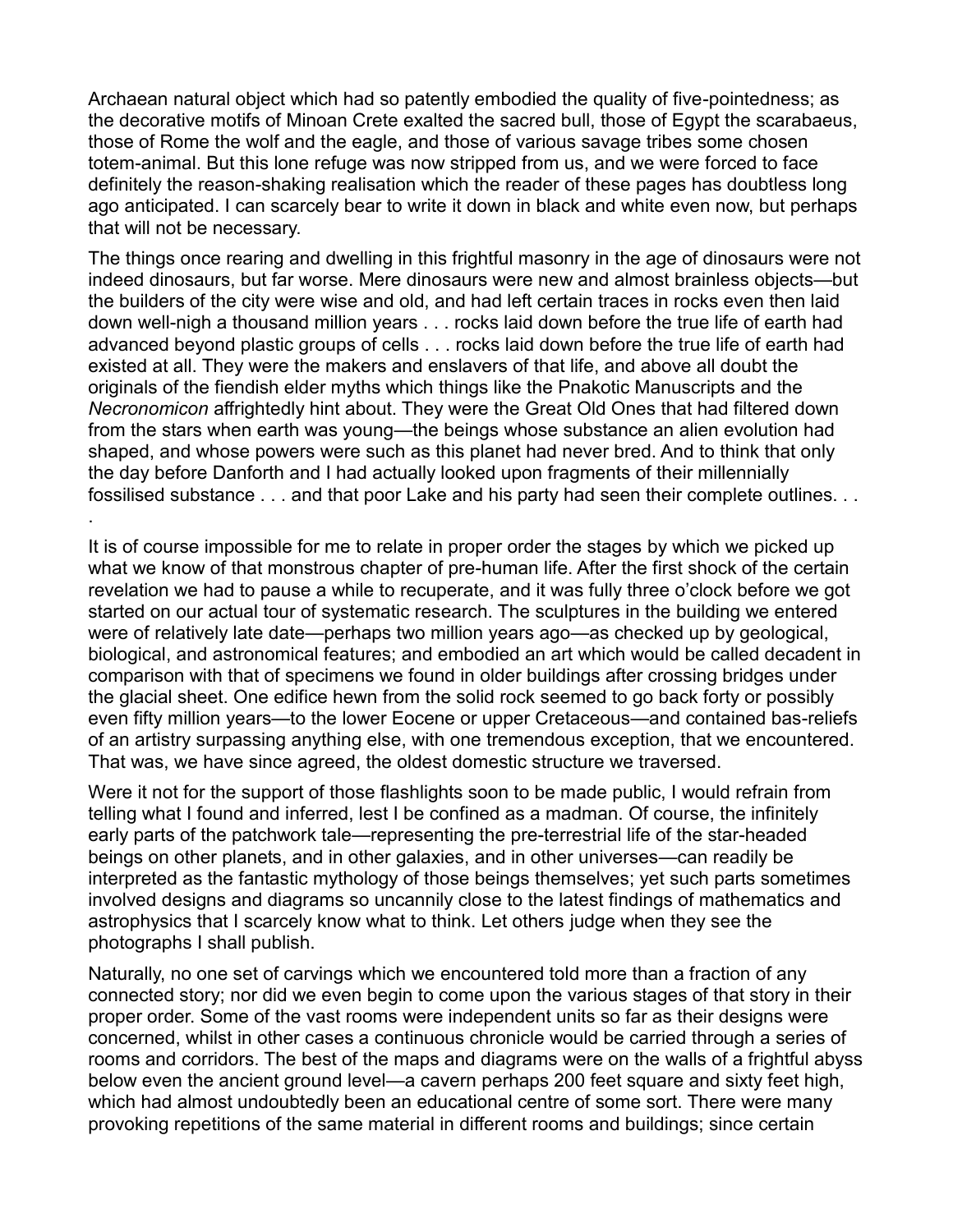chapters of experience, and certain summaries or phases of racial history, had evidently been favourites with different decorators or dwellers. Sometimes, though, variant versions of the same theme proved useful in settling debatable points and filling in gaps.

I still wonder that we deduced so much in the short time at our disposal. Of course, we even now have only the barest outline; and much of that was obtained later on from a study of the photographs and sketches we made. It may be the effect of this later study—the revived memories and vague impressions acting in conjunction with his general sensitiveness and with that final supposed horror-glimpse whose essence he will not reveal even to me—which has been the immediate source of Danforth's present breakdown. But it had to be; for we could not issue our warning intelligently without the fullest possible information, and the issuance of that warning is a prime necessity. Certain lingering influences in that unknown antarctic world of disordered time and alien natural law make it imperative that further exploration be discouraged.

#### **VII.**

The full story, so far as deciphered, will shortly appear in an official bulletin of Miskatonic University. Here I shall sketch only the salient high lights in a formless, rambling way. Myth or otherwise, the sculptures told of the coming of those star-headed things to the nascent, lifeless earth out of cosmic space—their coming, and the coming of many other alien entities such as at certain times embark upon spatial pioneering. They seemed able to traverse the interstellar ether on their vast membraneous wings—thus oddly confirming some curious hill folklore long ago told me by an antiquarian colleague. They had lived under the sea a good deal, building fantastic cities and fighting terrific battles with nameless adversaries by means of intricate devices employing unknown principles of energy. Evidently their scientific and mechanical knowledge far surpassed man's today, though they made use of its more widespread and elaborate forms only when obliged to. Some of the sculptures suggested that they had passed through a stage of mechanised life on other planets, but had receded upon finding its effects emotionally unsatisfying. Their preternatural toughness of organisation and simplicity of natural wants made them peculiarly able to live on a high plane without the more specialised fruits of artificial manufacture, and even without garments except for occasional protection against the elements.

It was under the sea, at first for food and later for other purposes, that they first created earthlife—using available substances according to long-known methods. The more elaborate experiments came after the annihilation of various cosmic enemies. They had done the same thing on other planets; having manufactured not only necessary foods, but certain multicellular protoplasmic masses capable of moulding their tissues into all sorts of temporary organs under hypnotic influence and thereby forming ideal slaves to perform the heavy work of the community. These viscous masses were without doubt what Abdul Alhazred whispered about as the "shoggoths" in his frightful Necronomicon, though even that mad Arab had not hinted that any existed on earth except in the dreams of those who had chewed a certain alkaloidal herb. When the star-headed Old Ones on this planet had synthesised their simple food forms and bred a good supply of shoggoths, they allowed other cell-groups to develop into other forms of animal and vegetable life for sundry purposes; extirpating any whose presence became troublesome.

With the aid of the shoggoths, whose expansions could be made to lift prodigious weights, the small, low cities under the sea grew to vast and imposing labyrinths of stone not unlike those which later rose on land. Indeed, the highly adaptable Old Ones had lived much on land in other parts of the universe, and probably retained many traditions of land construction. As we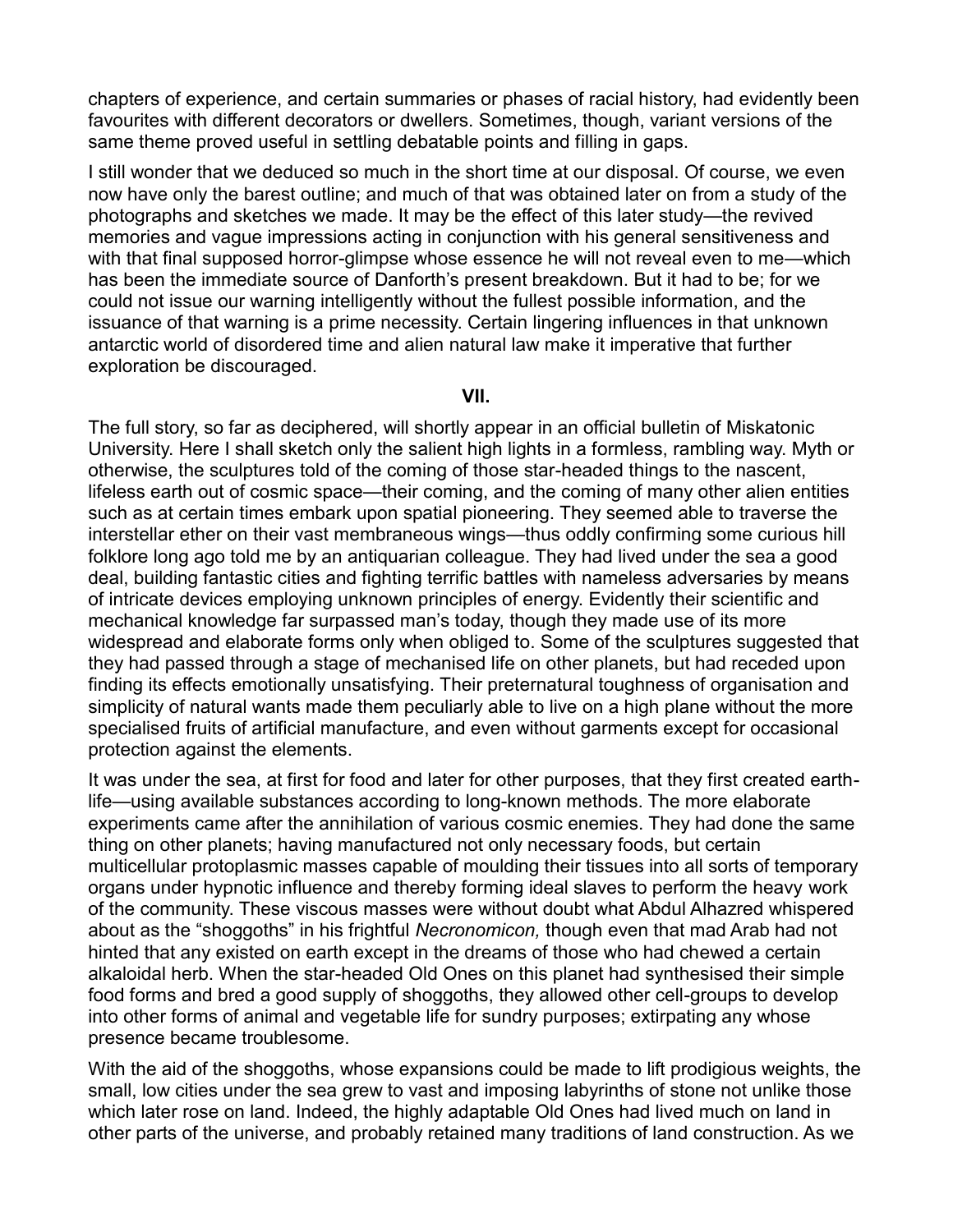studied the architecture of all these sculptured palaeogean cities, including that whose aeondead corridors we were even then traversing, we were impressed by a curious coincidence which we have not yet tried to explain, even to ourselves. The tops of the buildings, which in the actual city around us had of course been weathered into shapeless ruins ages ago, were clearly displayed in the bas-reliefs; and shewed vast clusters of needle-like spires, delicate finials on certain cone and pyramid apexes, and tiers of thin, horizontal scalloped discs capping cylindrical shafts. This was exactly what we had seen in that monstrous and portentous mirage, cast by a dead city whence such skyline features had been absent for thousands and tens of thousands of years, which loomed on our ignorant eyes across the unfathomed mountains of madness as we first approached poor Lake's ill-fated camp.

Of the life of the Old Ones, both under the sea and after part of them migrated to land, volumes could be written. Those in shallow water had continued the fullest use of the eyes at the ends of their five main head tentacles, and had practiced the arts of sculpture and of writing in quite the usual way—the writing accomplished with a stylus on waterproof waxen surfaces. Those lower down in the ocean depths, though they used a curious phosphorescent organism to furnish light, pieced out their vision with obscure special senses operating through the prismatic cilia on their heads—senses which rendered all the Old Ones partly independent of light in emergencies. Their forms of sculpture and writing had changed curiously during the descent, embodying certain apparently chemical coating processes probably to secure phosphorescence—which the bas-reliefs could not make clear to us. The beings moved in the sea partly by swimming—using the lateral crinoid arms—and partly by wriggling with the lower tier of tentacles containing the pseudo-feet. Occasionally they accomplished long swoops with the auxiliary use of two or more sets of their fan-like folding wings. On land they locally used the pseudo-feet, but now and then flew to great heights or over long distances with their wings. The many slender tentacles into which the crinoid arms branched were infinitely delicate, flexible, strong, and accurate in muscular-nervous coördination; ensuring the utmost skill and dexterity in all artistic and other manual operations.

The toughness of the things was almost incredible. Even the terrific pressures of the deepest sea-bottoms appeared powerless to harm them. Very few seemed to die at all except by violence, and their burial-places were very limited. The fact that they covered their vertically inhumed dead with five-pointed inscribed mounds set up thoughts in Danforth and me which made a fresh pause and recuperation necessary after the sculptures revealed it. The beings multiplied by means of spores—like vegetable pteridophytes as Lake had suspected—but owing to their prodigious toughness and longevity, and consequent lack of replacement needs, they did not encourage the large-scale development of new prothalli except when they had new regions to colonise. The young matured swiftly, and received an education evidently beyond any standard we can imagine. The prevailing intellectual and aesthetic life was highly evolved, and produced a tenaciously enduring set of customs and institutions which I shall describe more fully in my coming monograph. These varied slightly according to sea or land residence, but had the same foundations and essentials.

Though able, like vegetables, to derive nourishment from inorganic substances; they vastly preferred organic and especially animal food. They ate uncooked marine life under the sea, but cooked their viands on land. They hunted game and raised meat herds—slaughtering with sharp weapons whose odd marks on certain fossil bones our expedition had noted. They resisted all ordinary temperatures marvellously; and in their natural state could live in water down to freezing. When the great chill of the Pleistocene drew on, however—nearly a million years ago—the land dwellers had to resort to special measures including artificial heating;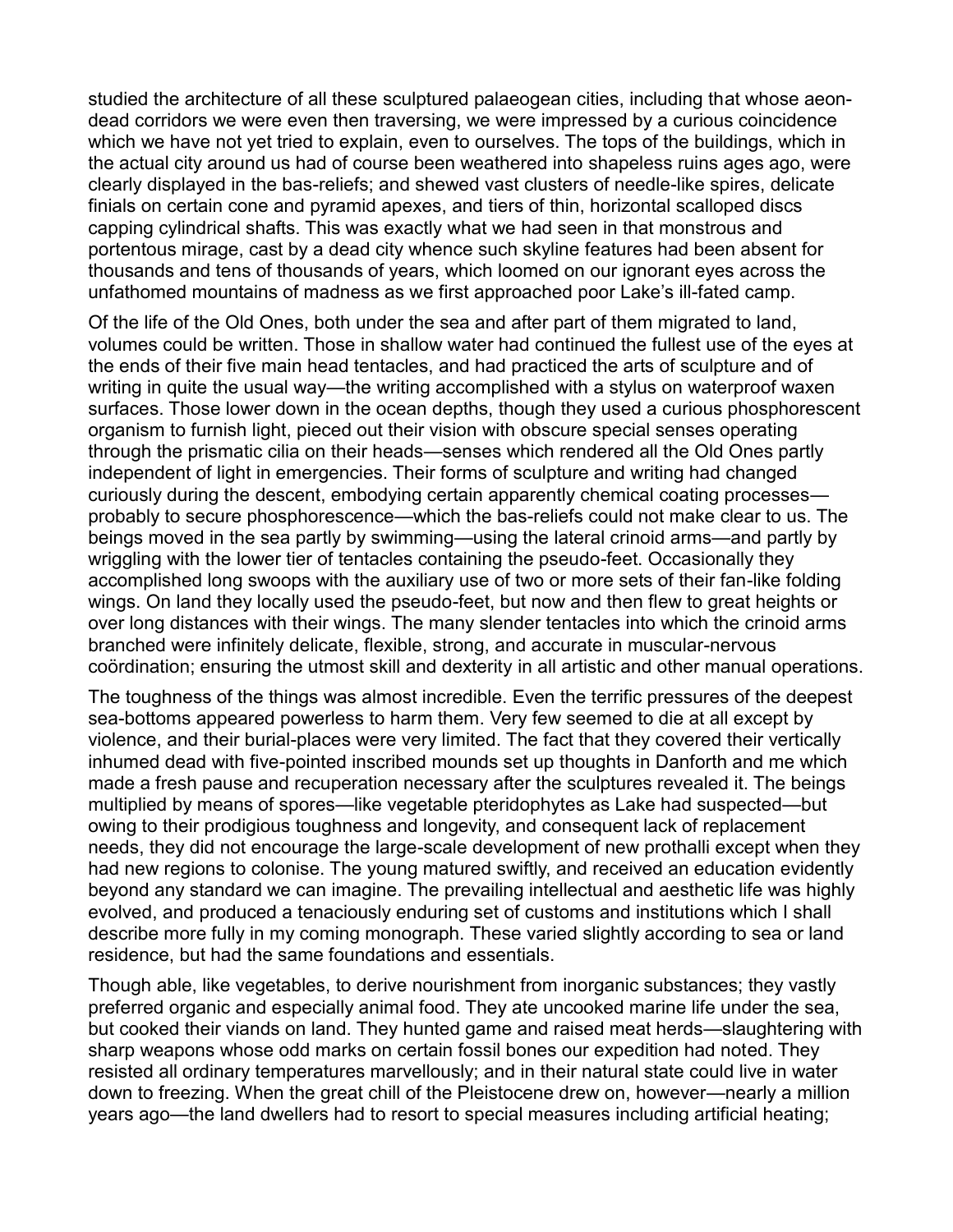until at last the deadly cold appears to have driven them back into the sea. For their prehistoric flights through cosmic space, legend said, they had absorbed certain chemicals and became almost independent of eating, breathing, or heat conditions; but by the time of the great cold they had lost track of the method. In any case they could not have prolonged the artificial state indefinitely without harm.

Being non-pairing and semi-vegetable in structure, the Old Ones had no biological basis for the family phase of mammal life; but seemed to organise large households on the principles of comfortable space-utility and—as we deduced from the pictured occupations and diversions of co-dwellers—congenial mental association. In furnishing their homes they kept everything in the centre of the huge rooms, leaving all the wall spaces free for decorative treatment. Lighting, in the case of the land inhabitants, was accomplished by a device probably electro-chemical in nature. Both on land and under water they used curious tables, chairs, and couches like cylindrical frames—for they rested and slept upright with folded-down tentacles—and racks for the hinged sets of dotted surfaces forming their books.

Government was evidently complex and probably socialistic, though no certainties in this regard could be deduced from the sculptures we saw. There was extensive commerce, both local and between different cities; certain small, flat counters, five-pointed and inscribed, serving as money. Probably the smaller of the various greenish soapstones found by our expedition were pieces of such currency. Though the culture was mainly urban, some agriculture and much stock-raising existed. Mining and a limited amount of manufacturing were also practiced. Travel was very frequent, but permanent migration seemed relatively rare except for the vast colonising movements by which the race expanded. For personal locomotion no external aid was used; since in land, air, and water movement alike the Old Ones seemed to possess excessively vast capacities for speed. Loads, however, were drawn by beasts of burden—shoggoths under the sea, and a curious variety of primitive vertebrates in the later years of land existence.

These vertebrates, as well as an infinity of other life-forms—animal and vegetable, marine, terrestrial, and aërial—were the products of unguided evolution acting on life-cells made by the Old Ones but escaping beyond their radius of attention. They had been suffered to develop unchecked because they had not come in conflict with the dominant beings. Bothersome forms, of course, were mechanically exterminated. It interested us to see in some of the very last and most decadent sculptures a shambling primitive mammal, used sometimes for food and sometimes as an amusing buffoon by the land dwellers, whose vaguely simian and human foreshadowings were unmistakable. In the building of land cities the huge stone blocks of the high towers were generally lifted by vast-winged pterodactyls of a species heretofore unknown to palaeontology.

The persistence with which the Old Ones survived various geologic changes and convulsions of the earth's crust was little short of miraculous. Though few or none of their first cities seem to have remained beyond the Archaean age, there was no interruption in their civilisation or in the transmission of their records. Their original place of advent to the planet was the Antarctic Ocean, and it is likely that they came not long after the matter forming the moon was wrenched from the neighbouring South Pacific. According to one of the sculptured maps, the whole globe was then under water, with stone cities scattered farther and farther from the antarctic as aeons passed. Another map shews a vast bulk of dry land around the south pole, where it is evident that some of the beings made experimental settlements though their main centres were transferred to the nearest sea-bottom. Later maps, which display this land mass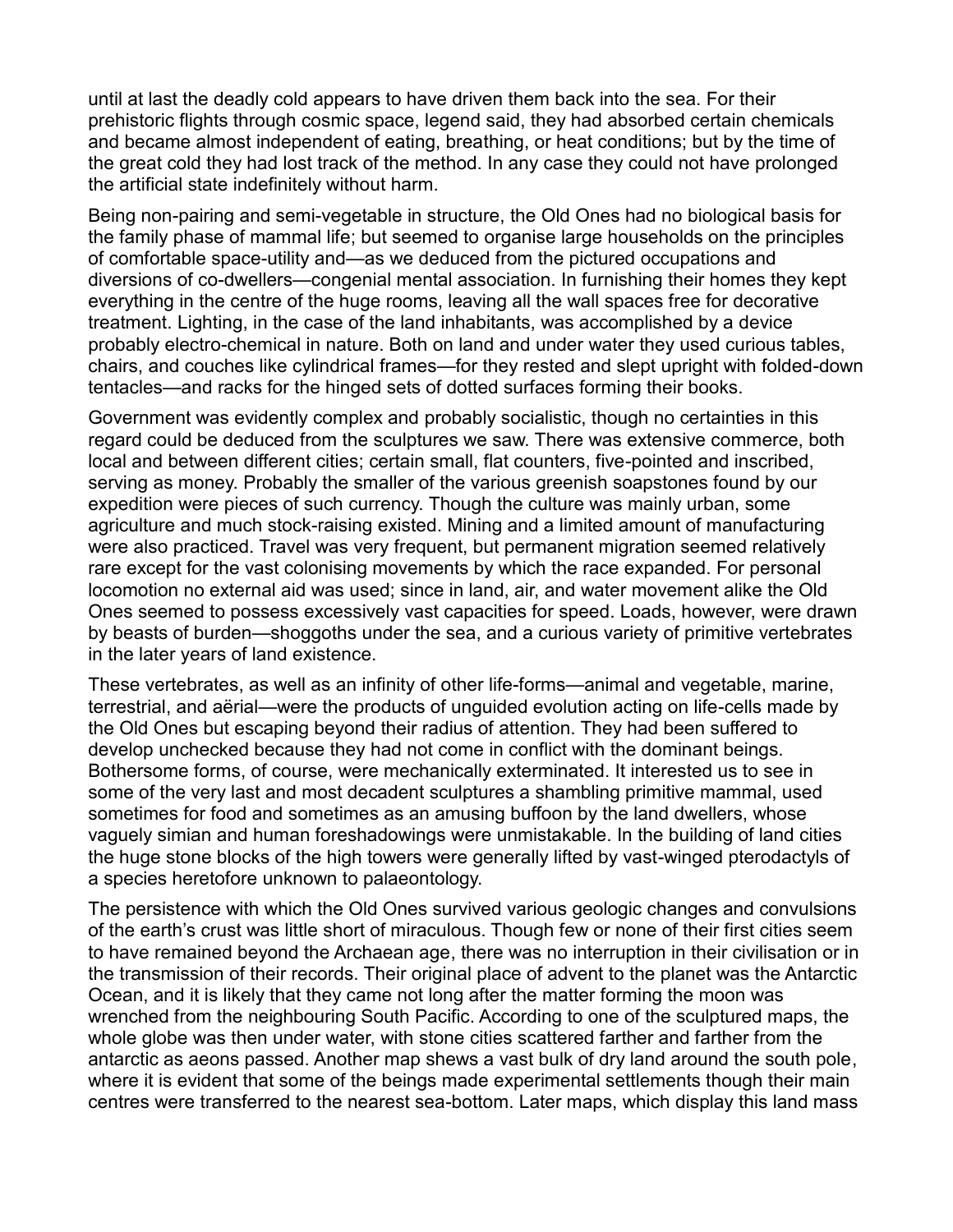as cracking and drifting, and sending certain detached parts northward, uphold in a striking way the theories of continental drift lately advanced by Taylor, Wegener, and Joly.

With the upheaval of new land in the South Pacific tremendous events began. Some of the marine cities were hopelessly shattered, yet that was not the worst misfortune. Another race—a land race of beings shaped like octopi and probably corresponding to the fabulous pre-human spawn of Cthulhu—soon began filtering down from cosmic infinity and precipitated a monstrous war which for a time drove the Old Ones wholly back to the sea—a colossal blow in view of the increasing land settlements. Later peace was made, and the new lands were given to the Cthulhu spawn whilst the Old Ones held the sea and the older lands. New land cities were founded—the greatest of them in the antarctic, for this region of first arrival was sacred. From then on, as before, the antarctic remained the centre of the Old Ones' civilisation, and all the discoverable cities built there by the Cthulhu spawn were blotted out. Then suddenly the lands of the Pacific sank again, taking with them the frightful stone city of R'lyeh and all the cosmic octopi, so that the Old Ones were again supreme on the planet except for one shadowy fear about which they did not like to speak. At a rather later age their cities dotted all the land and water areas of the globe—hence the recommendation in my coming monograph that some archaeologist make systematic borings with Pabodie's type of apparatus in certain widely separated regions.

The steady trend down the ages was from water to land; a movement encouraged by the rise of new land masses, though the ocean was never wholly deserted. Another cause of the landward movement was the new difficulty in breeding and managing the shoggoths upon which successful sea-life depended. With the march of time, as the sculptures sadly confessed, the art of creating new life from inorganic matter had been lost; so that the Old Ones had to depend on the moulding of forms already in existence. On land the great reptiles proved highly tractable; but the shoggoths of the sea, reproducing by fission and acquiring a dangerous degree of accidental intelligence, presented for a time a formidable problem.

They had always been controlled through the hypnotic suggestion of the Old Ones, and had modelled their tough plasticity into various useful temporary limbs and organs; but now their self-modelling powers were sometimes exercised independently, and in various imitative forms implanted by past suggestion. They had, it seems, developed a semi-stable brain whose separate and occasionally stubborn volition echoed the will of the Old Ones without always obeying it. Sculptured images of these shoggoths filled Danforth and me with horror and loathing. They were normally shapeless entities composed of a viscous jelly which looked like an agglutination of bubbles; and each averaged about fifteen feet in diameter when a sphere. They had, however, a constantly shifting shape and volume; throwing out temporary developments or forming apparent organs of sight, hearing, and speech in imitation of their masters, either spontaneously or according to suggestion.

They seem to have become peculiarly intractable toward the middle of the Permian age, perhaps 150 million years ago, when a veritable war of re-subjugation was waged upon them by the marine Old Ones. Pictures of this war, and of the headless, slime-coated fashion in which the shoggoths typically left their slain victims, held a marvellously fearsome quality despite the intervening abyss of untold ages. The Old Ones had used curious weapons of molecular disturbance against the rebel entities, and in the end had achieved a complete victory. Thereafter the sculptures shewed a period in which shoggoths were tamed and broken by armed Old Ones as the wild horses of the American west were tamed by cowboys. Though during the rebellion the shoggoths had shewn an ability to live out of water, this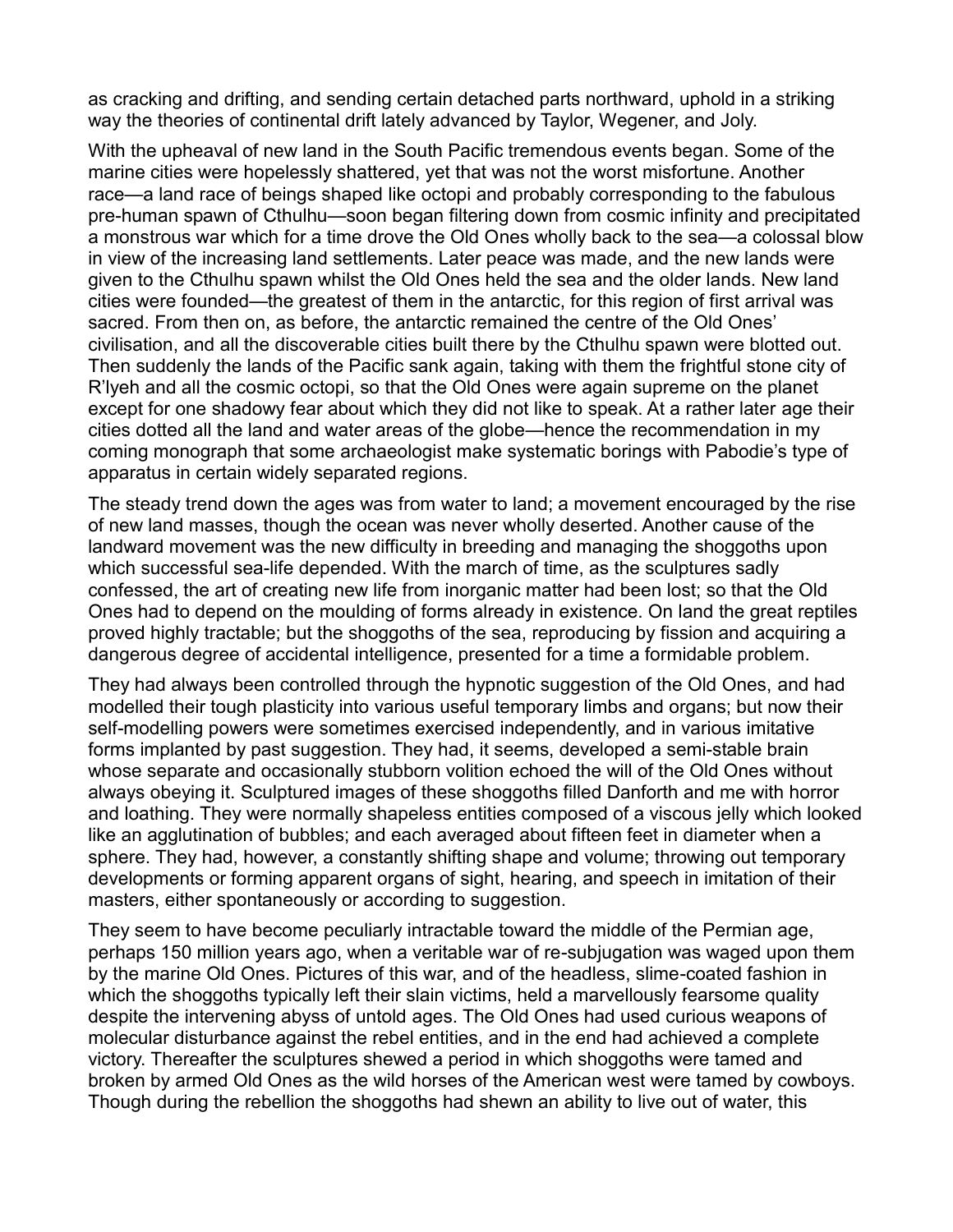transition was not encouraged; since their usefulness on land would hardly have been commensurate with the trouble of their management.

During the Jurassic age the Old Ones met fresh adversity in the form of a new invasion from outer space—this time by half-fungous, half-crustacean creatures from a planet identifiable as the remote and recently discovered Pluto; creatures undoubtedly the same as those figuring in certain whispered hill legends of the north, and remembered in the Himalayas as the Mi-Go, or Abominable Snow-Men. To fight these beings the Old Ones attempted, for the first time since their terrene advent, to sally forth again into the planetary ether; but despite all traditional preparations found it no longer possible to leave the earth's atmosphere. Whatever the old secret of interstellar travel had been, it was now definitely lost to the race. In the end the Mi-Go drove the Old Ones out of all the northern lands, though they were powerless to disturb those in the sea. Little by little the slow retreat of the elder race to their original antarctic habitat was beginning.

It was curious to note from the pictured battles that both the Cthulhu spawn and the Mi-Go seem to have been composed of matter more widely different from that which we know than was the substance of the Old Ones. They were able to undergo transformations and reintegrations impossible for their adversaries, and seem therefore to have originally come from even remoter gulfs of cosmic space. The Old Ones, but for their abnormal toughness and peculiar vital properties, were strictly material, and must have had their absolute origin within the known space-time continuum; whereas the first sources of the other beings can only be guessed at with bated breath. All this, of course, assuming that the non-terrestrial linkages and the anomalies ascribed to the invading foes are not pure mythology. Conceivably, the Old Ones might have invented a cosmic framework to account for their occasional defeats; since historical interest and pride obviously formed their chief psychological element. It is significant that their annals failed to mention many advanced and potent races of beings whose mighty cultures and towering cities figure persistently in certain obscure legends.

The changing state of the world through long geologic ages appeared with startling vividness in many of the sculptured maps and scenes. In certain cases existing science will require revision, while in other cases its bold deductions are magnificently confirmed. As I have said, the hypothesis of Taylor, Wegener, and Joly that all the continents are fragments of an original antarctic land mass which cracked from centrifugal force and drifted apart over a technically viscous lower surface—an hypothesis suggested by such things as the complementary outlines of Africa and South America, and the way the great mountain chains are rolled and shoved up—receives striking support from this uncanny source.

Maps evidently shewing the Carboniferous world of an hundred million or more years ago displayed significant rifts and chasms destined later to separate Africa from the once continuous realms of Europe (then the Valusia of hellish primal legend), Asia, the Americas, and the antarctic continent. Other charts—and most significantly one in connexion with the founding fifty million years ago of the vast dead city around us—shewed all the present continents well differentiated. And in the latest discoverable specimen—dating perhaps from the Pliocene age—the approximate world of today appeared quite clearly despite the linkage of Alaska with Siberia, of North America with Europe through Greenland, and of South America with the antarctic continent through Graham Land. In the Carboniferous map the whole globe—ocean floor and rifted land mass alike—bore symbols of the Old Ones' vast stone cities, but in the later charts the gradual recession toward the antarctic became very plain. The final Pliocene specimen shewed no land cities except on the antarctic continent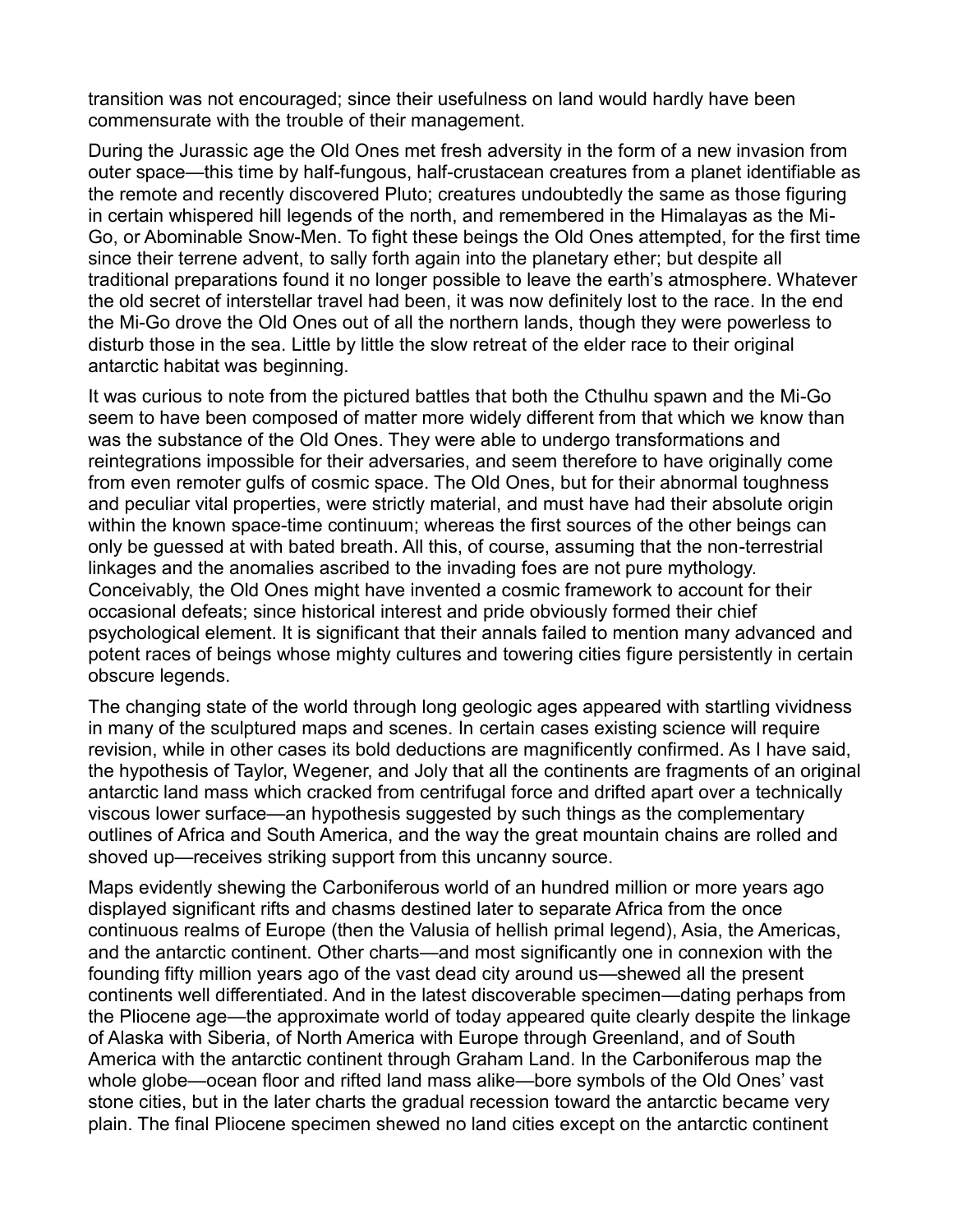and the tip of South America, nor any ocean cities north of the fiftieth parallel of South Latitude. Knowledge and interest in the northern world, save for a study of coast-lines probably made during long exploration flights on those fan-like membraneous wings, had evidently declined to zero among the Old Ones.

Destruction of cities through the upthrust of mountains, the centrifugal rending of continents, the seismic convulsions of land or sea-bottom, and other natural causes was a matter of common record; and it was curious to observe how fewer and fewer replacements were made as the ages wore on. The vast dead megalopolis that yawned around us seemed to be the last general centre of the race; built early in the Cretaceous age after a titanic earth-buckling had obliterated a still vaster predecessor not far distant. It appeared that this general region was the most sacred spot of all, where reputedly the first Old Ones had settled on a primal sea-bottom. In the new city—many of whose features we could recognise in the sculptures, but which stretched fully an hundred miles along the mountain-range in each direction beyond the farthest limits of our aërial survey—there were reputed to be preserved certain sacred stones forming part of the first sea-bottom city, which were thrust up to light after long epochs in the course of the general crumpling of strata.

## **VIII.**

Naturally, Danforth and I studied with especial interest and a peculiarly personal sense of awe everything pertaining to the immediate district in which we were. Of this local material there was naturally a vast abundance; and on the tangled ground level of the city we were lucky enough to find a house of very late date whose walls, though somewhat damaged by a neighbouring rift, contained sculptures of decadent workmanship carrying the story of the region much beyond the period of the Pliocene map whence we derived our last general glimpse of the pre-human world. This was the last place we examined in detail, since what we found there gave us a fresh immediate objective.

Certainly, we were in one of the strangest, weirdest, and most terrible of all the corners of earth's globe. Of all existing lands it was infinitely the most ancient; and the conviction grew upon us that this hideous upland must indeed be the fabled nightmare plateau of Leng which even the mad author of the *Necronomicon* was reluctant to discuss. The great mountain chain was tremendously long—starting as a low range at Luitpold Land on the coast of Weddell Sea and virtually crossing the entire continent. The really high part stretched in a mighty arc from about Latitude 82°, E. Longitude 60° to Latitude 70°, E. Longitude 115°, with its concave side toward our camp and its seaward end in the region of that long, ice-locked coast whose hills were glimpsed by Wilkes and Mawson at the Antarctic Circle.

Yet even more monstrous exaggerations of Nature seemed disturbingly close at hand. I have said that these peaks are higher than the Himalayas, but the sculptures forbid me to say that they are earth's highest. That grim honour is beyond doubt reserved for something which half the sculptures hesitated to record at all, whilst others approached it with obvious repugnance and trepidation. It seems that there was one part of the ancient land—the first part that ever rose from the waters after the earth had flung off the moon and the Old Ones had seeped down from the stars—which had come to be shunned as vaguely and namelessly evil. Cities built there had crumbled before their time, and had been found suddenly deserted. Then when the first great earth-buckling had convulsed the region in the Comanchian age, a frightful line of peaks had shot suddenly up amidst the most appalling din and chaos—and earth had received her loftiest and most terrible mountains.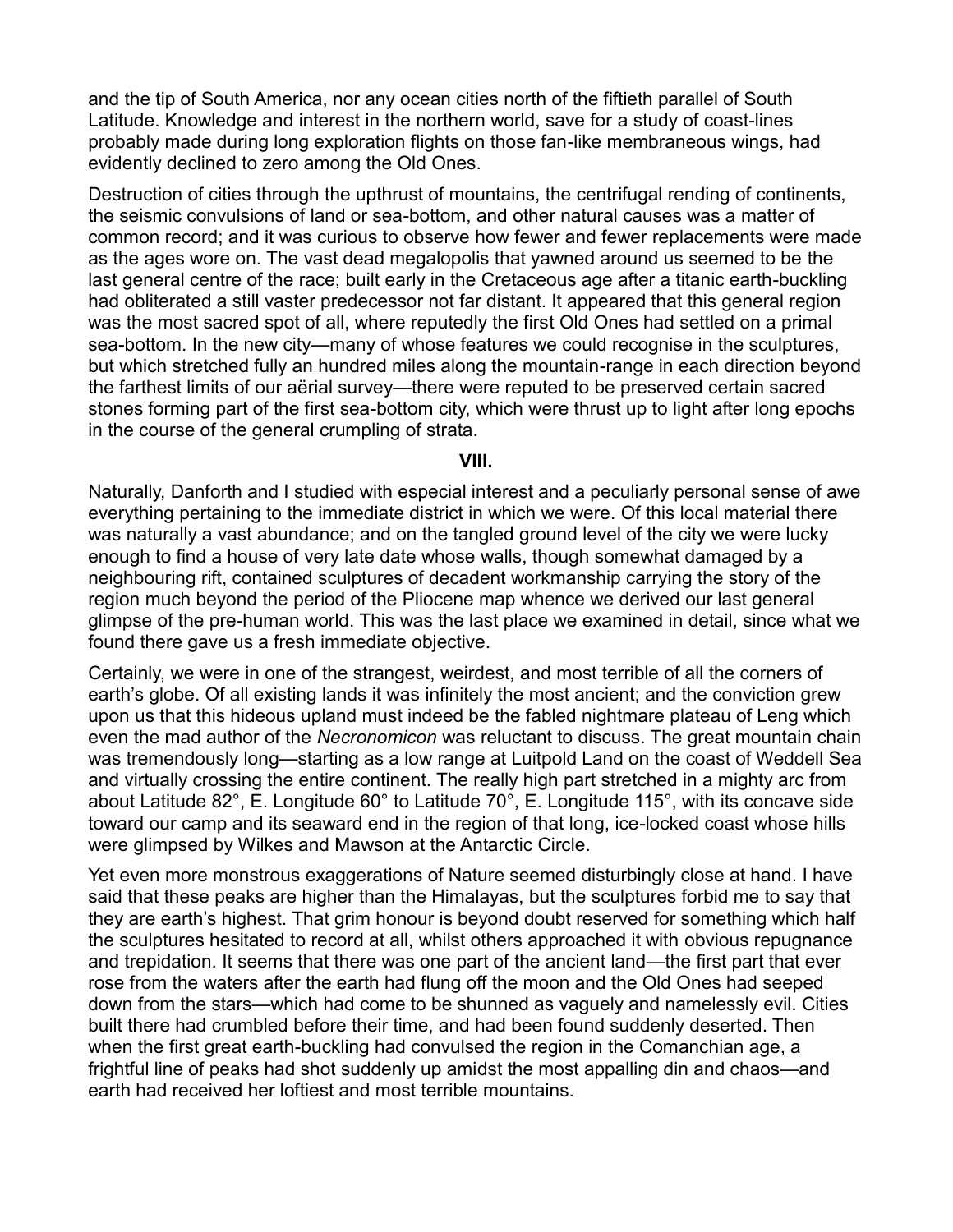If the scale of the carvings was correct, these abhorred things must have been much over 40,000 feet high—radically vaster than even the shocking mountains of madness we had crossed. They extended, it appeared, from about Latitude 77°, E. Longitude 70° to Latitude  $70^{\circ}$ , E. Longitude 100 $^{\circ}$ —less than 300 miles away from the dead city, so that we would have spied their dreaded summits in the dim western distance had it not been for that vague opalescent haze. Their northern end must likewise be visible from the long Antarctic Circle coast-line at Queen Mary Land.

Some of the Old Ones, in the decadent days, had made strange prayers to those mountains; but none ever went near them or dared to guess what lay beyond. No human eye had ever seen them, and as I studied the emotions conveyed in the carvings I prayed that none ever might. There are protecting hills along the coast beyond them—Queen Mary and Kaiser Wilhelm Lands—and I thank heaven no one has been able to land and climb those hills. I am not as sceptical about old tales and fears as I used to be, and I do not laugh now at the prehuman sculptor's notion that lightning paused meaningfully now and then at each of the brooding crests, and that an unexplained glow shone from one of those terrible pinnacles all through the long polar night. There may be a very real and very monstrous meaning in the old Pnakotic whispers about Kadath in the Cold Waste.

But the terrain close at hand was hardly less strange, even if less namelessly accursed. Soon after the founding of the city the great mountain-range became the seat of the principal temples, and many carvings shewed what grotesque and fantastic towers had pierced the sky where now we saw only the curiously clinging cubes and ramparts. In the course of ages the caves had appeared, and had been shaped into adjuncts of the temples. With the advance of still later epochs all the limestone veins of the region were hollowed out by ground waters, so that the mountains, the foothills, and the plains below them were a veritable network of connected caverns and galleries. Many graphic sculptures told of explorations deep underground, and of the final discovery of the Stygian sunless sea that lurked at earth's bowels.

This vast nighted gulf had undoubtedly been worn by the great river which flowed down from the nameless and horrible westward mountains, and which had formerly turned at the base of the Old Ones' range and flowed beside that chain into the Indian Ocean between Budd and Totten Lands on Wilkes's coast-line. Little by little it had eaten away the limestone hill base at its turning, till at last its sapping currents reached the caverns of the ground waters and joined with them in digging a deeper abyss. Finally its whole bulk emptied into the hollow hills and left the old bed toward the ocean dry. Much of the later city as we now found it had been built over that former bed. The Old Ones, understanding what had happened, and exercising their always keen artistic sense, had carved into ornate pylons those headlands of the foothills where the great stream began its descent into eternal darkness.

This river, once crossed by scores of noble stone bridges, was plainly the one whose extinct course we had seen in our aëroplane survey. Its position in different carvings of the city helped us to orient ourselves to the scene as it had been at various stages of the region's age-long, aeon-dead history; so that we were able to sketch a hasty but careful map of the salient features—squares, important buildings, and the like—for guidance in further explorations. We could soon reconstruct in fancy the whole stupendous thing as it was a million or ten million or fifty million years ago, for the sculptures told us exactly what the buildings and mountains and squares and suburbs and landscape setting and luxuriant Tertiary vegetation had looked like. It must have had a marvellous and mystic beauty, and as I thought of it I almost forgot the clammy sense of sinister oppression with which the city's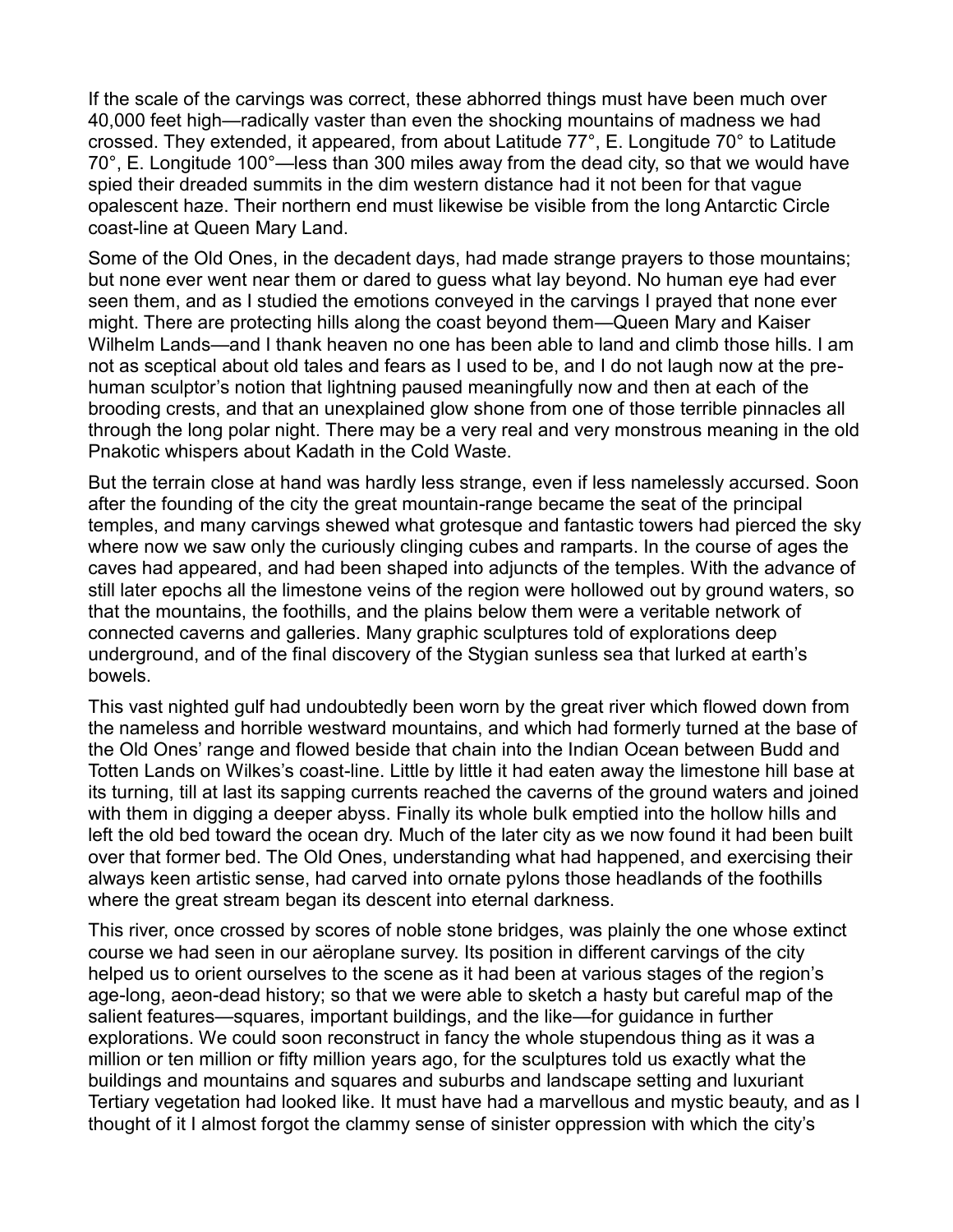inhuman age and massiveness and deadness and remoteness and glacial twilight had choked and weighed on my spirit. Yet according to certain carvings the denizens of that city had themselves known the clutch of oppressive terror; for there was a sombre and recurrent type of scene in which the Old Ones were shewn in the act of recoiling affrightedly from some object—never allowed to appear in the design—found in the great river and indicated as having been washed down through waving, vine-draped cycad-forests from those horrible westward mountains.

It was only in the one late-built house with the decadent carvings that we obtained any foreshadowing of the final calamity leading to the city's desertion. Undoubtedly there must have been many sculptures of the same age elsewhere, even allowing for the slackened energies and aspirations of a stressful and uncertain period; indeed, very certain evidence of the existence of others came to us shortly afterward. But this was the first and only set we directly encountered. We meant to look farther later on; but as I have said, immediate conditions dictated another present objective. There would, though, have been a limit—for after all hope of a long future occupancy of the place had perished among the Old Ones, there could not but have been a complete cessation of mural decoration. The ultimate blow, of course, was the coming of the great cold which once held most of the earth in thrall, and which has never departed from the ill-fated poles—the great cold that, at the world's other extremity, put an end to the fabled lands of Lomar and Hyperborea.

Just when this tendency began in the antarctic it would be hard to say in terms of exact years. Nowadays we set the beginning of the general glacial periods at a distance of about 500,000 years from the present, but at the poles the terrible scourge must have commenced much earlier. All quantitative estimates are partly guesswork; but it is quite likely that the decadent sculptures were made considerably less than a million years ago, and that the actual desertion of the city was complete long before the conventional opening of the Pleistocene— 500,000 years ago—as reckoned in terms of the earth's whole surface.

In the decadent sculptures there were signs of thinner vegetation everywhere, and of a decreased country life on the part of the Old Ones. Heating devices were shewn in the houses, and winter travellers were represented as muffled in protective fabrics. Then we saw a series of cartouches (the continuous band arrangement being frequently interrupted in these late carvings) depicting a constantly growing migration to the nearest refuges of greater warmth—some fleeing to cities under the sea off the far-away coast, and some clambering down through networks of limestone caverns in the hollow hills to the neighbouring black abyss of subterrene waters.

In the end it seems to have been the neighbouring abyss which received the greatest colonisation. This was partly due, no doubt, to the traditional sacredness of this especial region; but may have been more conclusively determined by the opportunities it gave for continuing the use of the great temples on the honeycombed mountains, and for retaining the vast land city as a place of summer residence and base of communication with various mines. The linkage of old and new abodes was made more effective by means of several gradings and improvements along the connecting routes, including the chiselling of numerous direct tunnels from the ancient metropolis to the black abyss—sharply down-pointing tunnels whose mouths we carefully drew, according to our most thoughtful estimates, on the guide map we were compiling. It was obvious that at least two of these tunnels lay within a reasonable exploring distance of where we were; both being on the mountainward edge of the city, one less than a quarter-mile toward the ancient river-course, and the other perhaps twice that distance in the opposite direction.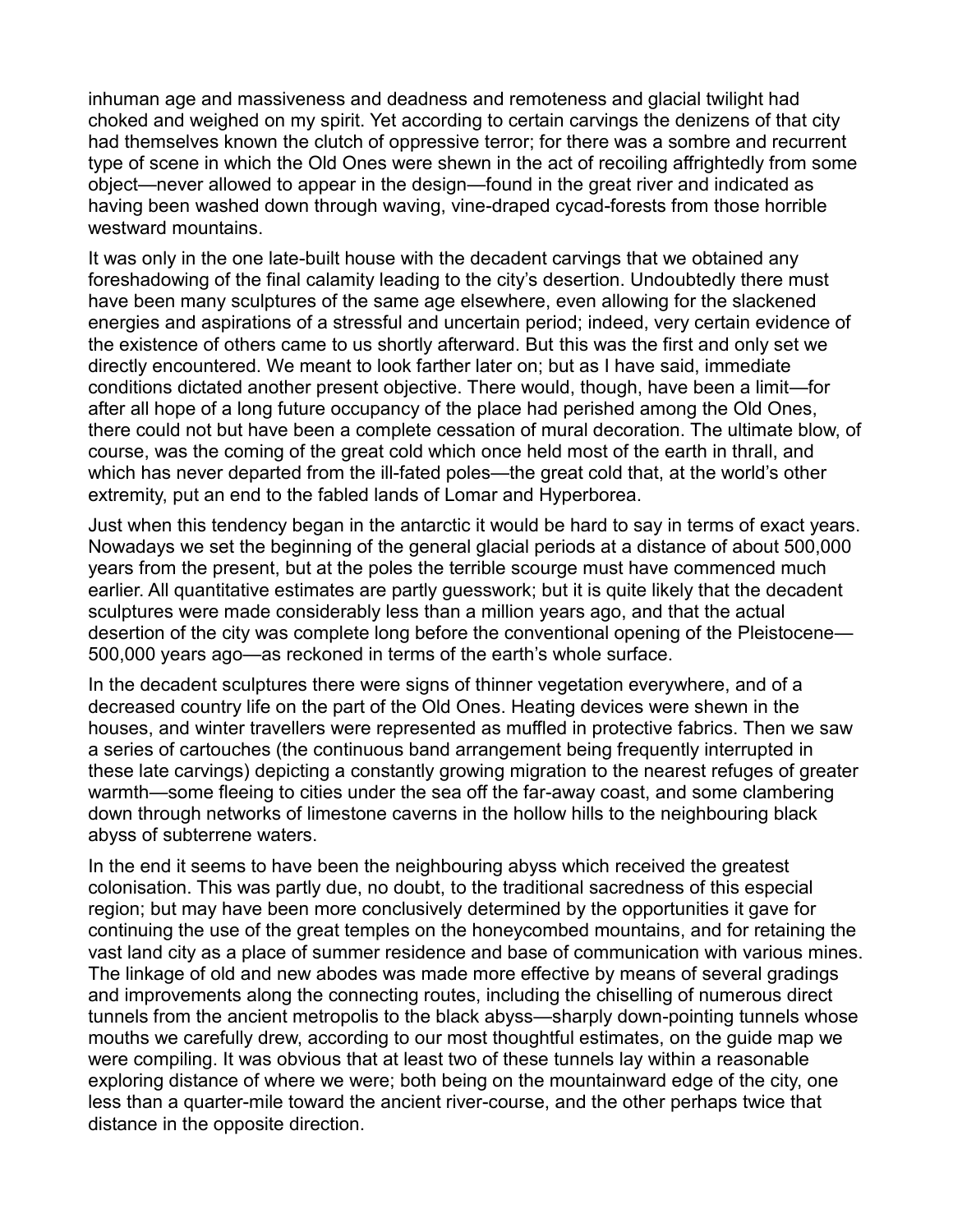The abyss, it seems, had shelving shores of dry land at certain places; but the Old Ones built their new city under water—no doubt because of its greater certainty of uniform warmth. The depth of the hidden sea appears to have been very great, so that the earth's internal heat could ensure its habitability for an indefinite period. The beings seem to have had no trouble in adapting themselves to part-time—and eventually, of course, whole-time—residence under water; since they had never allowed their gill systems to atrophy. There were many sculptures which shewed how they had always frequently visited their submarine kinsfolk elsewhere, and how they had habitually bathed on the deep bottom of their great river. The darkness of inner earth could likewise have been no deterrent to a race accustomed to long antarctic nights.

Decadent though their style undoubtedly was, these latest carvings had a truly epic quality where they told of the building of the new city in the cavern sea. The Old Ones had gone about it scientifically; quarrying insoluble rocks from the heart of the honeycombed mountains, and employing expert workers from the nearest submarine city to perform the construction according to the best methods. These workers brought with them all that was necessary to establish the new venture—shoggoth-tissue from which to breed stone-lifters and subsequent beasts of burden for the cavern city, and other protoplasmic matter to mould into phosphorescent organisms for lighting purposes.

At last a mighty metropolis rose on the bottom of that Stygian sea; its architecture much like that of the city above, and its workmanship displaying relatively little decadence because of the precise mathematical element inherent in building operations. The newly bred shoggoths grew to enormous size and singular intelligence, and were represented as taking and executing orders with marvellous quickness. They seemed to converse with the Old Ones by mimicking their voices—a sort of musical piping over a wide range, if poor Lake's dissection had indicated aright—and to work more from spoken commands than from hypnotic suggestions as in earlier times. They were, however, kept in admirable control. The phosphorescent organisms supplied light with vast effectiveness, and doubtless atoned for the loss of the familiar polar auroras of the outer-world night.

Art and decoration were pursued, though of course with a certain decadence. The Old Ones seemed to realise this falling off themselves; and in many cases anticipated the policy of Constantine the Great by transplanting especially fine blocks of ancient carving from their land city, just as the emperor, in a similar age of decline, stripped Greece and Asia of their finest art to give his new Byzantine capital greater splendours than its own people could create. That the transfer of sculptured blocks had not been more extensive, was doubtless owing to the fact that the land city was not at first wholly abandoned. By the time total abandonment did occur—and it surely must have occurred before the polar Pleistocene was far advanced—the Old Ones had perhaps become satisfied with their decadent art—or had ceased to recognise the superior merit of the older carvings. At any rate, the aeon-silent ruins around us had certainly undergone no wholesale sculptural denudation; though all the best separate statues, like other moveables, had been taken away.

The decadent cartouches and dadoes telling this story were, as I have said, the latest we could find in our limited search. They left us with a picture of the Old Ones shuttling back and forth betwixt the land city in summer and the sea-cavern city in winter, and sometimes trading with the sea-bottom cities off the antarctic coast. By this time the ultimate doom of the land city must have been recognised, for the sculptures shewed many signs of the cold's malign encroachments. Vegetation was declining, and the terrible snows of the winter no longer melted completely even in midsummer. The saurian livestock were nearly all dead, and the mammals were standing it none too well. To keep on with the work of the upper world it had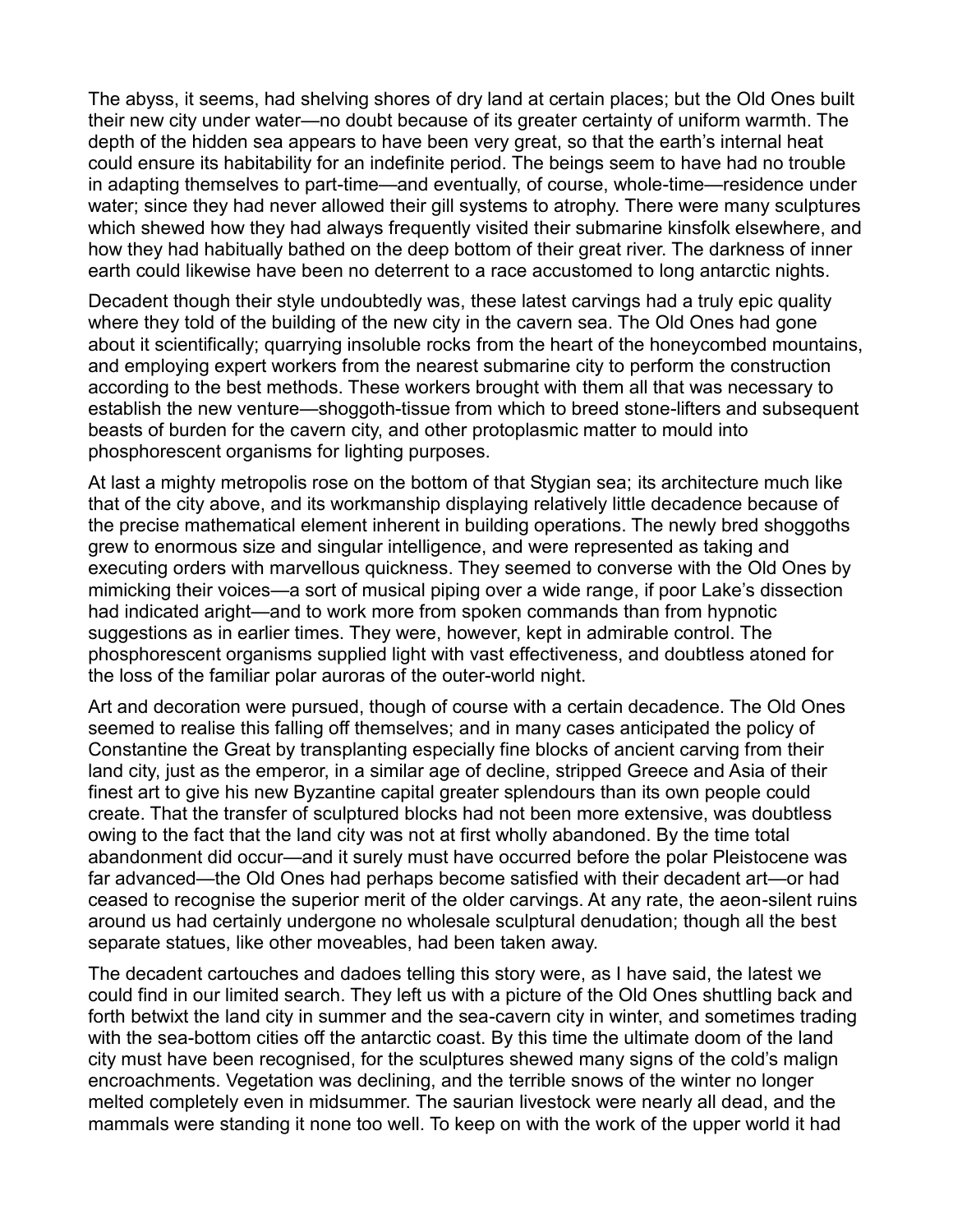become necessary to adapt some of the amorphous and curiously cold-resistant shoggoths to land life; a thing the Old Ones had formerly been reluctant to do. The great river was now lifeless, and the upper sea had lost most of its denizens except the seals and whales. All the birds had flown away, save only the great, grotesque penguins.

What had happened afterward we could only guess. How long had the new sea-cavern city survived? Was it still down there, a stony corpse in eternal blackness? Had the subterranean waters frozen at last? To what fate had the ocean-bottom cities of the outer world been delivered? Had any of the Old Ones shifted north ahead of the creeping ice-cap? Existing geology shews no trace of their presence. Had the frightful Mi-Go been still a menace in the outer land world of the north? Could one be sure of what might or might not linger even to this day in the lightless and unplumbed abysses of earth's deepest waters? Those things had seemingly been able to withstand any amount of pressure—and men of the sea have fished up curious objects at times. And has the killer-whale theory really explained the savage and mysterious scars on antarctic seals noticed a generation ago by Borchgrevingk?

The specimens found by poor Lake did not enter into these guesses, for their geologic setting proved them to have lived at what must have been a very early date in the land city's history. They were, according to their location, certainly not less than thirty million years old; and we reflected that in their day the sea-cavern city, and indeed the cavern itself, had no existence. They would have remembered an older scene, with lush Tertiary vegetation everywhere, a younger land city of flourishing arts around them, and a great river sweeping northward along the base of the mighty mountains toward a far-away tropic ocean.

And yet we could not help thinking about these specimens—especially about the eight perfect ones that were missing from Lake's hideously ravaged camp. There was something abnormal about that whole business—the strange things we had tried so hard to lay to somebody's madness—those frightful graves—the amount *and nature* of the missing material—Gedney the unearthly toughness of those archaic monstrosities, and the queer vital freaks the sculptures now shewed the race to have. . . . Danforth and I had seen a good deal in the last few hours, and were prepared to believe and keep silent about many appalling and incredible secrets of primal Nature.

## **IX.**

I have said that our study of the decadent sculptures brought about a change in our immediate objective. This of course had to do with the chiselled avenues to the black inner world, of whose existence we had not known before, but which we were now eager to find and traverse. From the evident scale of the carvings we deduced that a steeply descending walk of about a mile through either of the neighbouring tunnels would bring us to the brink of the dizzy sunless cliffs above the great abyss; down whose side adequate paths, improved by the Old Ones, led to the rocky shore of the hidden and nighted ocean. To behold this fabulous gulf in stark reality was a lure which seemed impossible of resistance once we knew of the thing—yet we realised we must begin the quest at once if we expected to include it on our present flight.

It was now 8 P.M., and we had not enough battery replacements to let our torches burn on forever. We had done so much of our studying and copying below the glacial level that our battery supply had had at least five hours of nearly continuous use; and despite the special dry cell formula would obviously be good for only about four more—though by keeping one torch unused, except for especially interesting or difficult places, we might manage to eke out a safe margin beyond that. It would not do to be without a light in these Cyclopean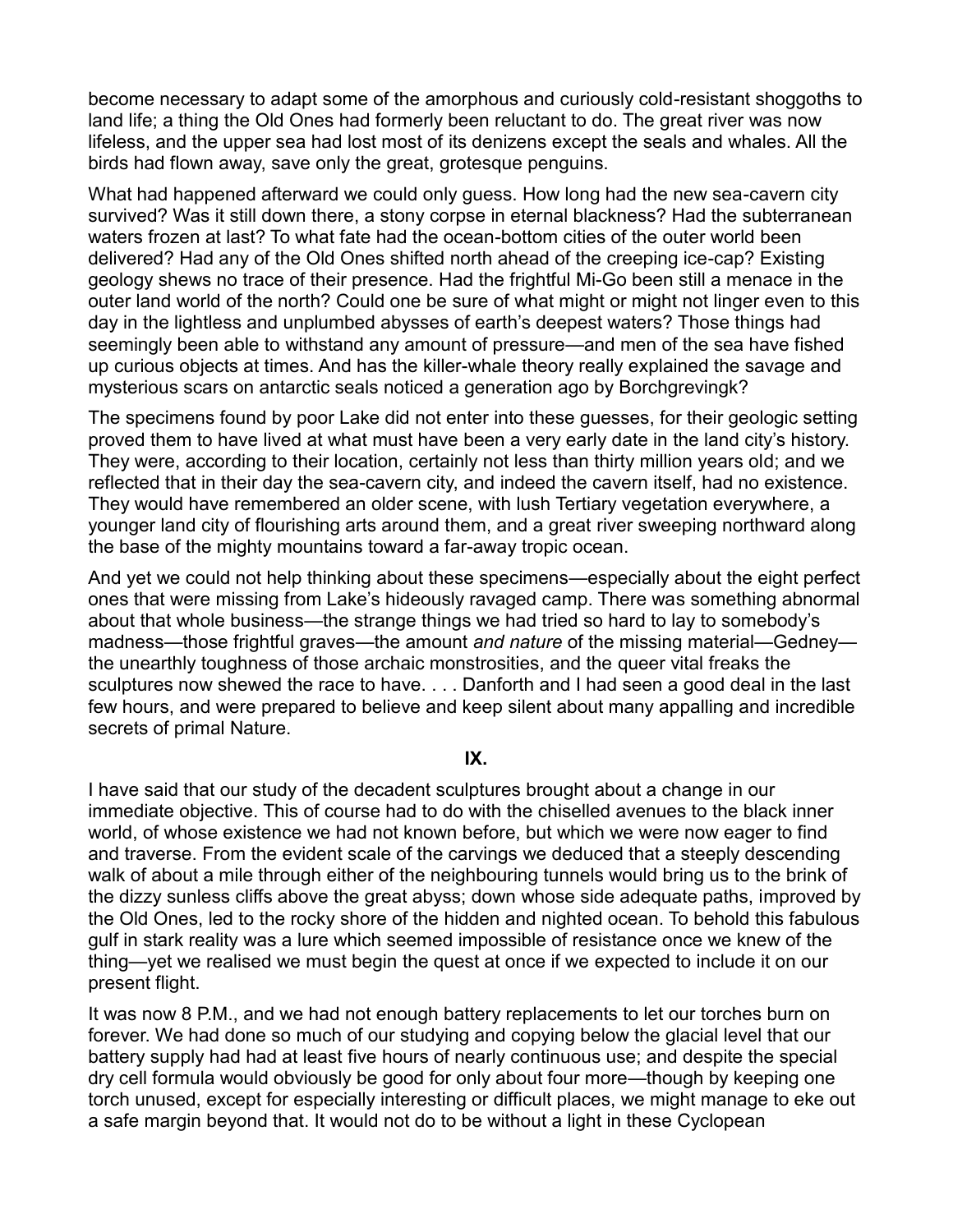catacombs, hence in order to make the abyss trip we must give up all further mural deciphering. Of course we intended to revisit the place for days and perhaps weeks of intensive study and photography—curiosity having long ago got the better of horror—but just now we must hasten. Our supply of trail-blazing paper was far from unlimited, and we were reluctant to sacrifice spare notebooks or sketching paper to augment it; but we did let one large notebook go. If worst came to worst, we could resort to rock-chipping—and of course it would be possible, even in case of really lost direction, to work up to full daylight by one channel or another if granted sufficient time for plentiful trial and error. So at last we set off eagerly in the indicated direction of the nearest tunnel.

According to the carvings from which we had made our map, the desired tunnel-mouth could not be much more than a quarter-mile from where we stood; the intervening space shewing solid-looking buildings quite likely to be penetrable still at a sub-glacial level. The opening itself would be in the basement—on the angle nearest the foothills—of a vast five-pointed structure of evidently public and perhaps ceremonial nature, which we tried to identify from our aërial survey of the ruins. No such structure came to our minds as we recalled our flight, hence we concluded that its upper parts had been greatly damaged, or that it had been totally shattered in an ice-rift we had noticed. In the latter case the tunnel would probably turn out to be choked, so that we would have to try the next nearest one—the one less than a mile to the north. The intervening river-course prevented our trying any of the more southerly tunnels on this trip; and indeed, if both of the neighbouring ones were choked it was doubtful whether our batteries would warrant an attempt on the next northerly one—about a mile beyond our second choice.

As we threaded our dim way through the labyrinth with the aid of map and compass traversing rooms and corridors in every stage of ruin or preservation, clambering up ramps, crossing upper floors and bridges and clambering down again, encountering choked doorways and piles of debris, hastening now and then along finely preserved and uncannily immaculate stretches, taking false leads and retracing our way (in such cases removing the blind paper trail we had left), and once in a while striking the bottom of an open shaft through which daylight poured or trickled down—we were repeatedly tantalised by the sculptured walls along our route. Many must have told tales of immense historical importance, and only the prospect of later visits reconciled us to the need of passing them by. As it was, we slowed down once in a while and turned on our second torch. If we had had more films we would certainly have paused briefly to photograph certain bas-reliefs, but time-consuming hand copying was clearly out of the question.

I come now once more to a place where the temptation to hesitate, or to hint rather than state, is very strong. It is necessary, however, to reveal the rest in order to justify my course in discouraging further exploration. We had wormed our way very close to the computed site of the tunnel's mouth—having crossed a second-story bridge to what seemed plainly the tip of a pointed wall, and descended to a ruinous corridor especially rich in decadently elaborate and apparently ritualistic sculptures of late workmanship—when, about 8:30 P.M., Danforth's keen young nostrils gave us the first hint of something unusual. If we had had a dog with us, I suppose we would have been warned before. At first we could not precisely say what was wrong with the formerly crystal-pure air, but after a few seconds our memories reacted only too definitely. Let me try to state the thing without flinching. There was an odour—and that odour was vaguely, subtly, and unmistakably akin to what had nauseated us upon opening the insane grave of the horror poor Lake had dissected.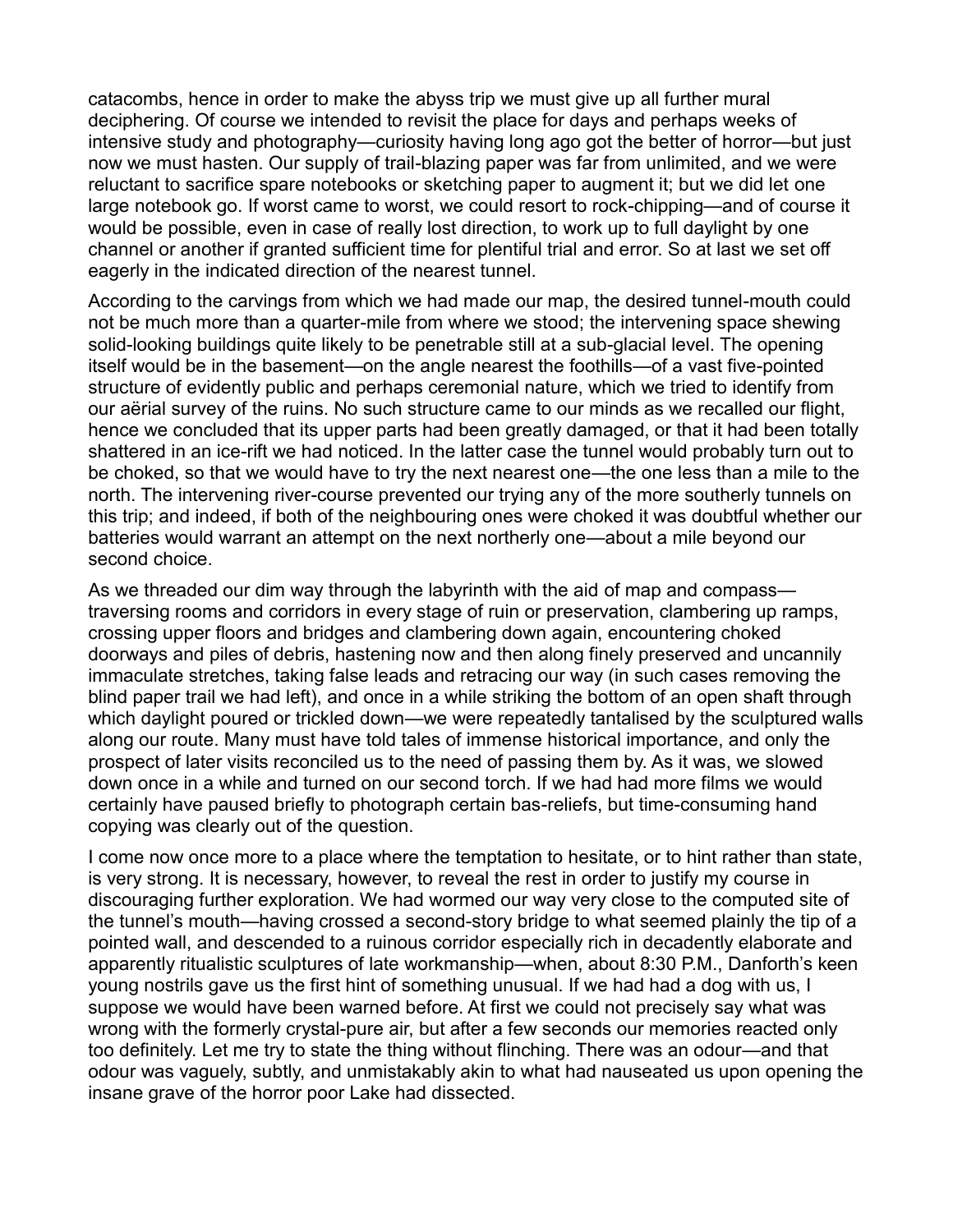Of course the revelation was not as clearly cut at the time as it sounds now. There were several conceivable explanations, and we did a good deal of indecisive whispering. Most important of all, we did not retreat without further investigation; for having come this far, we were loath to be balked by anything short of certain disaster. Anyway, what we must have suspected was altogether too wild to believe. Such things did not happen in any normal world. It was probably sheer irrational instinct which made us dim our single torch—tempted no longer by the decadent and sinister sculptures that leered menacingly from the oppressive walls—and which softened our progress to a cautious tiptoeing and crawling over the increasingly littered floor and heaps of debris.

Danforth's eyes as well as nose proved better than mine, for it was likewise he who first noticed the queer aspect of the debris after we had passed many half-choked arches leading to chambers and corridors on the ground level. It did not look quite as it ought after countless thousands of years of desertion, and when we cautiously turned on more light we saw that a kind of swath seemed to have been lately tracked through it. The irregular nature of the litter precluded any definite marks, but in the smoother places there were suggestions of the dragging of heavy objects. Once we thought there was a hint of parallel tracks, as if of runners. This was what made us pause again.

It was during that pause that we caught—simultaneously this time—the other odour ahead. Paradoxically, it was both a less frightful and a more frightful odour—less frightful intrinsically, but infinitely appalling in this place under the known circumstances . . . unless, of course, Gedney.  $\ldots$  For the odour was the plain and familiar one of common petrol—every-day gasoline.

Our motivation after that is something I will leave to psychologists. We knew now that some terrible extension of the camp horrors must have crawled into this nighted burial-place of the aeons, hence could not doubt any longer the existence of nameless conditions—present or at least recent—just ahead. Yet in the end we did let sheer burning curiosity—or anxiety—or auto-hypnotism—or vague thoughts of responsibility toward Gedney—or what not—drive us on. Danforth whispered again of the print he thought he had seen at the alley-turning in the ruins above; and of the faint musical piping—potentially of tremendous significance in the light of Lake's dissection report despite its close resemblance to the cave-mouth echoes of the windy peaks—which he thought he had shortly afterward half heard from unknown depths below. I, in my turn, whispered of how the camp was left—of what had disappeared, and of how the madness of a lone survivor might have conceived the inconceivable—a wild trip across the monstrous mountains and a descent into the unknown primal masonry—

But we could not convince each other, or even ourselves, of anything definite. We had turned off all light as we stood still, and vaguely noticed that a trace of deeply filtered upper day kept the blackness from being absolute. Having automatically begun to move ahead, we guided ourselves by occasional flashes from our torch. The disturbed debris formed an impression we could not shake off, and the smell of gasoline grew stronger. More and more ruin met our eyes and hampered our feet, until very soon we saw that the forward way was about to cease. We had been all too correct in our pessimistic guess about that rift glimpsed from the air. Our tunnel quest was a blind one, and we were not even going to be able to reach the basement out of which the abyssward aperture opened.

The torch, flashing over the grotesquely carven walls of the blocked corridor in which we stood, shewed several doorways in various states of obstruction; and from one of them the gasoline odour—quite submerging that other hint of odour—came with especial distinctness. As we looked more steadily, we saw that beyond a doubt there had been a slight and recent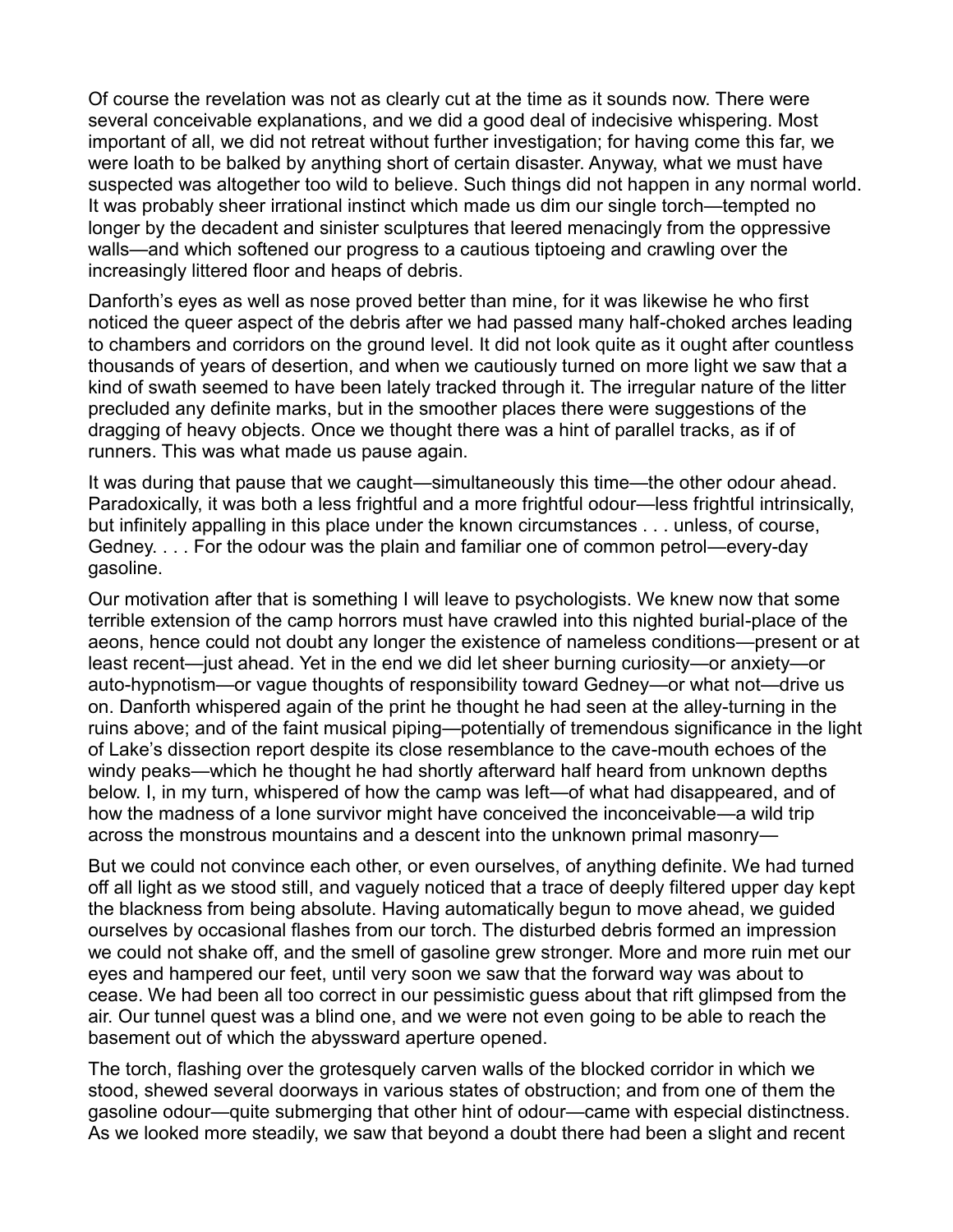clearing away of debris from that particular opening. Whatever the lurking horror might be, we believed the direct avenue toward it was now plainly manifest. I do not think anyone will wonder that we waited an appreciable time before making any further motion.

And yet, when we did venture inside that black arch, our first impression was one of anticlimax. For amidst the littered expanse of that sculptured crypt—a perfect cube with sides of about twenty feet—there remained no recent object of instantly discernible size; so that we looked instinctively, though in vain, for a farther doorway. In another moment, however, Danforth's sharp vision had descried a place where the floor debris had been disturbed; and we turned on both torches full strength. Though what we saw in that light was actually simple and trifling, I am none the less reluctant to tell of it because of what it implied. It was a rough levelling of the debris, upon which several small objects lay carelessly scattered, and at one corner of which a considerable amount of gasoline must have been spilled lately enough to leave a strong odour even at this extreme super-plateau altitude. In other words, it could not be other than a sort of camp—a camp made by questing beings who like us had been turned back by the unexpectedly choked way to the abyss.

Let me be plain. The scattered objects were, so far as substance was concerned, all from Lake's camp; and consisted of tin cans as queerly opened as those we had seen at that ravaged place, many spent matches, three illustrated books more or less curiously smudged, an empty ink bottle with its pictorial and instructional carton, a broken fountain pen, some oddly snipped fragments of fur and tent-cloth, a used electric battery with circular of directions, a folder that came with our type of tent heater, and a sprinkling of crumpled papers. It was all bad enough, but when we smoothed out the papers and looked at what was on them we felt we had come to the worst. We had found certain inexplicably blotted papers at the camp which might have prepared us, yet the effect of the sight down there in the prehuman vaults of a nightmare city was almost too much to bear.

A mad Gedney might have made the groups of dots in imitation of those found on the greenish soapstones, just as the dots on those insane five-pointed grave-mounds might have been made; and he might conceivably have prepared rough, hasty sketches—varying in their accuracy or lack of it—which outlined the neighbouring parts of the city and traced the way from a circularly represented place outside our previous route—a place we identified as a great cylindrical tower in the carvings and as a vast circular gulf glimpsed in our aërial survey—to the present five-pointed structure and the tunnel-mouth therein. He might, I repeat, have prepared such sketches; for those before us were quite obviously compiled as our own had been from late sculptures somewhere in the glacial labyrinth, though not from the ones which we had seen and used. But what this art-blind bungler could never have done was to execute those sketches in a strange and assured technique perhaps superior, despite haste and carelessness, to any of the decadent carvings from which they were taken—the characteristic and unmistakable technique of the Old Ones themselves in the dead city's heyday.

There are those who will say Danforth and I were utterly mad not to flee for our lives after that; since our conclusions were now—notwithstanding their wildness—completely fixed, and of a nature I need not even mention to those who have read my account as far as this. Perhaps we were mad—for have I not said those horrible peaks were mountains of madness? But I think I can detect something of the same spirit—albeit in a less extreme form—in the men who stalk deadly beasts through African jungles to photograph them or study their habits. Half-paralysed with terror though we were, there was nevertheless fanned within us a blazing flame of awe and curiosity which triumphed in the end.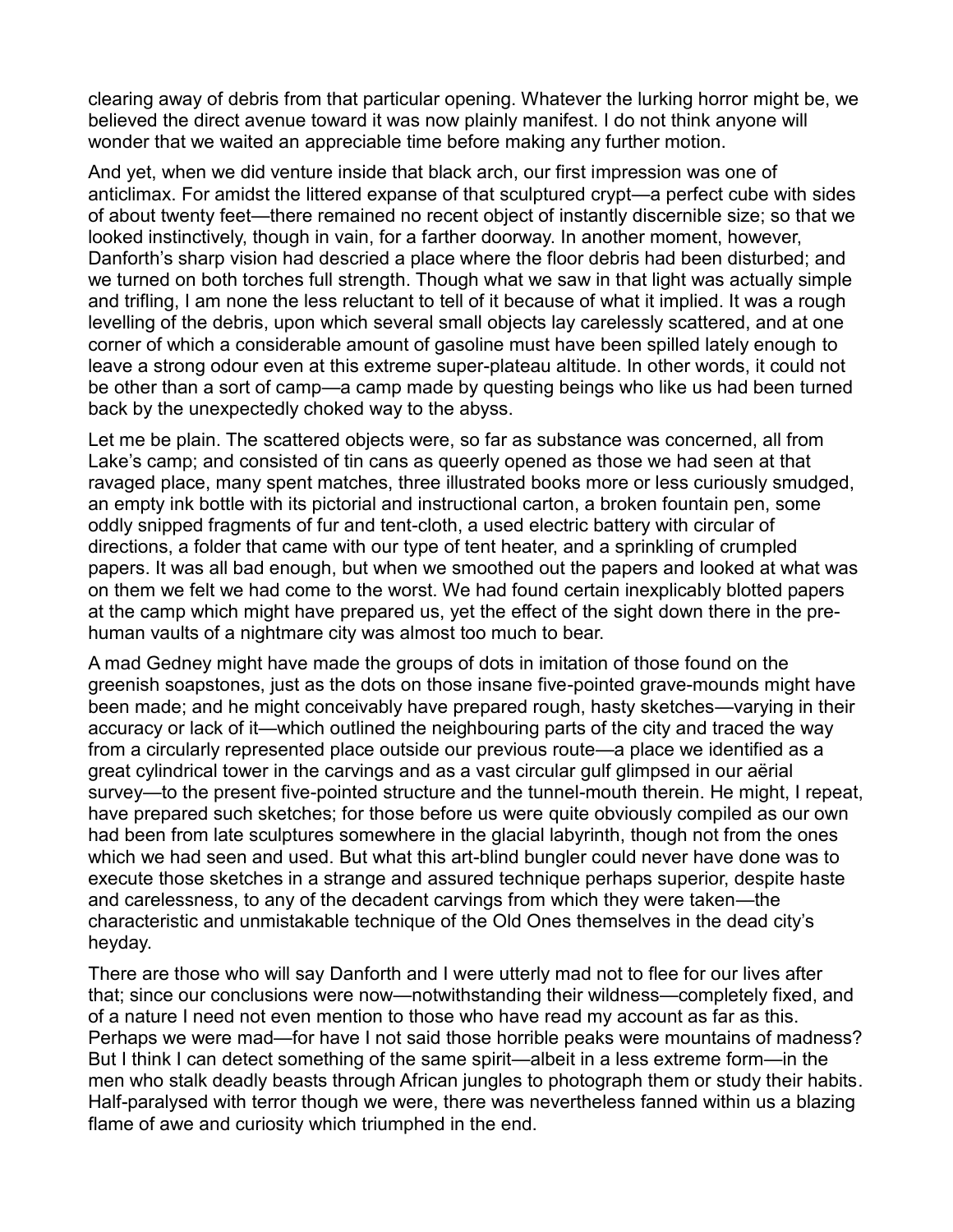Of course we did not mean to face that—or those—which we knew had been there, but we felt that they must be gone by now. They would by this time have found the other neighbouring entrance to the abyss, and have passed within to whatever night-black fragments of the past might await them in the ultimate gulf—the ultimate gulf they had never seen. Or if that entrance, too, was blocked, they would have gone on to the north seeking another. They were, we remembered, partly independent of light.

Looking back to that moment, I can scarcely recall just what precise form our new emotions took—just what change of immediate objective it was that so sharpened our sense of expectancy. We certainly did not mean to face what we feared—yet I will not deny that we may have had a lurking, unconscious wish to spy certain things from some hidden vantagepoint. Probably we had not given up our zeal to glimpse the abyss itself, though there was interposed a new goal in the form of that great circular place shewn on the crumpled sketches we had found. We had at once recognised it as a monstrous cylindrical tower figuring in the very earliest carvings, but appearing only as a prodigious round aperture from above. Something about the impressiveness of its rendering, even in these hasty diagrams, made us think that its sub-glacial levels must still form a feature of peculiar importance. Perhaps it embodied architectural marvels as yet unencountered by us. It was certainly of incredible age according to the sculptures in which it figured—being indeed among the first things built in the city. Its carvings, if preserved, could not but be highly significant. Moreover, it might form a good present link with the upper world—a shorter route than the one we were so carefully blazing, and probably that by which those others had descended.

At any rate, the thing we did was to study the terrible sketches—which quite perfectly confirmed our own—and start back over the indicated course to the circular place; the course which our nameless predecessors must have traversed twice before us. The other neighbouring gate to the abyss would lie beyond that. I need not speak of our journey—during which we continued to leave an economical trail of paper—for it was precisely the same in kind as that by which we had reached the cul de sac; except that it tended to adhere more closely to the ground level and even descend to basement corridors. Every now and then we could trace certain disturbing marks in the debris or litter under foot; and after we had passed outside the radius of the gasoline scent we were again faintly conscious—spasmodically—of that more hideous and more persistent scent. After the way had branched from our former course we sometimes gave the rays of our single torch a furtive sweep along the walls; noting in almost every case the well-nigh omnipresent sculptures, which indeed seem to have formed a main aesthetic outlet for the Old Ones.

About 9:30 P.M., while traversing a vaulted corridor whose increasingly glaciated floor seemed somewhat below the ground level and whose roof grew lower as we advanced, we began to see strong daylight ahead and were able to turn off our torch. It appeared that we were coming to the vast circular place, and that our distance from the upper air could not be very great. The corridor ended in an arch surprisingly low for these megalithic ruins, but we could see much through it even before we emerged. Beyond there stretched a prodigious round space—fully 200 feet in diameter—strown with debris and containing many choked archways corresponding to the one we were about to cross. The walls were—in available spaces—boldly sculptured into a spiral band of heroic proportions; and displayed, despite the destructive weathering caused by the openness of the spot, an artistic splendour far beyond anything we had encountered before. The littered floor was quite heavily glaciated, and we fancied that the true bottom lay at a considerably lower depth.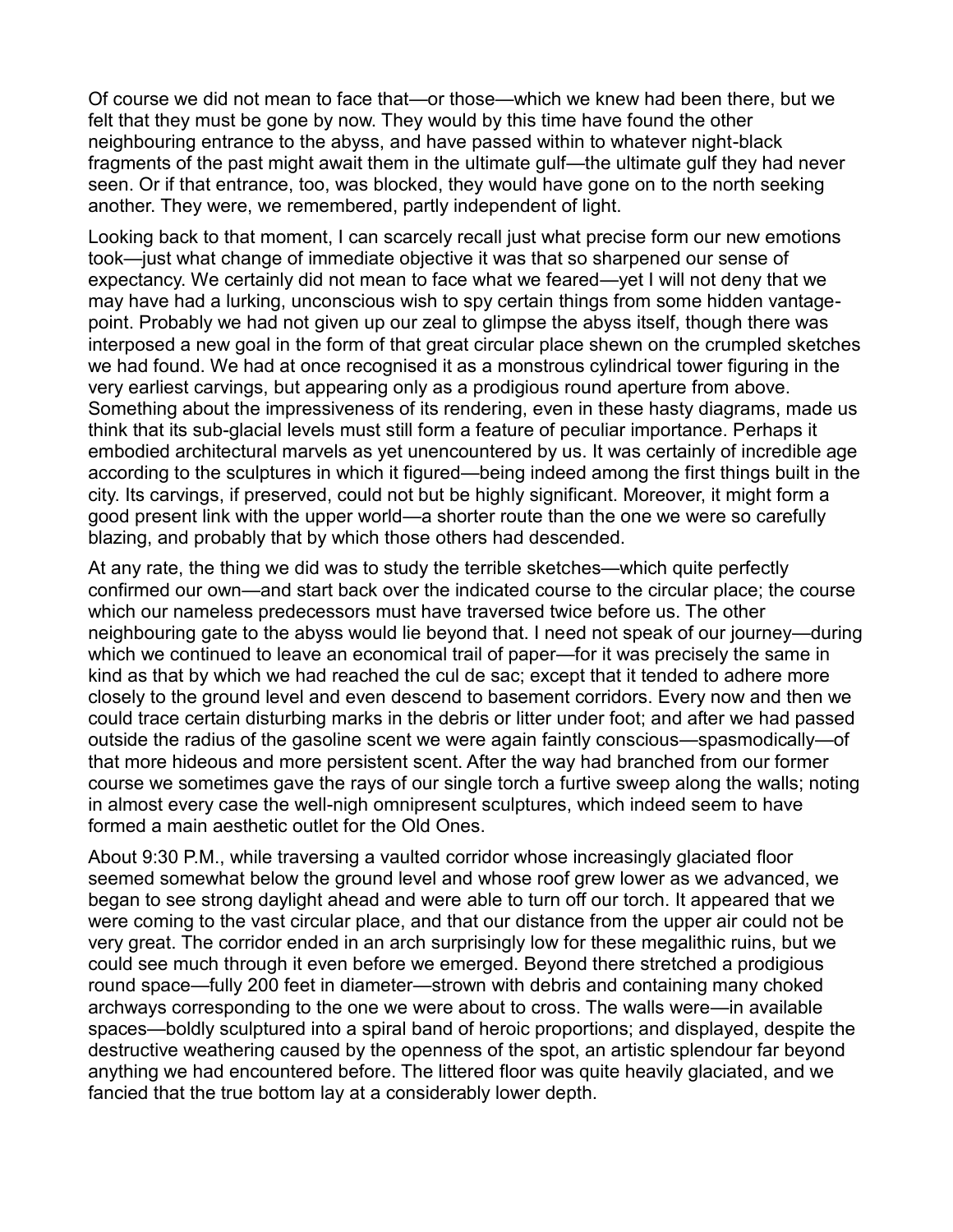But the salient object of the place was the titanic stone ramp which, eluding the archways by a sharp turn outward into the open floor, wound spirally up the stupendous cylindrical wall like an inside counterpart of those once climbing outside the monstrous towers or ziggurats of antique Babylon. Only the rapidity of our flight, and the perspective which confounded the descent with the tower's inner wall, had prevented our noticing this feature from the air, and thus caused us to seek another avenue to the sub-glacial level. Pabodie might have been able to tell what sort of engineering held it in place, but Danforth and I could merely admire and marvel. We could see mighty stone corbels and pillars here and there, but what we saw seemed inadequate to the function performed. The thing was excellently preserved up to the present top of the tower—a highly remarkable circumstance in view of its exposure—and its shelter had done much to protect the bizarre and disturbing cosmic sculptures on the walls.

As we stepped out into the awesome half-daylight of this monstrous cylinder-bottom—fifty million years old, and without doubt the most primally ancient structure ever to meet our eyes—we saw that the ramp-traversed sides stretched dizzily up to a height of fully sixty feet. This, we recalled from our aërial survey, meant an outside glaciation of some forty feet; since the yawning gulf we had seen from the plane had been at the top of an approximately twentyfoot mound of crumbled masonry, somewhat sheltered for three-fourths of its circumference by the massive curving walls of a line of higher ruins. According to the sculptures the original tower had stood in the centre of an immense circular plaza; and had been perhaps 500 or 600 feet high, with tiers of horizontal discs near the top, and a row of needle-like spires along the upper rim. Most of the masonry had obviously toppled outward rather than inward—a fortunate happening, since otherwise the ramp might have been shattered and the whole interior choked. As it was, the ramp shewed sad battering; whilst the choking was such that all the archways at the bottom seemed to have been recently half-cleared.

It took us only a moment to conclude that this was indeed the route by which those others had descended, and that this would be the logical route for our own ascent despite the long trail of paper we had left elsewhere. The tower's mouth was no farther from the foothills and our waiting plane than was the great terraced building we had entered, and any further sub-glacial exploration we might make on this trip would lie in this general region. Oddly, we were still thinking about possible later trips—even after all we had seen and guessed. Then as we picked our way cautiously over the debris of the great floor, there came a sight which for the time excluded all other matters.

It was the neatly huddled array of three sledges in that farther angle of the ramp's lower and outward-projecting course which had hitherto been screened from our view. There they were—the three sledges missing from Lake's camp—shaken by a hard usage which must have included forcible dragging along great reaches of snowless masonry and debris, as well as much hand portage over utterly unnavigable places. They were carefully and intelligently packed and strapped, and contained things memorably familiar enough—the gasoline stove, fuel cans, instrument cases, provision tins, tarpaulins obviously bulging with books, and some bulging with less obvious contents—everything derived from Lake's equipment. After what we had found in that other room, we were in a measure prepared for this encounter. The really great shock came when we stepped over and undid one tarpaulin whose outlines had peculiarly disquieted us. It seems that others as well as Lake had been interested in collecting typical specimens; for there were two here, both stiffly frozen, perfectly preserved, patched with adhesive plaster where some wounds around the neck had occurred, and wrapped with patent care to prevent further damage. They were the bodies of young Gedney and the missing dog.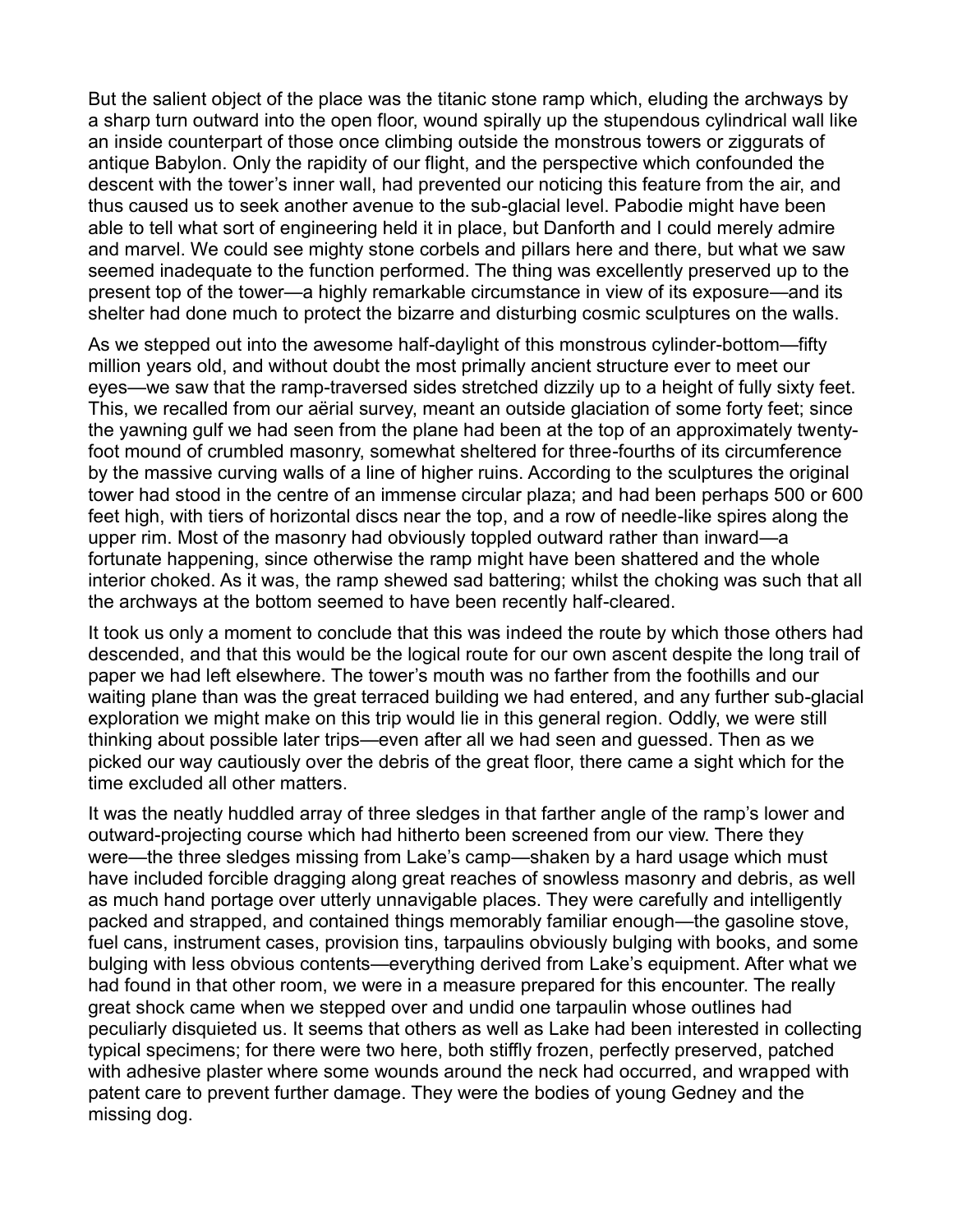Many people will probably judge us callous as well as mad for thinking about the northward tunnel and the abyss so soon after our sombre discovery, and I am not prepared to say that we would have immediately revived such thoughts but for a specific circumstance which broke in upon us and set up a whole new train of speculations. We had replaced the tarpaulin over poor Gedney and were standing in a kind of mute bewilderment when the sounds finally reached our consciousness—the first sounds we had heard since descending out of the open where the mountain wind whined faintly from its unearthly heights. Well known and mundane though they were, their presence in this remote world of death was more unexpected and unnerving than any grotesque or fabulous tones could possibly have been—since they gave a fresh upsetting to all our notions of cosmic harmony.

Had it been some trace of that bizarre musical piping over a wide range which Lake's dissection report had led us to expect in those others—and which, indeed, our overwrought fancies had been reading into every wind-howl we had heard since coming on the camp horror—it would have had a kind of hellish congruity with the aeon-dead region around us. A voice from other epochs belongs in a graveyard of other epochs. As it was, however, the noise shattered all our profoundly seated adjustments—all our tacit acceptance of the inner antarctic as a waste as utterly and irrevocably void of every vestige of normal life as the sterile disc of the moon. What we heard was not the fabulous note of any buried blasphemy of elder earth from whose supernal toughness an age-denied polar sun had evoked a monstrous response. Instead, it was a thing so mockingly normal and so unerringly familiarised by our sea days off Victoria Land and our camp days at McMurdo Sound that we shuddered to think of it here, where such things ought not to be. To be brief—it was simply the raucous squawking of a penguin.

The muffled sound floated from sub-glacial recesses nearly opposite to the corridor whence we had come—regions manifestly in the direction of that other tunnel to the vast abyss. The presence of a living water-bird in such a direction—in a world whose surface was one of agelong and uniform lifelessness-could lead to only one conclusion; hence our first thought was to verify the objective reality of the sound. It was, indeed, repeated; and seemed at times to come from more than one throat. Seeking its source, we entered an archway from which much debris had been cleared; resuming our trail-blazing—with an added paper-supply taken with curious repugnance from one of the tarpaulin bundles on the sledges—when we left daylight behind.

As the glaciated floor gave place to a litter of detritus, we plainly discerned some curious dragging tracks; and once Danforth found a distinct print of a sort whose description would be only too superfluous. The course indicated by the penguin cries was precisely what our map and compass prescribed as an approach to the more northerly tunnel-mouth, and we were glad to find that a bridgeless thoroughfare on the ground and basement levels seemed open. The tunnel, according to the chart, ought to start from the basement of a large pyramidal structure which we seemed vaguely to recall from our aërial survey as remarkably well preserved. Along our path the single torch shewed a customary profusion of carvings, but we did not pause to examine any of these.

Suddenly a bulky white shape loomed up ahead of us, and we flashed on the second torch. It is odd how wholly this new quest had turned our minds from earlier fears of what might lurk near. Those other ones, having left their supplies in the great circular place, must have planned to return after their scouting trip toward or into the abyss; yet we had now discarded all caution concerning them as completely as if they had never existed. This white, waddling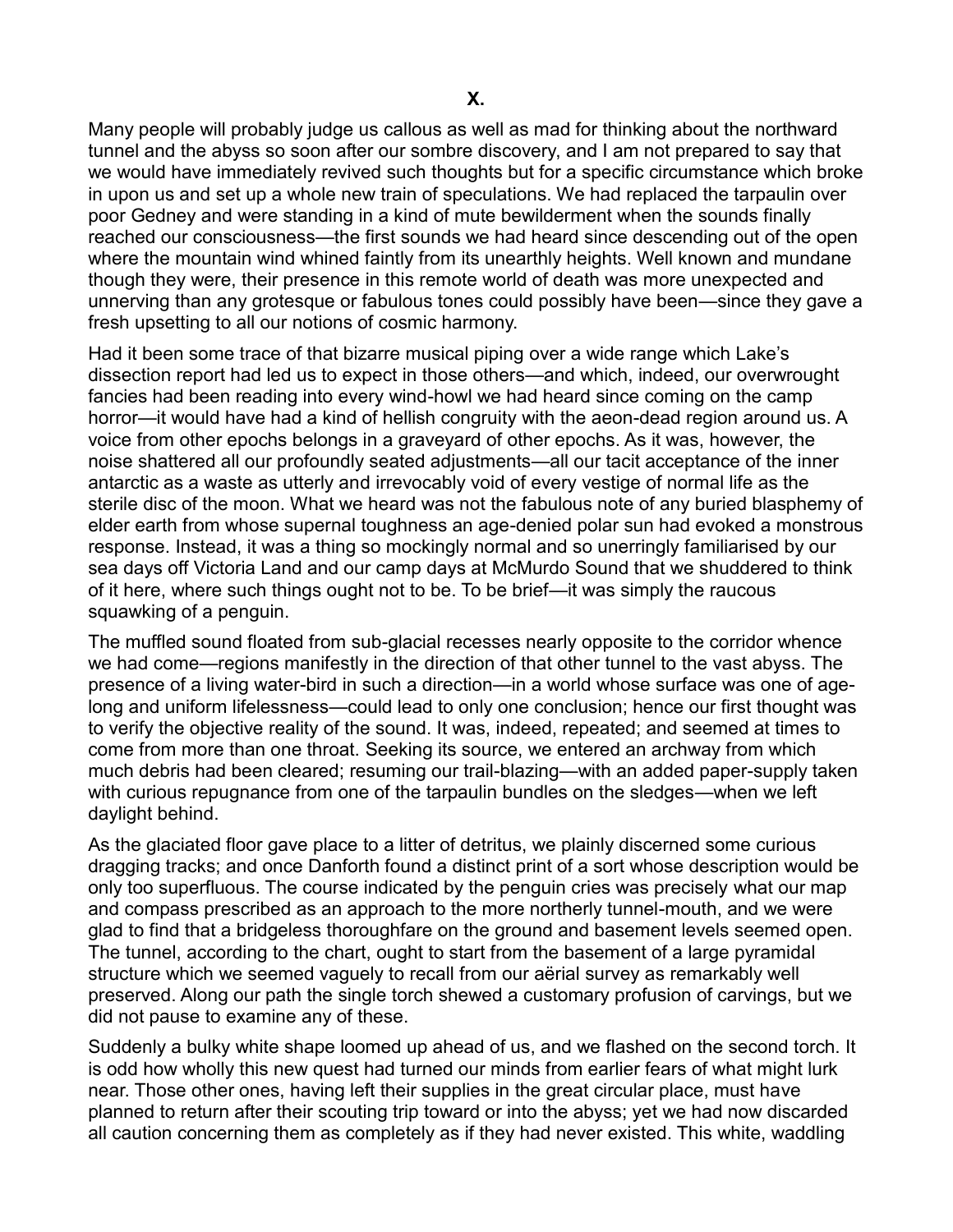thing was fully six feet high, yet we seemed to realise at once that it was not one of those others. They were larger and dark, and according to the sculptures their motion over land surfaces was a swift, assured matter despite the queerness of their sea-born tentacle equipment. But to say that the white thing did not profoundly frighten us would be vain. We were indeed clutched for an instant by a primitive dread almost sharper than the worst of our reasoned fears regarding those others. Then came a flash of anticlimax as the white shape sidled into a lateral archway to our left to join two others of its kind which had summoned it in raucous tones. For it was only a penguin—albeit of a huge, unknown species larger than the greatest of the known king penguins, and monstrous in its combined albinism and virtual eyelessness.

When we had followed the thing into the archway and turned both our torches on the indifferent and unheeding group of three we saw that they were all eyeless albinos of the same unknown and gigantic species. Their size reminded us of some of the archaic penguins depicted in the Old Ones' sculptures, and it did not take us long to conclude that they were descended from the same stock—undoubtedly surviving through a retreat to some warmer inner region whose perpetual blackness had destroyed their pigmentation and atrophied their eyes to mere useless slits. That their present habitat was the vast abyss we sought, was not for a moment to be doubted; and this evidence of the gulf's continued warmth and habitability filled us with the most curious and subtly perturbing fancies.

We wondered, too, what had caused these three birds to venture out of their usual domain. The state and silence of the great dead city made it clear that it had at no time been an habitual seasonal rookery, whilst the manifest indifference of the trio to our presence made it seem odd that any passing party of those others should have startled them. Was it possible that those others had taken some aggressive action or tried to increase their meat supply? We doubted whether that pungent odour which the dogs had hated could cause an equal antipathy in these penguins; since their ancestors had obviously lived on excellent terms with the Old Ones—an amicable relationship which must have survived in the abyss below as long as any of the Old Ones remained. Regretting—in a flareup of the old spirit of pure science that we could not photograph these anomalous creatures, we shortly left them to their squawking and pushed on toward the abyss whose openness was now so positively proved to us, and whose exact direction occasional penguin tracks made clear.

Not long afterward a steep descent in a long, low, doorless, and peculiarly sculptureless corridor led us to believe that we were approaching the tunnel-mouth at last. We had passed two more penguins, and heard others immediately ahead. Then the corridor ended in a prodigious open space which made us gasp involuntarily—a perfect inverted hemisphere, obviously deep underground; fully an hundred feet in diameter and fifty feet high, with low archways opening around all parts of the circumference but one, and that one yawning cavernously with a black arched aperture which broke the symmetry of the vault to a height of nearly fifteen feet. It was the entrance to the great abyss.

In this vast hemisphere, whose concave roof was impressively though decadently carved to a likeness of the primordial celestial dome, a few albino penguins waddled—aliens there, but indifferent and unseeing. The black tunnel yawned indefinitely off at a steep descending grade, its aperture adorned with grotesquely chiselled jambs and lintel. From that cryptical mouth we fancied a current of slightly warmer air and perhaps even a suspicion of vapour proceeded; and we wondered what living entities other than penguins the limitless void below, and the contiguous honeycombings of the land and the titan mountains, might conceal. We wondered, too, whether the trace of mountain-top smoke at first suspected by poor Lake, as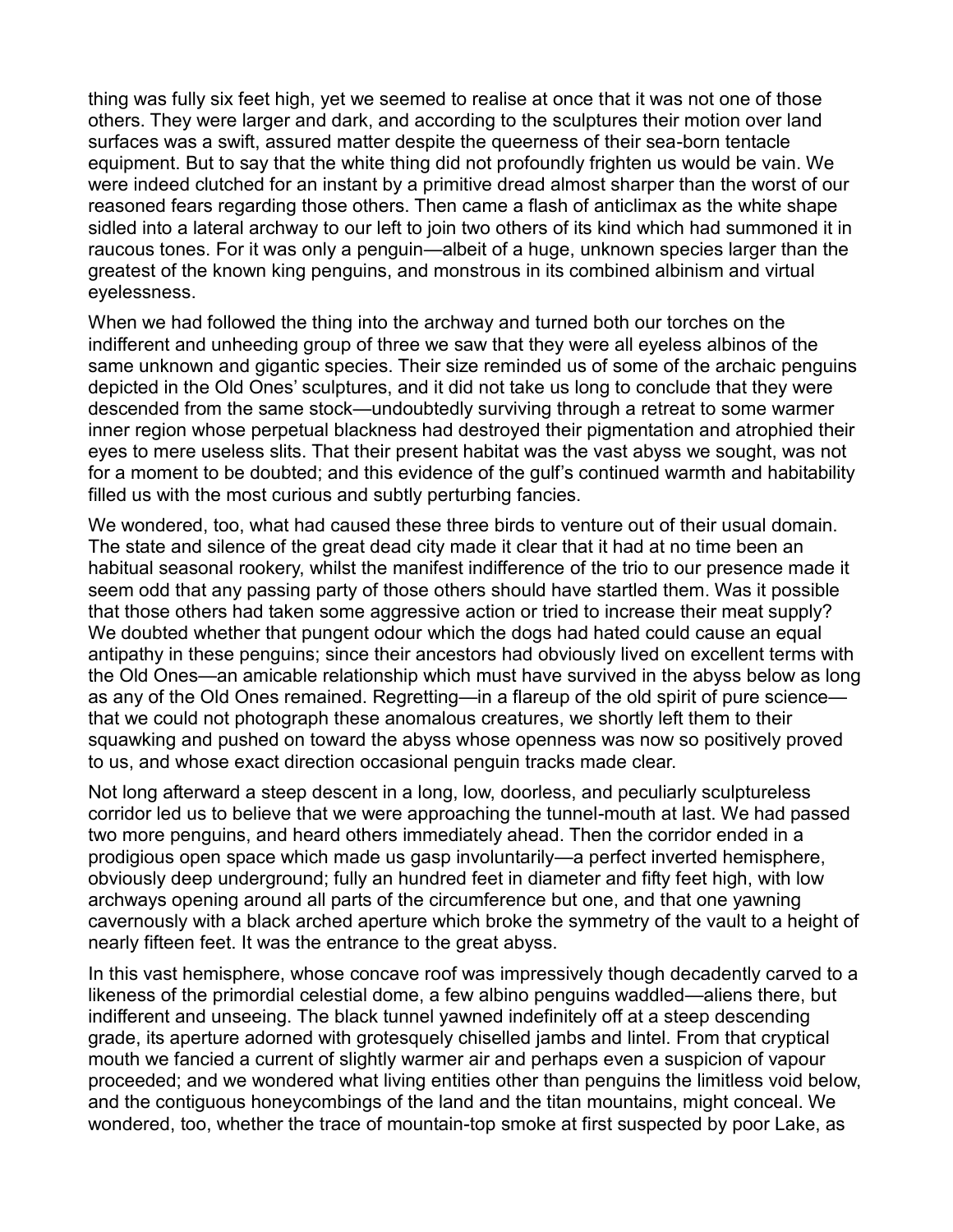well as the odd haze we had ourselves perceived around the rampart-crowned peak, might not be caused by the tortuous-channelled rising of some such vapour from the unfathomed regions of earth's core.

Entering the tunnel, we saw that its outline was—at least at the start—about fifteen feet each way; sides, floor, and arched roof composed of the usual megalithic masonry. The sides were sparsely decorated with cartouches of conventional designs in a late, decadent style; and all the construction and carving were marvellously well preserved. The floor was quite clear, except for a slight detritus bearing outgoing penguin tracks and the inward tracks of those others. The farther one advanced, the warmer it became; so that we were soon unbuttoning our heavy garments. We wondered whether there were any actually igneous manifestations below, and whether the waters of that sunless sea were hot. After a short distance the masonry gave place to solid rock, though the tunnel kept the same proportions and presented the same aspect of carved regularity. Occasionally its varying grade became so steep that grooves were cut in the floor. Several times we noted the mouths of small lateral galleries not recorded in our diagrams; none of them such as to complicate the problem of our return, and all of them welcome as possible refuges in case we met unwelcome entities on their way back from the abyss. The nameless scent of such things was very distinct. Doubtless it was suicidally foolish to venture into that tunnel under the known conditions, but the lure of the unplumbed is stronger in certain persons than most suspect—indeed, it was just such a lure which had brought us to this unearthly polar waste in the first place. We saw several penguins as we passed along, and speculated on the distance we would have to traverse. The carvings had led us to expect a steep downhill walk of about a mile to the abyss, but our previous wanderings had shewn us that matters of scale were not wholly to be depended on.

After about a quarter of a mile that nameless scent became greatly accentuated, and we kept very careful track of the various lateral openings we passed. There was no visible vapour as at the mouth, but this was doubtless due to the lack of contrasting cooler air. The temperature was rapidly ascending, and we were not surprised to come upon a careless heap of material shudderingly familiar to us. It was composed of furs and tent-cloth taken from Lake's camp, and we did not pause to study the bizarre forms into which the fabrics had been slashed. Slightly beyond this point we noticed a decided increase in the size and number of the sidegalleries, and concluded that the densely honeycombed region beneath the higher foothills must now have been reached. The nameless scent was now curiously mixed with another and scarcely less offensive odour—of what nature we could not guess, though we thought of decaying organisms and perhaps unknown subterrene fungi. Then came a startling expansion of the tunnel for which the carvings had not prepared us—a broadening and rising into a lofty, natural-looking elliptical cavern with a level floor; some 75 feet long and 50 broad, and with many immense side-passages leading away into cryptical darkness.

Though this cavern was natural in appearance, an inspection with both torches suggested that it had been formed by the artificial destruction of several walls between adjacent honeycombings. The walls were rough, and the high vaulted roof was thick with stalactites; but the solid rock floor had been smoothed off, and was free from all debris, detritus, or even dust to a positively abnormal extent. Except for the avenue through which we had come, this was true of the floors of all the great galleries opening off from it; and the singularity of the condition was such as to set us vainly puzzling. The curious new foetor which had supplemented the nameless scent was excessively pungent here; so much so that it destroyed all trace of the other. Something about this whole place, with its polished and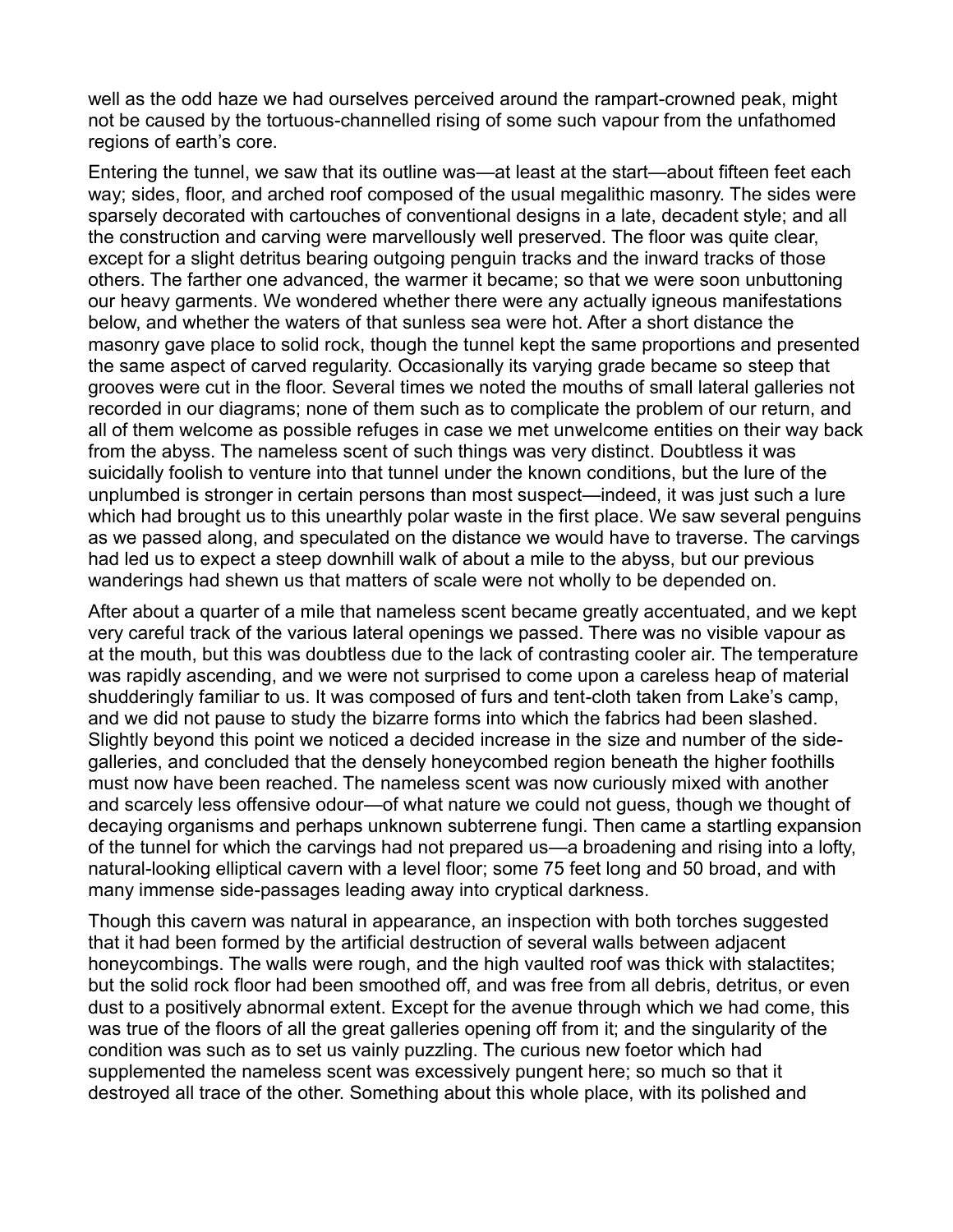almost glistening floor, struck us as more vaguely baffling and horrible than any of the monstrous things we had previously encountered.

The regularity of the passage immediately ahead, as well as the larger proportion of penguindroppings there, prevented all confusion as to the right course amidst this plethora of equally great cave-mouths. Nevertheless we resolved to resume our paper trail-blazing if any further complexity should develop; for dust tracks, of course, could no longer be expected. Upon resuming our direct progress we cast a beam of torchlight over the tunnel walls—and stopped short in amazement at the supremely radical change which had come over the carvings in this part of the passage. We realised, of course, the great decadence of the Old Ones' sculpture at the time of the tunnelling; and had indeed noticed the inferior workmanship of the arabesques in the stretches behind us. But now, in this deeper section beyond the cavern, there was a sudden difference wholly transcending explanation—a difference in basic nature as well as in mere quality, and involving so profound and calamitous a degradation of skill that nothing in the hitherto observed rate of decline could have led one to expect it.

This new and degenerate work was coarse, bold, and wholly lacking in delicacy of detail. It was counter-sunk with exaggerated depth in bands following the same general line as the sparse cartouches of the earlier sections, but the height of the reliefs did not reach the level of the general surface. Danforth had the idea that it was a second carving—a sort of palimpsest formed after the obliteration of a previous design. In nature it was wholly decorative and conventional; and consisted of crude spirals and angles roughly following the quintile mathematical tradition of the Old Ones, yet seeming more like a parody than a perpetuation of that tradition. We could not get it out of our minds that some subtly but profoundly alien element had been added to the aesthetic feeling behind the technique—an alien element, Danforth guessed, that was responsible for the manifestly laborious substitution. It was like, yet disturbingly unlike, what we had come to recognise as the Old Ones' art; and I was persistently reminded of such hybrid things as the ungainly Palmyrene sculptures fashioned in the Roman manner. That others had recently noticed this belt of carving was hinted by the presence of a used torch battery on the floor in front of one of the most characteristic designs.

Since we could not afford to spend any considerable time in study, we resumed our advance after a cursory look; though frequently casting beams over the walls to see if any further decorative changes developed. Nothing of the sort was perceived, though the carvings were in places rather sparse because of the numerous mouths of smooth-floored lateral tunnels. We saw and heard fewer penguins, but thought we caught a vague suspicion of an infinitely distant chorus of them somewhere deep within the earth. The new and inexplicable odour was abominably strong, and we could detect scarcely a sign of that other nameless scent. Puffs of visible vapour ahead bespoke increasing contrasts in temperature, and the relative nearness of the sunless sea-cliffs of the great abyss. Then, quite unexpectedly, we saw certain obstructions on the polished floor ahead—obstructions which were quite definitely not penguins—and turned on our second torch after making sure that the objects were quite stationary.

**XI.**

Still another time have I come to a place where it is very difficult to proceed. I ought to be hardened by this stage; but there are some experiences and intimations which scar too deeply to permit of healing, and leave only such an added sensitiveness that memory reinspires all the original horror. We saw, as I have said, certain obstructions on the polished floor ahead; and I may add that our nostrils were assailed almost simultaneously by a very curious intensification of the strange prevailing foetor, now quite plainly mixed with the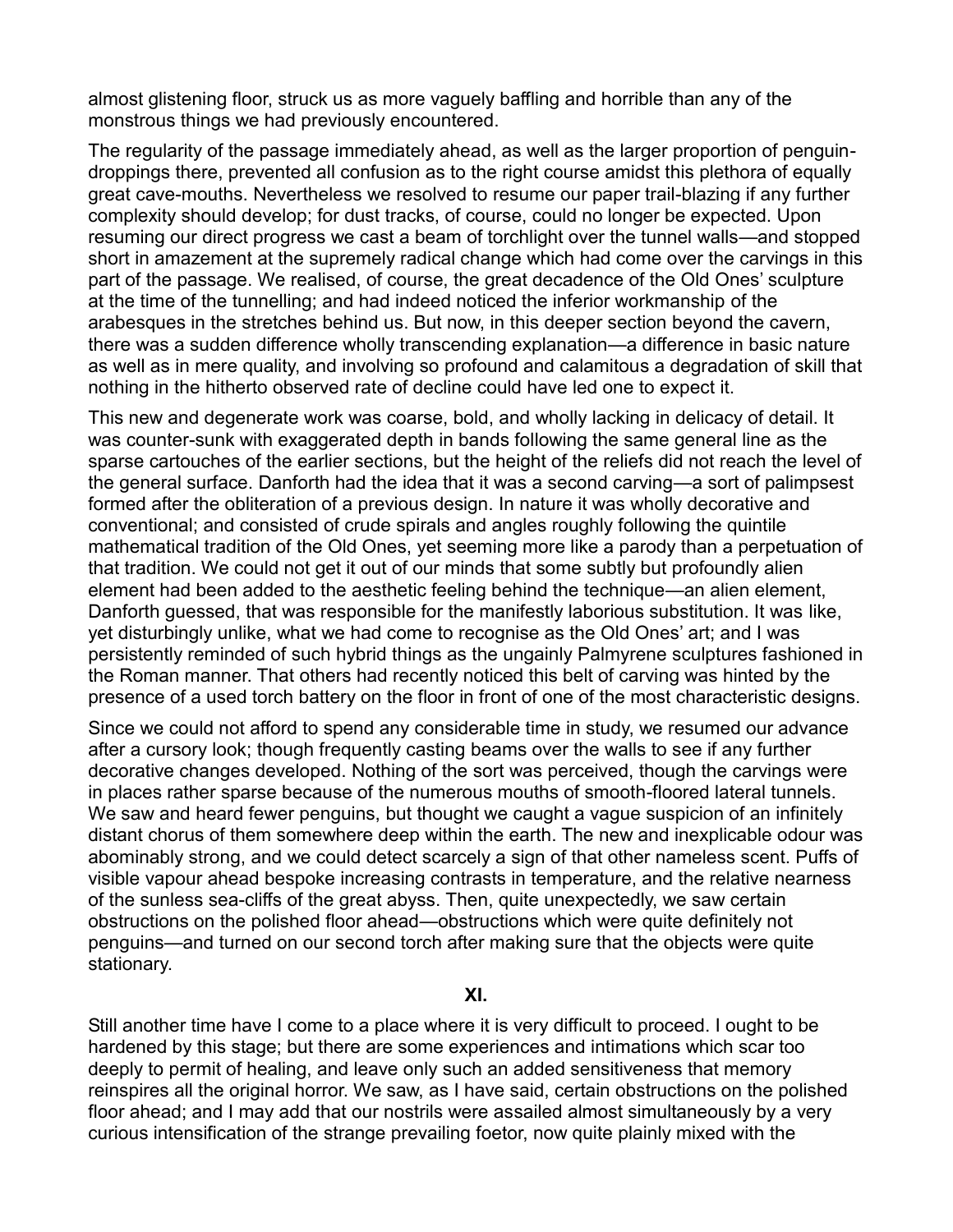nameless stench of those others which had gone before us. The light of the second torch left no doubt of what the obstructions were, and we dared approach them only because we could see, even from a distance, that they were quite as past all harming power as had been the six similar specimens unearthed from the monstrous star-mounded graves at poor Lake's camp.

They were, indeed, as lacking in completeness as most of those we had unearthed—though it grew plain from the thick, dark-green pool gathering around them that their incompleteness was of infinitely greater recency. There seemed to be only four of them, whereas Lake's bulletins would have suggested no less than eight as forming the group which had preceded us. To find them in this state was wholly unexpected, and we wondered what sort of monstrous struggle had occurred down here in the dark.

Penguins, attacked in a body, retaliate savagely with their beaks; and our ears now made certain the existence of a rookery far beyond. Had those others disturbed such a place and aroused murderous pursuit? The obstructions did not suggest it, for penguin beaks against the tough tissues Lake had dissected could hardly account for the terrible damage our approaching glance was beginning to make out. Besides, the huge blind birds we had seen appeared to be singularly peaceful.

Had there, then, been a struggle among those others, and were the absent four responsible? If so, where were they? Were they close at hand and likely to form an immediate menace to us? We glanced anxiously at some of the smooth-floored lateral passages as we continued our slow and frankly reluctant approach. Whatever the conflict was, it had clearly been that which had frightened the penguins into their unaccustomed wandering. It must, then, have arisen near that faintly heard rookery in the incalculable gulf beyond, since there were no signs that any birds had normally dwelt here. Perhaps, we reflected, there had been a hideous running fight, with the weaker party seeking to get back to the cached sledges when their pursuers finished them. One could picture the daemoniac fray between namelessly monstrous entities as it surged out of the black abyss with great clouds of frantic penguins squawking and scurrying ahead.

I say that we approached those sprawling and incomplete obstructions slowly and reluctantly. Would to heaven we had never approached them at all, but had run back at top speed out of that blasphemous tunnel with the greasily smooth floors and the degenerate murals aping and mocking the things they had superseded—run back, before we had seen what we did see, and before our minds were burned with something which will never let us breathe easily again!

Both of our torches were turned on the prostrate objects, so that we soon realised the dominant factor in their incompleteness. Mauled, compressed, twisted, and ruptured as they were, their chief common injury was total decapitation. From each one the tentacled starfishhead had been removed; and as we drew near we saw that the manner of removal looked more like some hellish tearing or suction than like any ordinary form of cleavage. Their noisome dark-green ichor formed a large, spreading pool; but its stench was half overshadowed by that newer and stranger stench, here more pungent than at any other point along our route. Only when we had come very close to the sprawling obstructions could we trace that second, unexplainable foetor to any immediate source—and the instant we did so Danforth, remembering certain very vivid sculptures of the Old Ones' history in the Permian age 150 million years ago, gave vent to a nerve-tortured cry which echoed hysterically through that vaulted and archaic passage with the evil palimpsest carvings.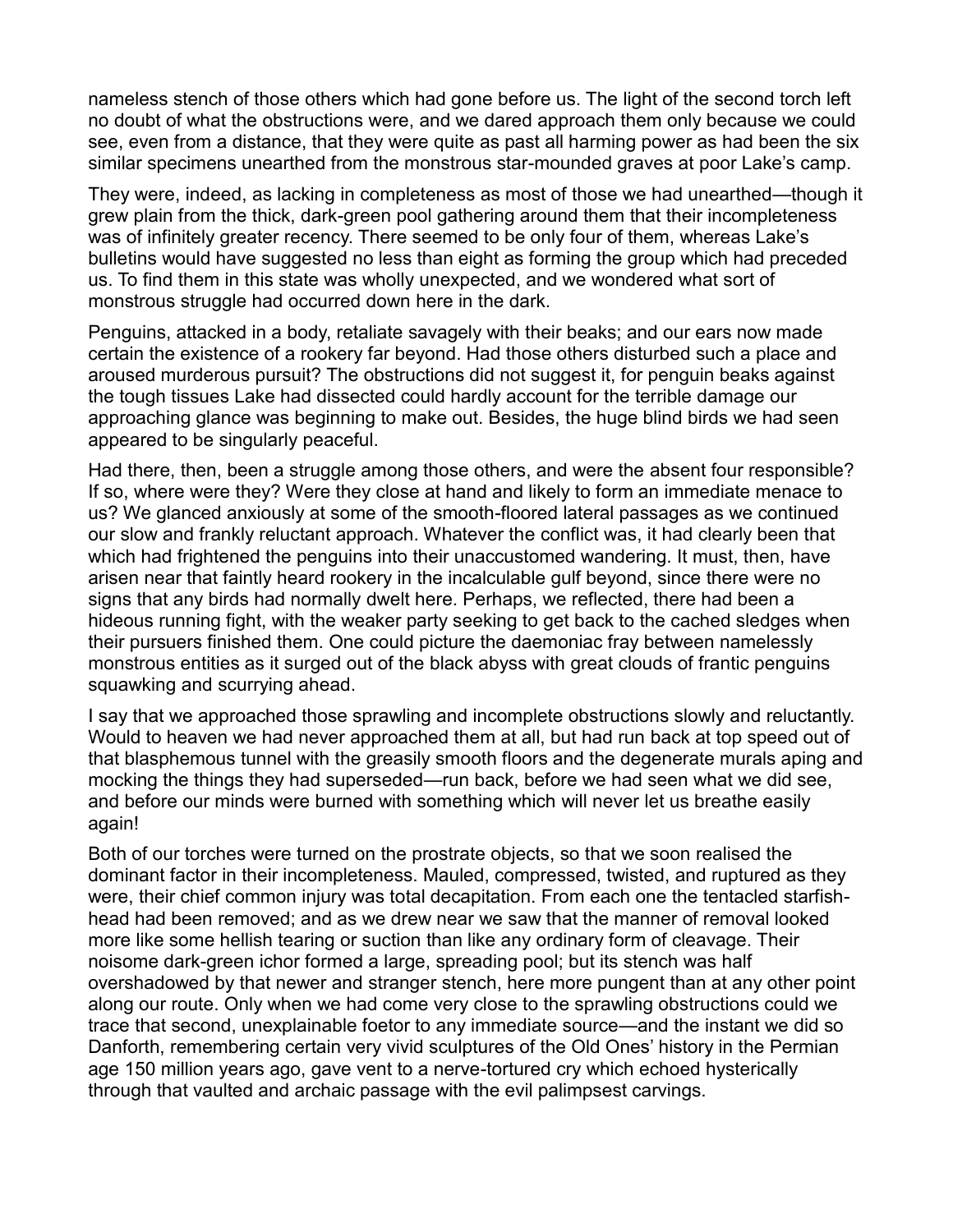I came only just short of echoing his cry myself; for I had seen those primal sculptures, too, and had shudderingly admired the way the nameless artist had suggested that hideous slimecoating found on certain incomplete and prostrate Old Ones—those whom the frightful shoggoths had characteristically slain and sucked to a ghastly headlessness in the great war of re-subjugation. They were infamous, nightmare sculptures even when telling of age-old, bygone things; for shoggoths and their work ought not to be seen by human beings or portrayed by any beings. The mad author of the *Necronomicon* had nervously tried to swear that none had been bred on this planet, and that only drugged dreamers had ever conceived them. Formless protoplasm able to mock and reflect all forms and organs and processes viscous agglutinations of bubbling cells—rubbery fifteen-foot spheroids infinitely plastic and ductile—slaves of suggestion, builders of cities—more and more sullen, more and more intelligent, more and more amphibious, more and more imitative—Great God! What madness made even those blasphemous Old Ones willing to use and to carve such things?

And now, when Danforth and I saw the freshly glistening and reflectively iridescent black slime which clung thickly to those headless bodies and stank obscenely with that new unknown odour whose cause only a diseased fancy could envisage—clung to those bodies and sparkled less voluminously on a smooth part of the accursedly re-sculptured wall *in a*  series of grouped dots—we understood the quality of cosmic fear to its uttermost depths. It was not fear of those four missing others—for all too well did we suspect they would do no harm again. Poor devils! After all, they were not evil things of their kind. They were the men of another age and another order of being. Nature had played a hellish jest on them—as it will on any others that human madness, callousness, or cruelty may hereafter drag up in that hideously dead or sleeping polar waste—and this was their tragic homecoming.

They had not been even savages—for what indeed had they done? That awful awakening in the cold of an unknown epoch—perhaps an attack by the furry, frantically barking quadrupeds, and a dazed defence against them and the equally frantic white simians with the queer wrappings and paraphernalia . . . poor Lake, poor Gedney . . . and poor Old Ones! Scientists to the last—what had they done that we would not have done in their place? God, what intelligence and persistence! What a facing of the incredible, just as those carven kinsmen and forbears had faced things only a little less incredible! Radiates, vegetables, monstrosities, star-spawn—whatever they had been, they were men!

They had crossed the icy peaks on whose templed slopes they had once worshipped and roamed among the tree-ferns. They had found their dead city brooding under its curse, and had read its carven latter days as we had done. They had tried to reach their living fellows in fabled depths of blackness they had never seen—and what had they found? All this flashed in unison through the thoughts of Danforth and me as we looked from those headless, slimecoated shapes to the loathsome palimpsest sculptures and the diabolical dot-groups of fresh slime on the wall beside them—looked and understood what must have triumphed and survived down there in the Cyclopean water-city of that nighted, penguin-fringed abyss, whence even now a sinister curling mist had begun to belch pallidly as if in answer to Danforth's hysterical scream.

The shock of recognising that monstrous slime and headlessness had frozen us into mute, motionless statues, and it is only through later conversations that we have learned of the complete identity of our thoughts at that moment. It seemed aeons that we stood there, but actually it could not have been more than ten or fifteen seconds. That hateful, pallid mist curled forward as if veritably driven by some remoter advancing bulk—and then came a sound which upset much of what we had just decided, and in so doing broke the spell and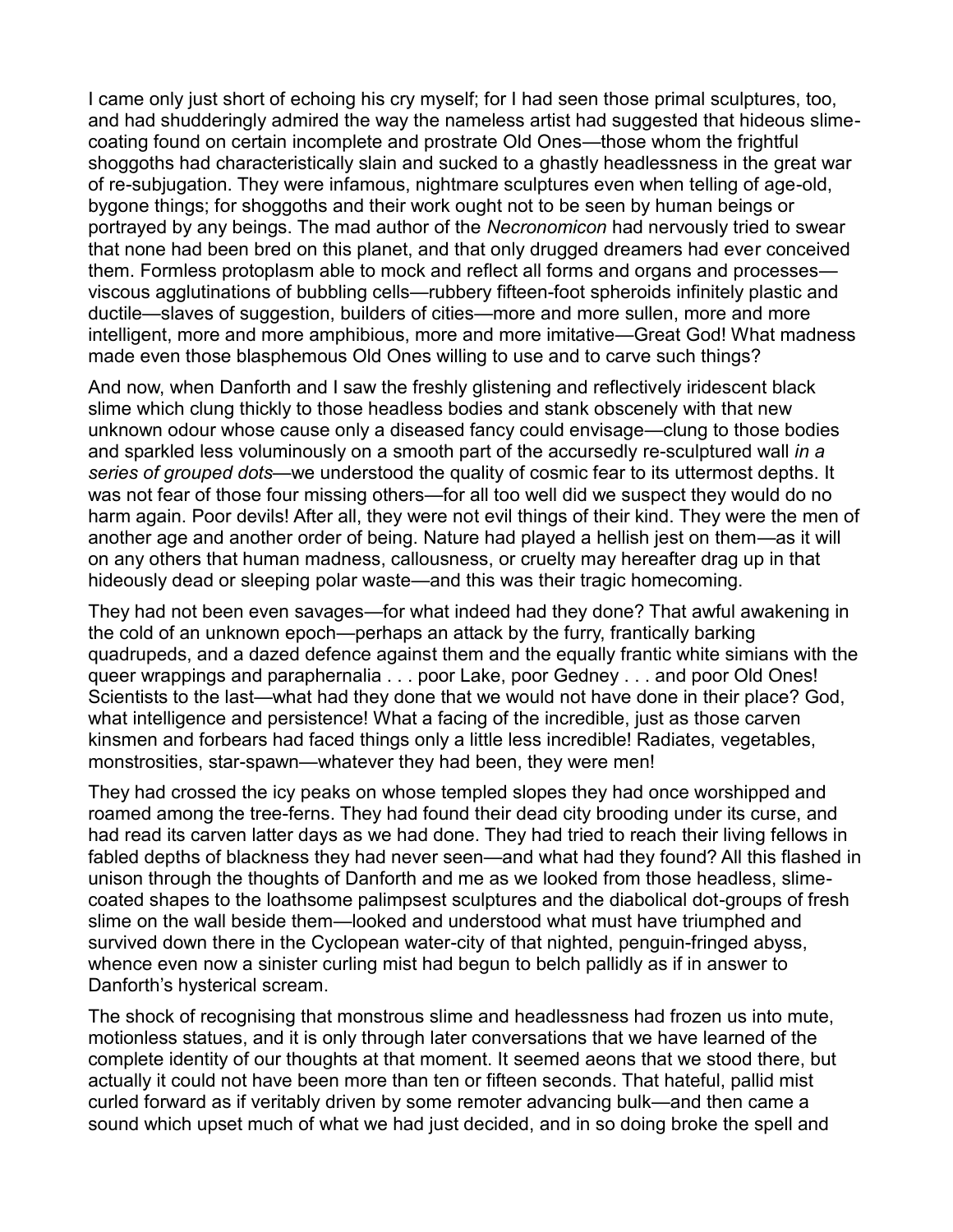enabled us to run like mad past squawking, confused penguins over our former trail back to the city, along ice-sunken megalithic corridors to the great open circle, and up that archaic spiral ramp in a frenzied automatic plunge for the sane outer air and light of day.

The new sound, as I have intimated, upset much that we had decided; because it was what poor Lake's dissection had led us to attribute to those we had just judged dead. It was, Danforth later told me, precisely what he had caught in infinitely muffled form when at that spot beyond the alley-corner above the glacial level; and it certainly had a shocking resemblance to the wind-pipings we had both heard around the lofty mountain caves. At the risk of seeming puerile I will add another thing, too; if only because of the surprising way Danforth's impression chimed with mine. Of course common reading is what prepared us both to make the interpretation, though Danforth has hinted at queer notions about unsuspected and forbidden sources to which Poe may have had access when writing his *Arthur Gordon Pym* a century ago. It will be remembered that in that fantastic tale there is a word of unknown but terrible and prodigious significance connected with the antarctic and screamed eternally by the gigantic, spectrally snowy birds of that malign region's core. "Tekeli-li! Tekeli-li!" That, I may admit, is exactly what we thought we heard conveyed by that sudden sound behind the advancing white mist—that insidious musical piping over a singularly wide range.

We were in full flight before three notes or syllables had been uttered, though we knew that the swiftness of the Old Ones would enable any scream-roused and pursuing survivor of the slaughter to overtake us in a moment if it really wished to do so. We had a vague hope, however, that non-aggressive conduct and a display of kindred reason might cause such a being to spare us in case of capture; if only from scientific curiosity. After all, if such an one had nothing to fear for itself it would have no motive in harming us. Concealment being futile at this juncture, we used our torch for a running glance behind, and perceived that the mist was thinning. Would we see, at last, a complete and living specimen of those others? Again came that insidious musical piping—"Tekeli-li! Tekeli-li!"

Then, noting that we were actually gaining on our pursuer, it occurred to us that the entity might be wounded. We could take no chances, however, since it was very obviously approaching in answer to Danforth's scream rather than in flight from any other entity. The timing was too close to admit of doubt. Of the whereabouts of that less conceivable and less mentionable nightmare—that foetid, unglimpsed mountain of slime-spewing protoplasm whose race had conquered the abyss and sent land pioneers to re-carve and squirm through the burrows of the hills—we could form no guess; and it cost us a genuine pang to leave this probably crippled Old One—perhaps a lone survivor—to the peril of recapture and a nameless fate.

Thank heaven we did not slacken our run. The curling mist had thickened again, and was driving ahead with increased speed; whilst the straying penguins in our rear were squawking and screaming and displaying signs of a panic really surprising in view of their relatively minor confusion when we had passed them. Once more came that sinister, wide-ranged piping— ³*Tekeli-li! Tekeli-li!"* We had been wrong. The thing was not wounded, but had merely paused on encountering the bodies of its fallen kindred and the hellish slime inscription above them. We could never know what that daemon message was—but those burials at Lake's camp had shewn how much importance the beings attached to their dead. Our recklessly used torch now revealed ahead of us the large open cavern where various ways converged, and we were glad to be leaving those morbid palimpsest sculptures—almost felt even when scarcely seen-behind.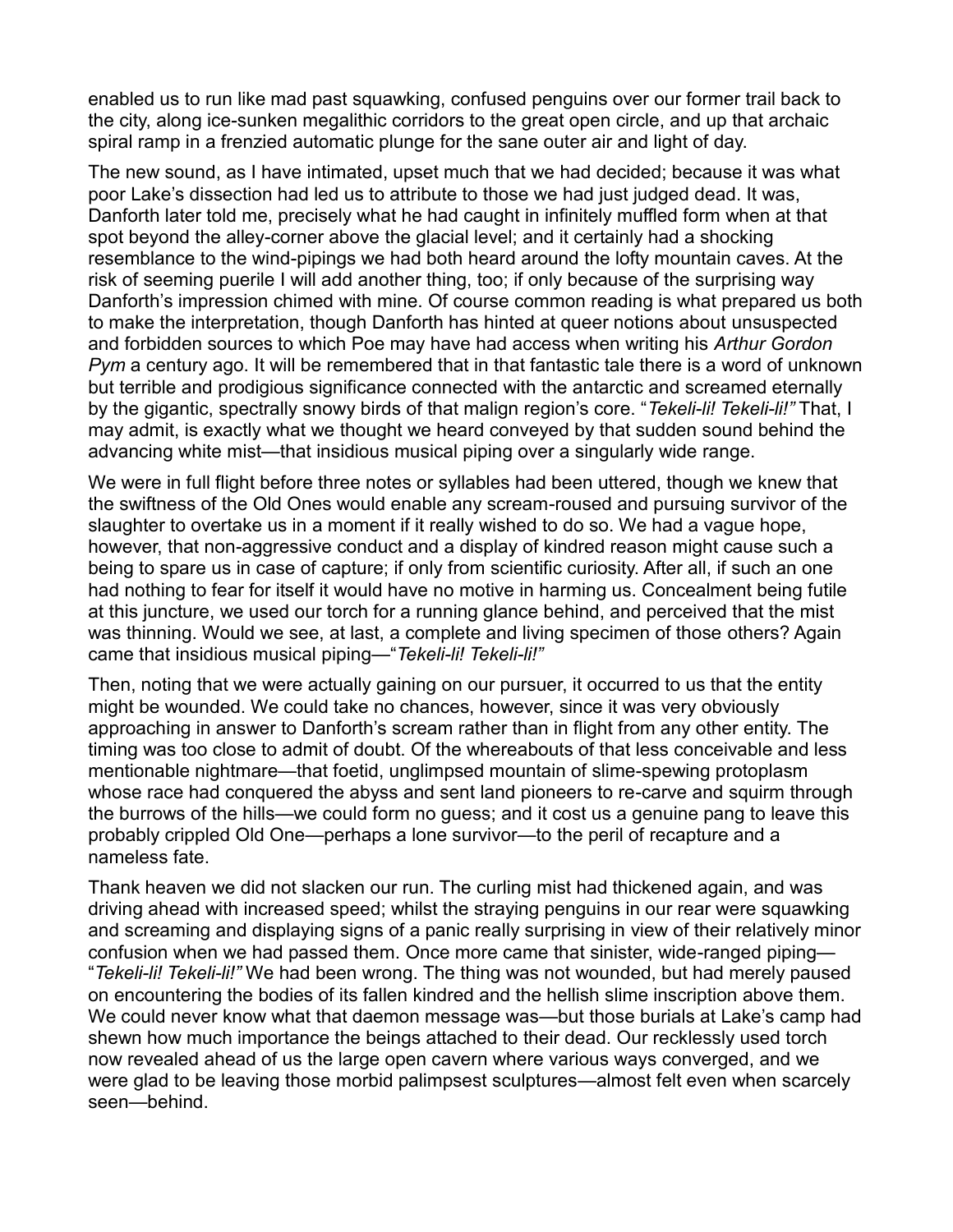Another thought which the advent of the cave inspired was the possibility of losing our pursuer at this bewildering focus of large galleries. There were several of the blind albino penguins in the open space, and it seemed clear that their fear of the oncoming entity was extreme to the point of unaccountability. If at that point we dimmed our torch to the very lowest limit of travelling need, keeping it strictly in front of us, the frightened squawking motions of the huge birds in the mist might muffle our footfalls, screen our true course, and somehow set up a false lead. Amidst the churning, spiralling fog the littered and unglistening floor of the main tunnel beyond this point, as differing from the other morbidly polished burrows, could hardly form a highly distinguishing feature; even, so far as we could conjecture, for those indicated special senses which made the Old Ones partly though imperfectly independent of light in emergencies. In fact, we were somewhat apprehensive lest we go astray ourselves in our haste. For we had, of course, decided to keep straight on toward the dead city; since the consequences of loss in those unknown foothill honeycombings would be unthinkable.

The fact that we survived and emerged is sufficient proof that the thing did take a wrong gallery whilst we providentially hit on the right one. The penguins alone could not have saved us, but in conjunction with the mist they seem to have done so. Only a benign fate kept the curling vapours thick enough at the right moment, for they were constantly shifting and threatening to vanish. Indeed, they did lift for a second just before we emerged from the nauseously re-sculptured tunnel into the cave; so that we actually caught one first and only half-glimpse of the oncoming entity as we cast a final, desperately fearful glance backward before dimming the torch and mixing with the penguins in the hope of dodging pursuit. If the fate which screened us was benign, that which gave us the half-glimpse was infinitely the opposite; for to that flash of semi-vision can be traced a full half of the horror which has ever since haunted us.

Our exact motive in looking back again was perhaps no more than the immemorial instinct of the pursued to gauge the nature and course of its pursuer; or perhaps it was an automatic attempt to answer a subconscious question raised by one of our senses. In the midst of our flight, with all our faculties centred on the problem of escape, we were in no condition to observe and analyse details; yet even so our latent brain-cells must have wondered at the message brought them by our nostrils. Afterward we realised what it was—that our retreat from the foetid slime-coating on those headless obstructions, and the coincident approach of the pursuing entity, had not brought us the exchange of stenches which logic called for. In the neighbourhood of the prostrate things that new and lately unexplainable foetor had been wholly dominant; but by this time it ought to have largely given place to the nameless stench associated with those others. This it had not done—for instead, the newer and less bearable smell was now virtually undiluted, and growing more and more poisonously insistent each second.

So we glanced back—simultaneously, it would appear; though no doubt the incipient motion of one prompted the imitation of the other. As we did so we flashed both torches full strength at the momentarily thinned mist; either from sheer primitive anxiety to see all we could, or in a less primitive but equally unconscious effort to dazzle the entity before we dimmed our light and dodged among the penguins of the labyrinth-centre ahead. Unhappy act! Not Orpheus himself, or Lot's wife, paid much more dearly for a backward glance. And again came that shocking, wide-ranged piping—"Tekeli-li! Tekeli-li!"

I might as well be frank—even if I cannot bear to be quite direct—in stating what we saw; though at the time we felt that it was not to be admitted even to each other. The words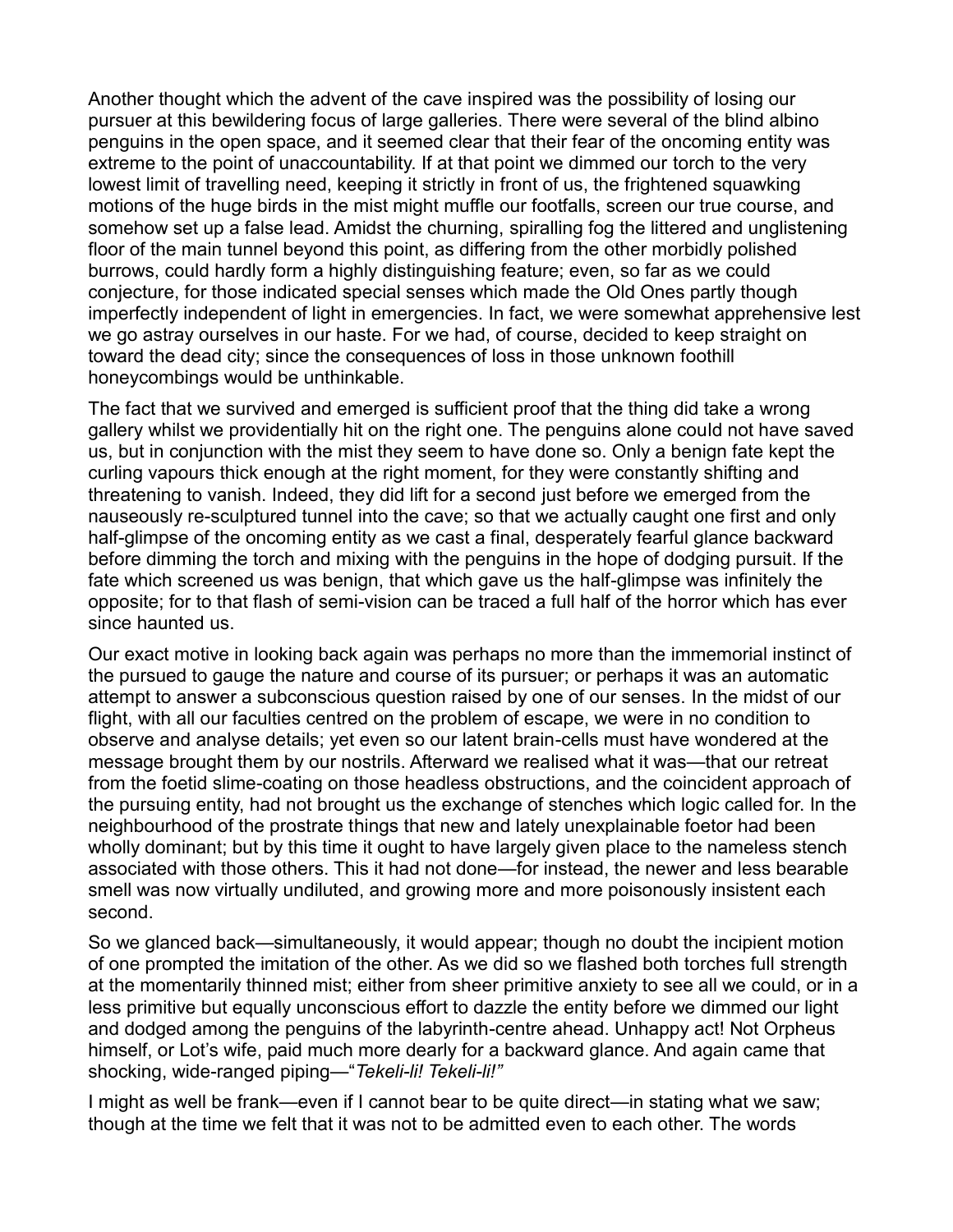reaching the reader can never even suggest the awfulness of the sight itself. It crippled our consciousness so completely that I wonder we had the residual sense to dim our torches as planned, and to strike the right tunnel toward the dead city. Instinct alone must have carried us through—perhaps better than reason could have done; though if that was what saved us, we paid a high price. Of reason we certainly had little enough left. Danforth was totally unstrung, and the first thing I remember of the rest of the journey was hearing him lightheadedly chant an hysterical formula in which I alone of mankind could have found anything but insane irrelevance. It reverberated in falsetto echoes among the squawks of the penguins; reverberated through the vaultings ahead, and—thank God—through the now empty vaultings behind. He could not have begun it at once—else we would not have been alive and blindly racing. I shudder to think of what a shade of difference in his nervous reactions might have brought.

"South Station Under—Washington Under—Park Street Under—Kendall—Central—Harvard. . .." The poor fellow was chanting the familiar stations of the Boston-Cambridge tunnel that burrowed through our peaceful native soil thousands of miles away in New England, yet to me the ritual had neither irrelevance nor home-feeling. It had only horror, because I knew unerringly the monstrous, nefandous analogy that had suggested it. We had expected, upon looking back, to see a terrible and incredibly moving entity if the mists were thin enough; but of that entity we had formed a clear idea. What we did see—for the mists were indeed all too malignly thinned—was something altogether different, and immeasurably more hideous and detestable. It was the utter, objective embodiment of the fantastic novelist's 'thing that should not be'; and its nearest comprehensible analogue is a vast, onrushing subway train as one sees it from a station platform—the great black front looming colossally out of infinite subterraneous distance, constellated with strangely coloured lights and filling the prodigious burrow as a piston fills a cylinder.

But we were not on a station platform. We were on the track ahead as the nightmare plastic column of foetid black iridescence oozed tightly onward through its fifteen-foot sinus; gathering unholy speed and driving before it a spiral, re-thickening cloud of the pallid abyssvapour. It was a terrible, indescribable thing vaster than any subway train—a shapeless congeries of protoplasmic bubbles, faintly self-luminous, and with myriads of temporary eyes forming and unforming as pustules of greenish light all over the tunnel-filling front that bore down upon us, crushing the frantic penguins and slithering over the glistening floor that it and its kind had swept so evilly free of all litter. Still came that eldritch, mocking cry—"Tekeli-li! *Tekeli-li!*" And at last we remembered that the daemoniac shoggoths—given life, thought, and plastic organ patterns solely by the Old Ones, and having no language save that which the dot-groups expressed—had likewise no voice save the imitated accents of their bygone *masters*.

## **XII.**

Danforth and I have recollections of emerging into the great sculptured hemisphere and of threading our back trail through the Cyclopean rooms and corridors of the dead city; yet these are purely dream-fragments involving no memory of volition, details, or physical exertion. It was as if we floated in a nebulous world or dimension without time, causation, or orientation. The grey half-daylight of the vast circular space sobered us somewhat; but we did not go near those cached sledges or look again at poor Gedney and the dog. They have a strange and titanic mausoleum, and I hope the end of this planet will find them still undisturbed.

It was while struggling up the colossal spiral incline that we first felt the terrible fatigue and short breath which our race through the thin plateau air had produced; but not even the fear of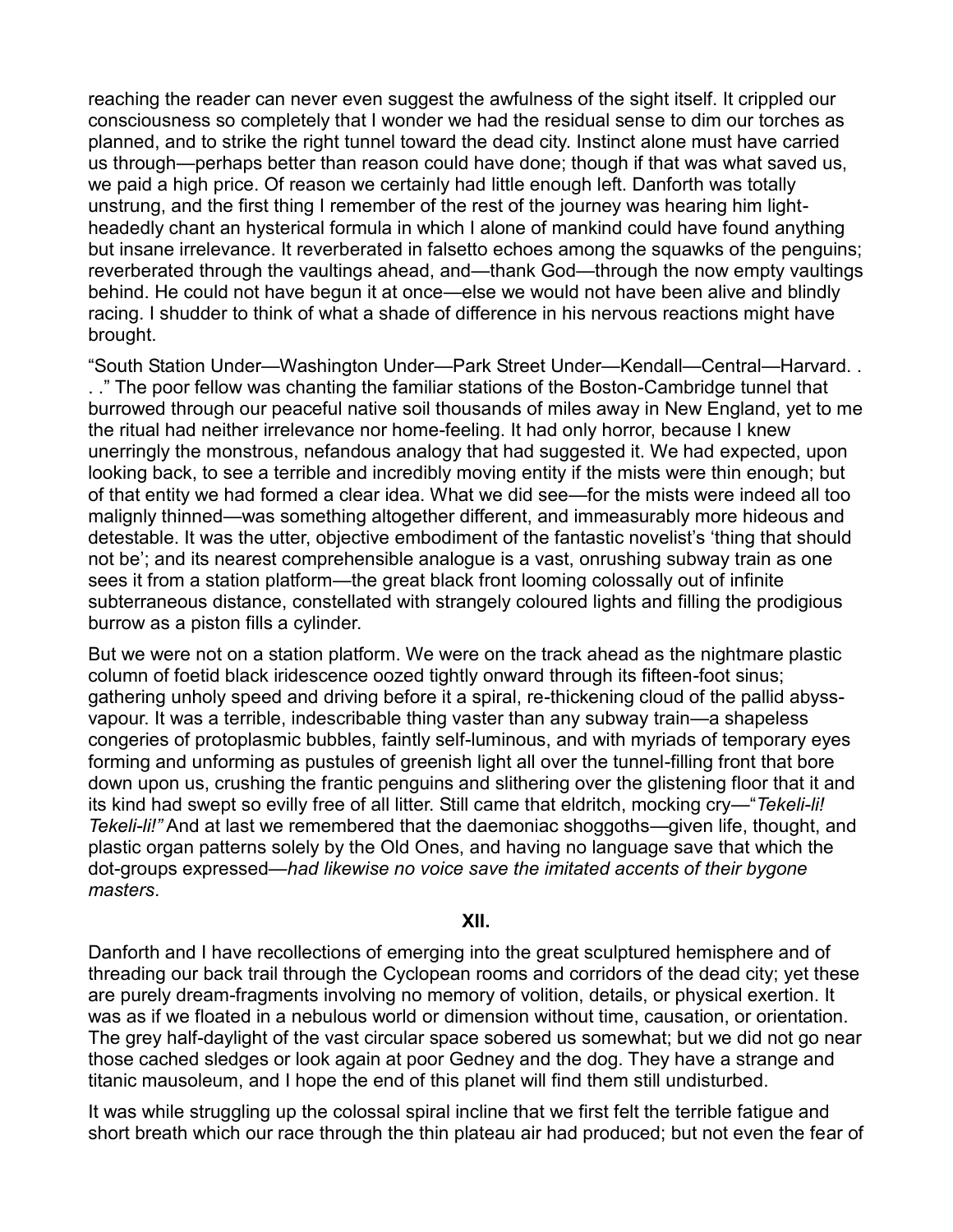collapse could make us pause before reaching the normal outer realm of sun and sky. There was something vaguely appropriate about our departure from those buried epochs; for as we wound our panting way up the sixty-foot cylinder of primal masonry we glimpsed beside us a continuous procession of heroic sculptures in the dead race's early and undecayed technique—a farewell from the Old Ones, written fifty million years ago.

Finally scrambling out at the top, we found ourselves on a great mound of tumbled blocks; with the curved walls of higher stonework rising westward, and the brooding peaks of the great mountains shewing beyond the more crumbled structures toward the east. The low antarctic sun of midnight peered redly from the southern horizon through rifts in the jagged ruins, and the terrible age and deadness of the nightmare city seemed all the starker by contrast with such relatively known and accustomed things as the features of the polar landscape. The sky above was a churning and opalescent mass of tenuous ice-vapours, and the cold clutched at our vitals. Wearily resting the outfit-bags to which we had instinctively clung throughout our desperate flight, we rebuttoned our heavy garments for the stumbling climb down the mound and the walk through the aeon-old stone maze to the foothills where our aëroplane waited. Of what had set us fleeing from the darkness of earth's secret and archaic gulfs we said nothing at all.

In less than a quarter of an hour we had found the steep grade to the foothills—the probable ancient terrace—by which we had descended, and could see the dark bulk of our great plane amidst the sparse ruins on the rising slope ahead. Half way uphill toward our goal we paused for a momentary breathing-spell, and turned to look again at the fantastic palaeogean tangle of incredible stone shapes below us—once more outlined mystically against an unknown west. As we did so we saw that the sky beyond had lost its morning haziness; the restless icevapours having moved up to the zenith, where their mocking outlines seemed on the point of settling into some bizarre pattern which they feared to make quite definite or conclusive.

There now lay revealed on the ultimate white horizon behind the grotesque city a dim, elfin line of pinnacled violet whose needle-pointed heights loomed dream-like against the beckoning rose-colour of the western sky. Up toward this shimmering rim sloped the ancient table-land, the depressed course of the bygone river traversing it as an irregular ribbon of shadow. For a second we gasped in admiration of the scene's unearthly cosmic beauty, and then vague horror began to creep into our souls. For this far violet line could be nothing else than the terrible mountains of the forbidden land—highest of earth's peaks and focus of earth's evil; harbourers of nameless horrors and Archaean secrets; shunned and prayed to by those who feared to carve their meaning; untrodden by any living thing of earth, but visited by the sinister lightnings and sending strange beams across the plains in the polar night beyond doubt the unknown archetype of that dreaded Kadath in the Cold Waste beyond abhorrent Leng, whereof unholy primal legends hint evasively. We were the first human beings ever to see them—and I hope to God we may be the last.

If the sculptured maps and pictures in that pre-human city had told truly, these cryptic violet mountains could not be much less than 300 miles away; yet none the less sharply did their dim elfin essence jut above that remote and snowy rim, like the serrated edge of a monstrous alien planet about to rise into unaccustomed heavens. Their height, then, must have been tremendous beyond all known comparison—carrying them up into tenuous atmospheric strata peopled by such gaseous wraiths as rash flyers have barely lived to whisper of after unexplainable falls. Looking at them, I thought nervously of certain sculptured hints of what the great bygone river had washed down into the city from their accursed slopes—and wondered how much sense and how much folly had lain in the fears of those Old Ones who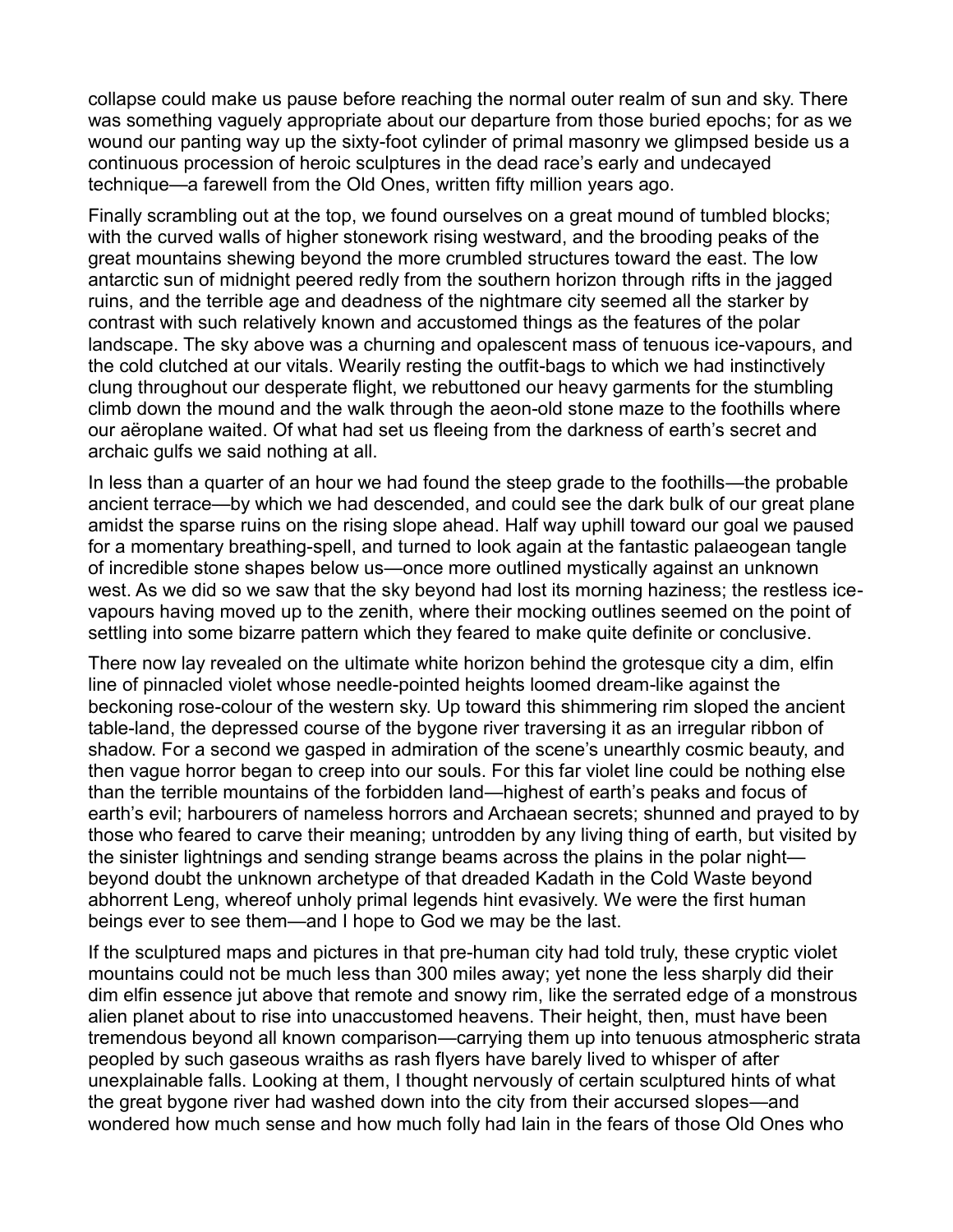carved them so reticently. I recalled how their northerly end must come near the coast at Queen Mary Land, where even at that moment Sir Douglas Mawson's expedition was doubtless working less than a thousand miles away; and hoped that no evil fate would give Sir Douglas and his men a glimpse of what might lie beyond the protecting coastal range. Such thoughts formed a measure of my overwrought condition at the time—and Danforth seemed to be even worse.

Yet long before we had passed the great star-shaped ruin and reached our plane our fears had become transferred to the lesser but vast enough range whose re-crossing lay ahead of us. From these foothills the black, ruin-crusted slopes reared up starkly and hideously against the east, again reminding us of those strange Asian paintings of Nicholas Roerich; and when we thought of the damnable honeycombs inside them, and of the frightful amorphous entities that might have pushed their foetidly squirming way even to the topmost hollow pinnacles, we could not face without panic the prospect of again sailing by those suggestive skyward cavemouths where the wind made sounds like an evil musical piping over a wide range. To make matters worse, we saw distinct traces of local mist around several of the summits—as poor Lake must have done when he made that early mistake about volcanism—and thought shiveringly of that kindred mist from which we had just escaped; of that, and of the blasphemous, horror-fostering abyss whence all such vapours came.

All was well with the plane, and we clumsily hauled on our heavy flying furs. Danforth got the engine started without trouble, and we made a very smooth takeoff over the nightmare city. Below us the primal Cyclopean masonry spread out as it had done when first we saw it—so short, yet infinitely long, a time ago—and we began rising and turning to test the wind for our crossing through the pass. At a very high level there must have been great disturbance, since the ice-dust clouds of the zenith were doing all sorts of fantastic things; but at 24,000 feet, the height we needed for the pass, we found navigation quite practicable. As we drew close to the jutting peaks the wind's strange piping again became manifest, and I could see Danforth's hands trembling at the controls. Rank amateur though I was, I thought at that moment that I might be a better navigator than he in effecting the dangerous crossing between pinnacles; and when I made motions to change seats and take over his duties he did not protest. I tried to keep all my skill and self-possession about me, and stared at the sector of reddish farther sky betwixt the walls of the pass—resolutely refusing to pay attention to the puffs of mountaintop vapour, and wishing that I had wax-stopped ears like Ulysses' men off the Sirens' coast to keep that disturbing wind-piping from my consciousness.

But Danforth, released from his piloting and keyed up to a dangerous nervous pitch, could not keep quiet. I felt him turning and wriggling about as he looked back at the terrible receding city, ahead at the cave-riddled, cube-barnacled peaks, sidewise at the bleak sea of snowy, rampart-strown foothills, and upward at the seething, grotesquely clouded sky. It was then, just as I was trying to steer safely through the pass, that his mad shrieking brought us so close to disaster by shattering my tight hold on myself and causing me to fumble helplessly with the controls for a moment. A second afterward my resolution triumphed and we made the crossing safely—yet I am afraid that Danforth will never be the same again.

I have said that Danforth refused to tell me what final horror made him scream out so insanely—a horror which, I feel sadly sure, is mainly responsible for his present breakdown. We had snatches of shouted conversation above the wind's piping and the engine's buzzing as we reached the safe side of the range and swooped slowly down toward the camp, but that had mostly to do with the pledges of secrecy we had made as we prepared to leave the nightmare city. Certain things, we had agreed, were not for people to know and discuss